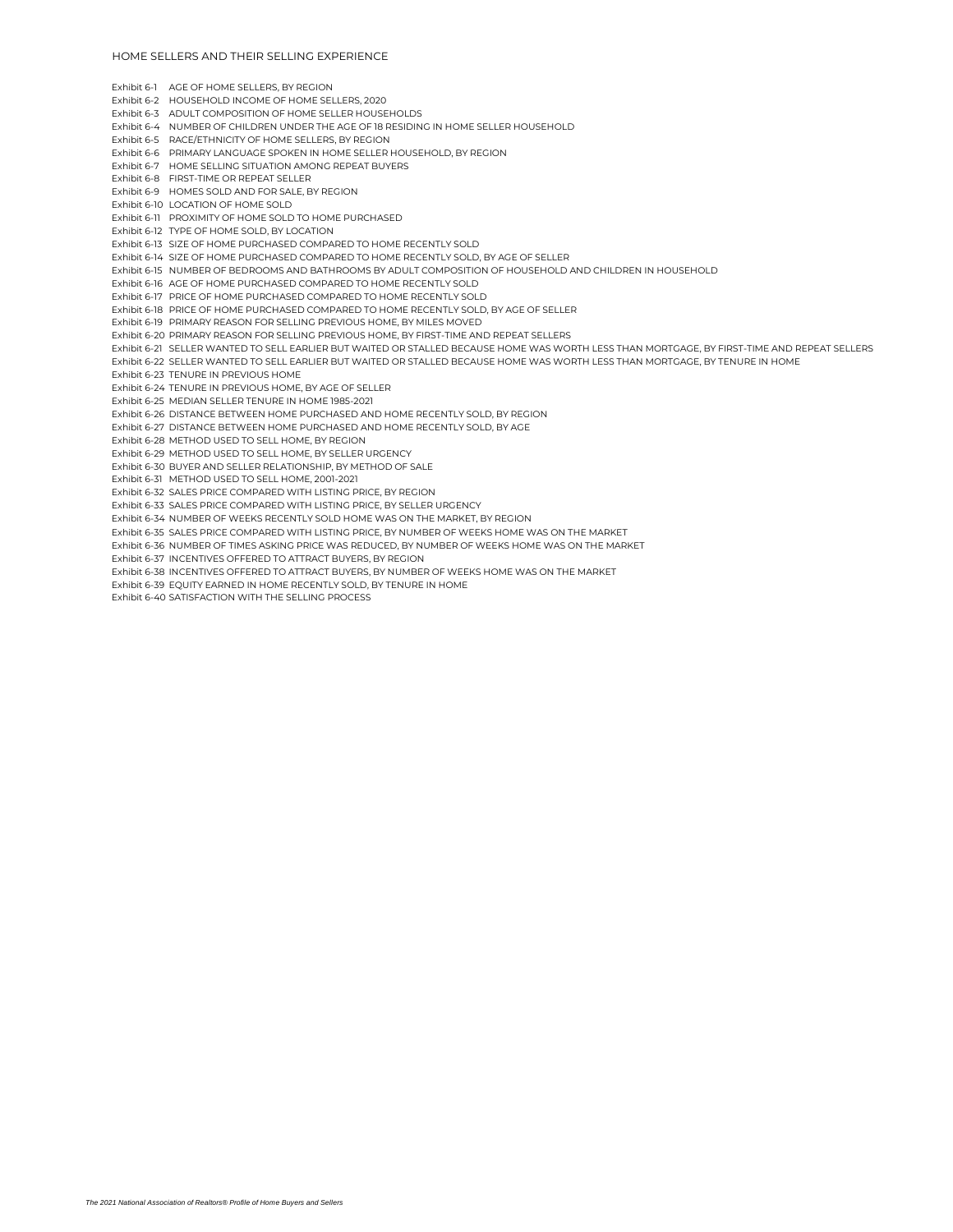## Exhibit 6-1 **AGE OF HOME SELLERS, BY REGION**

*(Percentage Distribution)*

## **U.S. Northeast Midwest South West 18 to 34 years** 20% 11% 11% 13% 11% 10% **35 to 44 years** 19 19 19 20 22 19 16 **45 to 54 years** 13 15 17 15 16 12 **55 to 64 years** 15 22 20 24 19 25 **65 to 74 years** 24 25 24 20 27 26 **75 years or older 9 8 8 6 8 10 Median age (years)** 53 56 55 53 57 59 **Indiana**

**SELLERS WHO SOLD A HOME IN THE**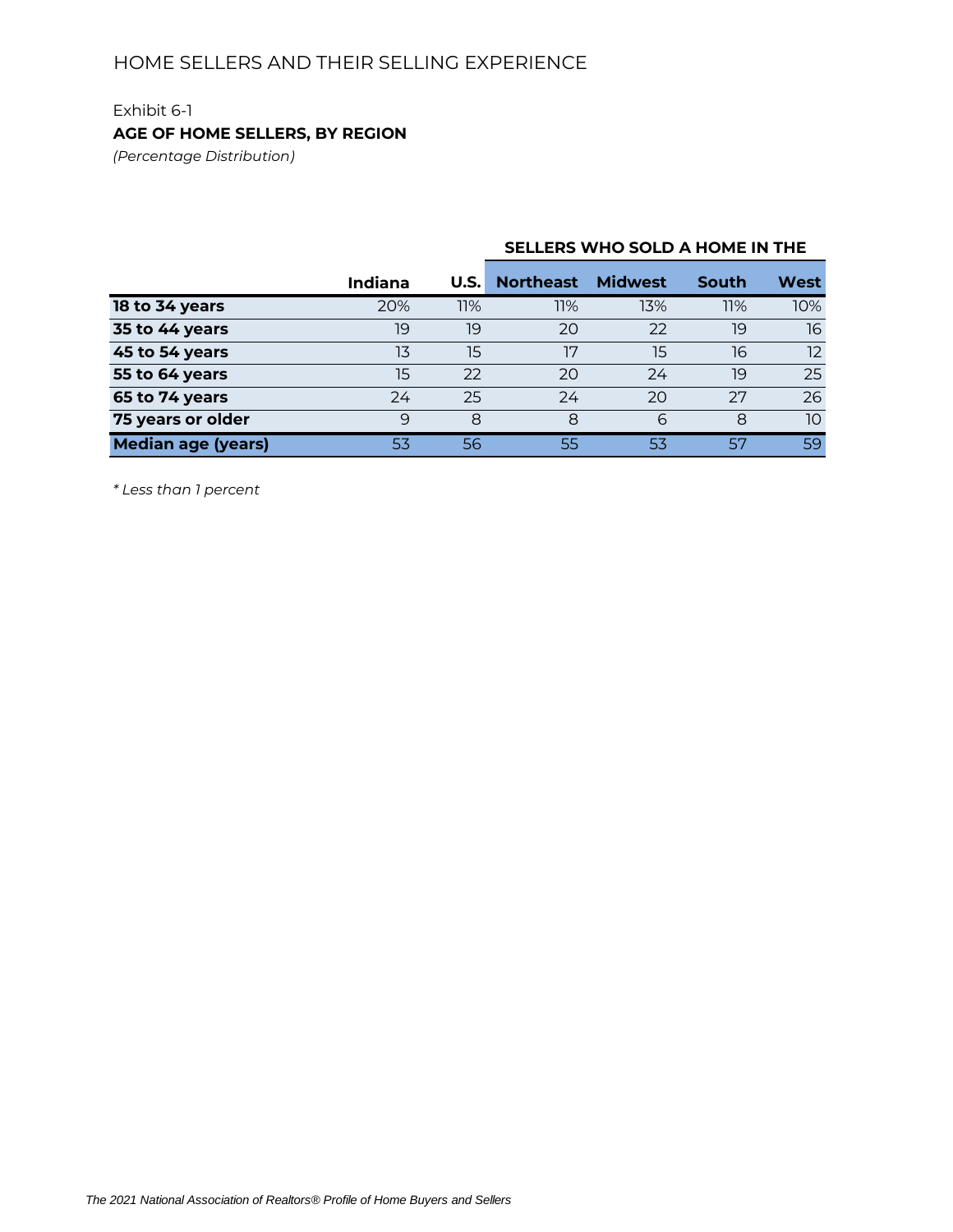## **HOUSEHOLD INCOME OF HOME SELLERS, 2020**

*(Percentage Distribution)*

|                             | <b>Indiana</b> | U.S.      | <b>Northeast</b> | <b>Midwest</b> | South          | <b>West</b>    |
|-----------------------------|----------------|-----------|------------------|----------------|----------------|----------------|
| <b>Less than \$25,000</b>   | 2%             | 2%        | 2%               | 1%             | 3%             | 1%             |
| \$25,000 to \$34,999        | 3              | 3         | $\overline{3}$   | 3              | $\overline{2}$ | $\overline{3}$ |
| \$35,000 to \$44,999        | 3              | 4         | 3                | 4              | 3              | 5              |
| \$45,000 to \$54,999        | 3              | 5         | 3                | 5              | 4              | $\overline{4}$ |
| \$55,000 to \$64,999        | 7              | 6         | 4                | 4              | 8              | 5              |
| \$65,000 to \$74,999        | 11             | 7         | 6                | 6              | 7              | 6              |
| \$75,000 to \$84,999        | 13             | 8         | 7                | 8              | 7              | 9              |
| \$85,000 to \$99,999        | 10             | 10        | 10               | 12             | 9              | 10             |
| \$100,000 to \$124,999      | 16             | 14        | 15               | 16             | 14             | 13             |
| \$125,000 to \$149,999      | 10             | 11        | 12               | 11             | 11             | 11             |
| \$150,000 to \$174,999      | 7              | 10        | 8                | 10             | 10             | 11             |
| \$175,000 to \$199,999      | 3              | 6         | 6                | 6              | 6              | 5              |
| \$200,000 or more           | 11             | 16        | 21               | 14             | 16             | 17             |
| <b>Median income (2020)</b> | \$97,000       | \$112,300 | \$120,000        | \$110,900      | \$112,500      | \$113.500      |

## **SELLERS WHO SOLD A HOME IN THE**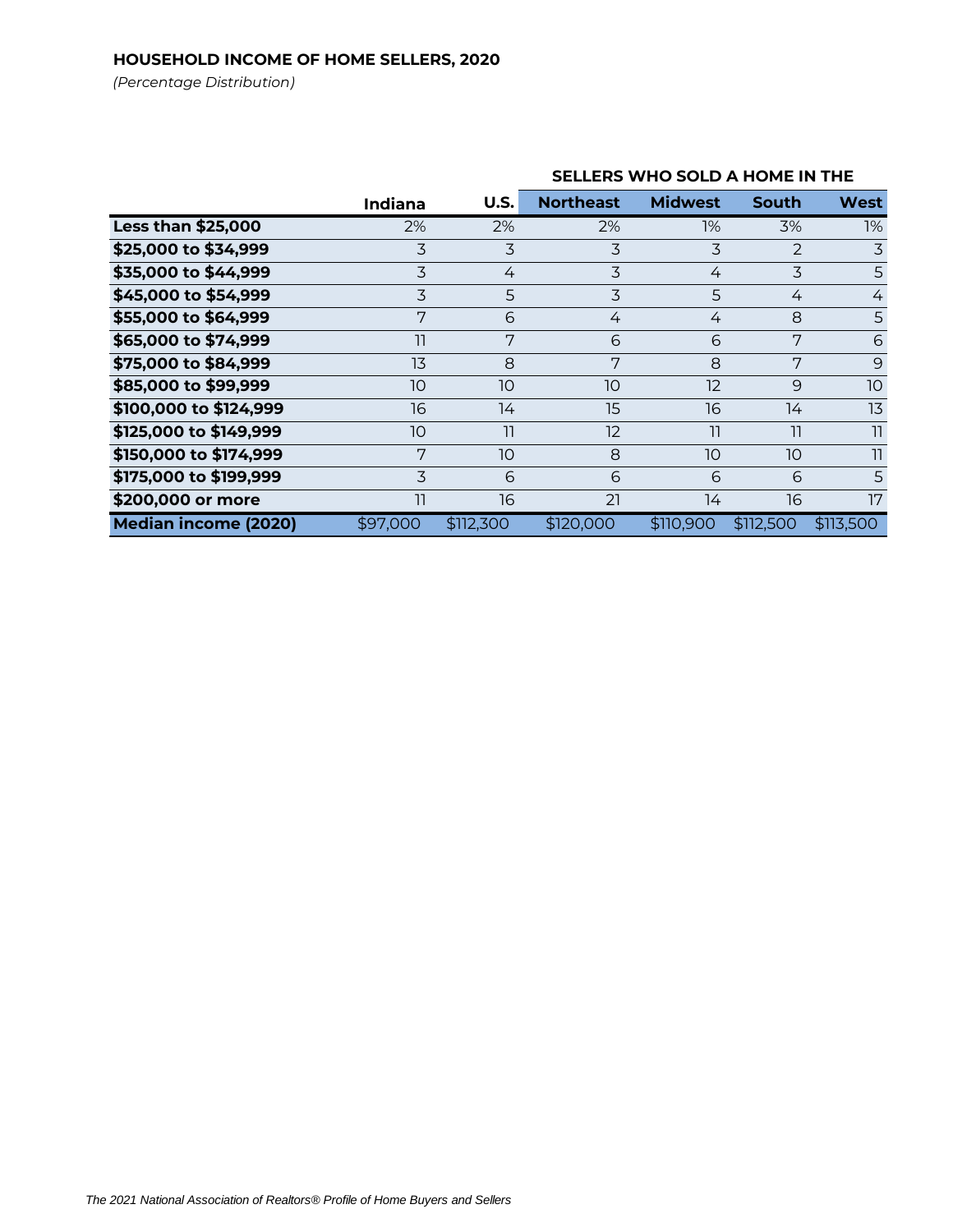#### **Indiana**

|                         | 2021 |
|-------------------------|------|
| <b>Married couple</b>   | 72%  |
| <b>Single female</b>    | 17   |
| Single male             | 5    |
| <b>Unmarried couple</b> | 6    |
| Other                   |      |

*\* Less than 1 percent*

|                       | 2004 | 2005 | 2006 | 2007 | 2008 | 2009 | 2010 | 2011 | 2012 | 2013 | 2014 | 2015 | 2016 | 2017 | 2018 | 2019 | 2020 | 2021 |
|-----------------------|------|------|------|------|------|------|------|------|------|------|------|------|------|------|------|------|------|------|
| <b>Married couple</b> | 74%  | 71%  | 72%  | 75%  | 74%  | 75%  | 75%  | 77%  | 76%  | 77%  | 74%  | 77%  | 76%  | 74%  | 71%  | 72%  | 71%  | 69%  |
| <b>Single female</b>  |      | 3.07 |      | 15   | 15   |      | 16   | 16   | 14   | 14   |      |      | 14   | 16   |      |      | 16   | 17   |
| Single male           |      |      |      |      |      |      |      |      |      |      |      |      |      |      |      |      |      |      |
| Unmarried couple      |      |      |      |      |      |      |      |      |      |      |      |      |      |      |      |      |      |      |
| Other                 |      |      |      |      |      |      |      |      |      |      |      |      |      |      |      |      |      |      |

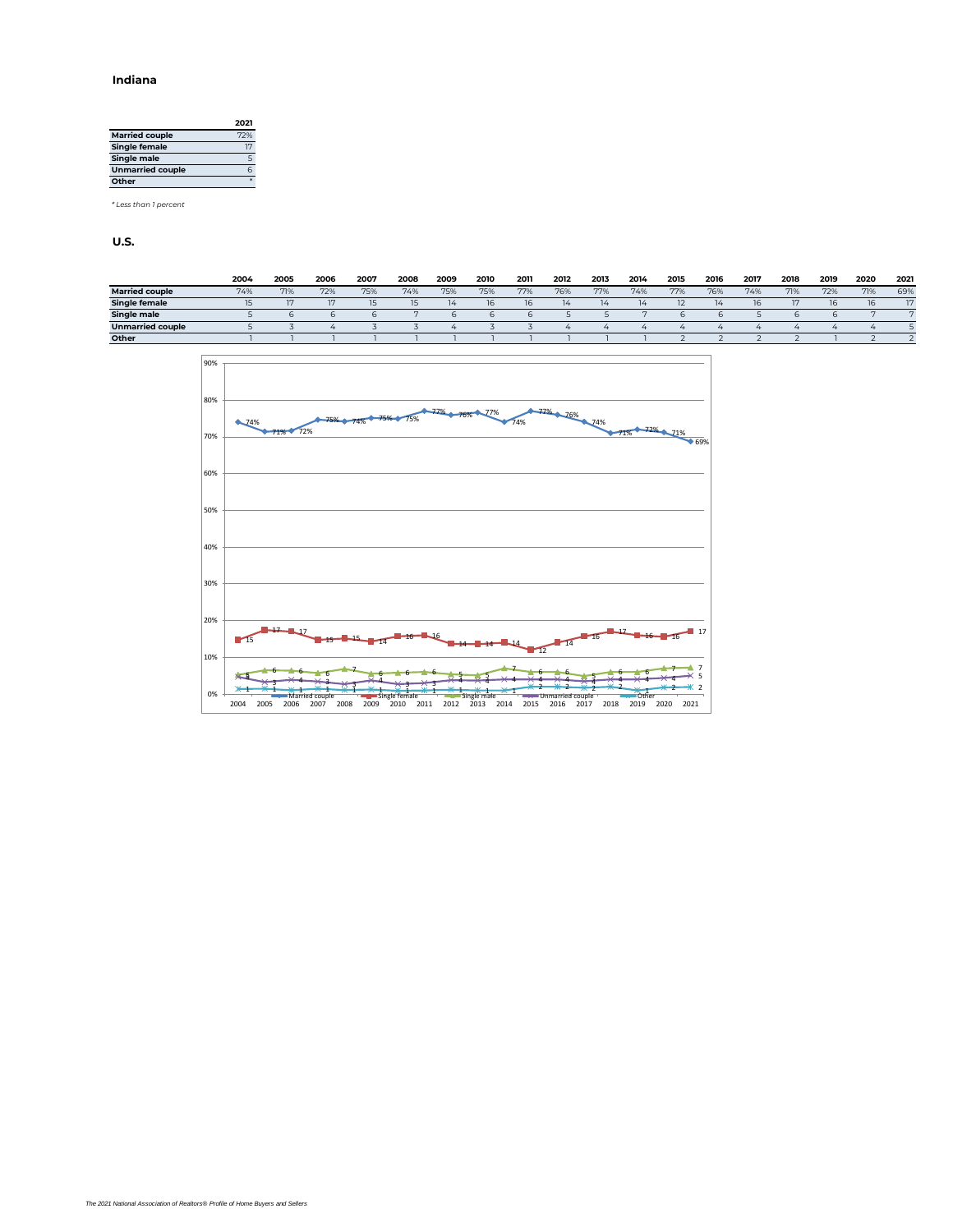## Exhibit 6-4 **NUMBER OF CHILDREN UNDER THE AGE OF 18 RESIDING IN HOME SELLER HOUSEHOLD** *(Percentage Distribution of Home Seller Households)*

**Indiana**

| One           | 11% |
|---------------|-----|
| Two           | 19% |
| Three or more | .3% |
| <b>None</b>   | 67% |



| One           | 12% |
|---------------|-----|
| Two           | 13% |
| Three or more | 7%  |
| <b>None</b>   | 69% |
|               |     |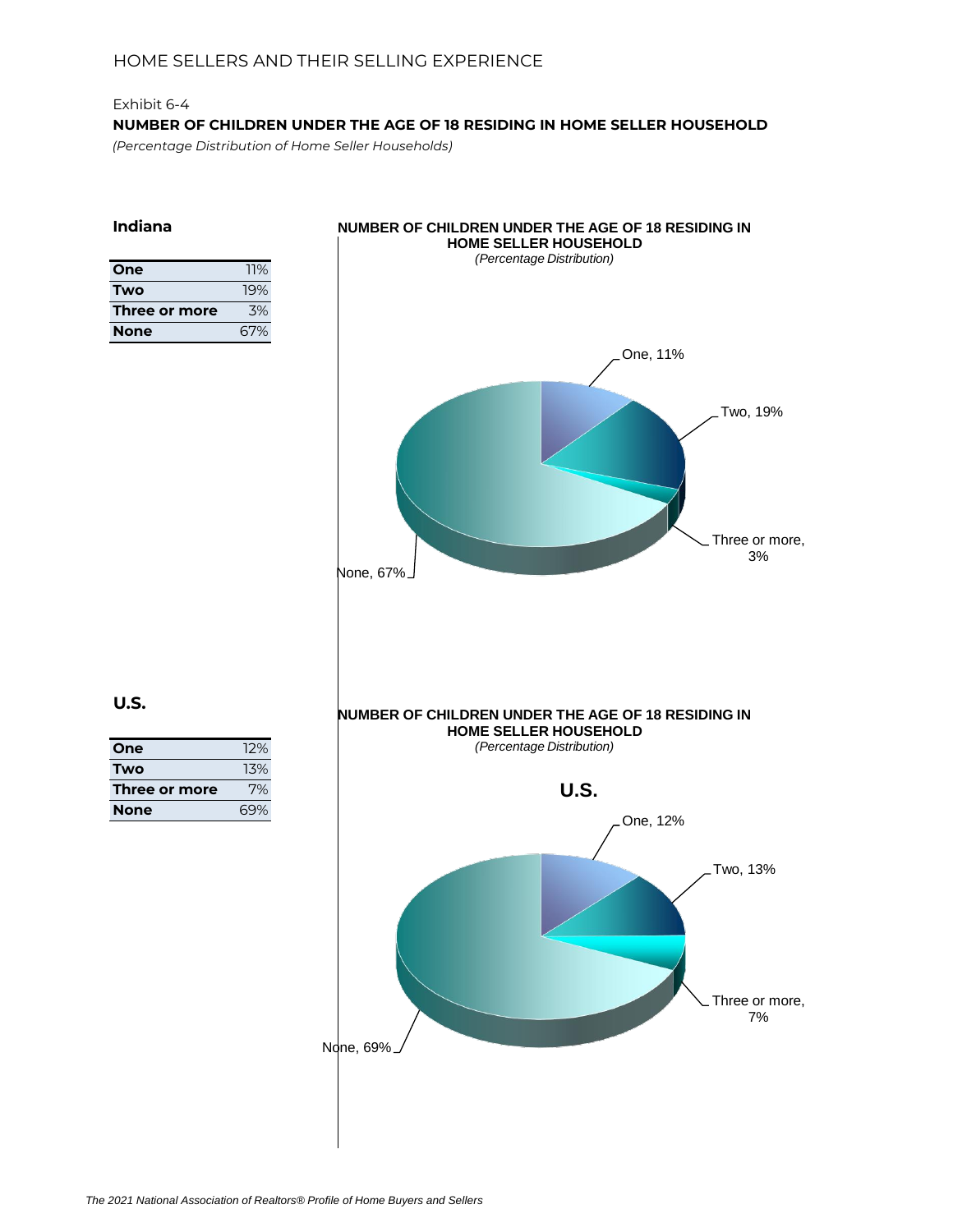# Exhibit 6-5 **RACE/ETHNICITY OF HOME SELLERS, BY REGION**

*(Percent of Respondents)*

|                               |         |      | SELLERS WHO SOLD A HOME IN THE |                |       |               |  |
|-------------------------------|---------|------|--------------------------------|----------------|-------|---------------|--|
|                               | Indiana | U.S. | <b>Northeast</b>               | <b>Midwest</b> | South | West          |  |
| <b>White/Caucasian</b>        | 95%     | 89%  | 93%                            | 94%            | 87%   | 82%           |  |
| <b>Hispanic/Latino/Mexica</b> |         |      |                                |                |       |               |  |
| n/Puerto Rican                |         | 5    |                                |                | 5     | 10            |  |
| <b>Black/African-American</b> |         | 4    | っ                              | ス              | 6     | $\mathcal{P}$ |  |
| <b>Asian/Pacific Islander</b> |         |      |                                | っ              |       |               |  |
| <b>Other</b>                  |         |      |                                | $\ast$         |       |               |  |

*\* Less than 1 percent*

*Note: Respondents were permitted to select as many races and ethnicities as they felt applicable. The percentage distribution may therefore sum to more than 100 percent.*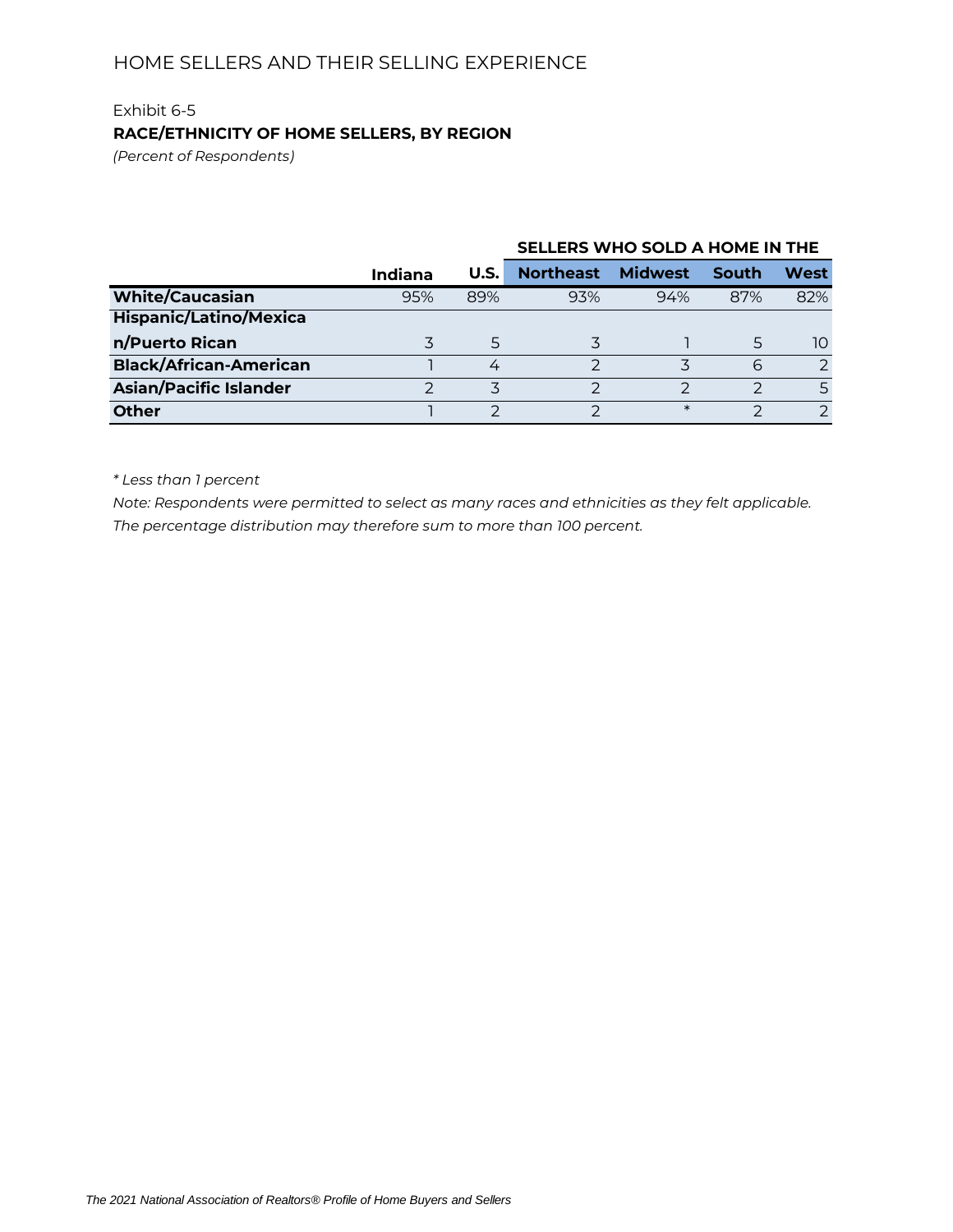# Exhibit 6-6 **PRIMARY LANGUAGE SPOKEN IN HOME SELLER HOUSEHOLD, BY REGION**

*(Percentage Distribution)*

### **SELLERS WHO SOLD A HOME IN THE**

|                | Indiana | U.S. | <b>Northeast</b> | <b>Midwest</b> | South | <b>West</b> |
|----------------|---------|------|------------------|----------------|-------|-------------|
| <b>English</b> | 99%     | 98%  | 98%              | 98%            | 98%   | 98%         |
| <b>Other</b>   |         |      | $\check{ }$      |                |       |             |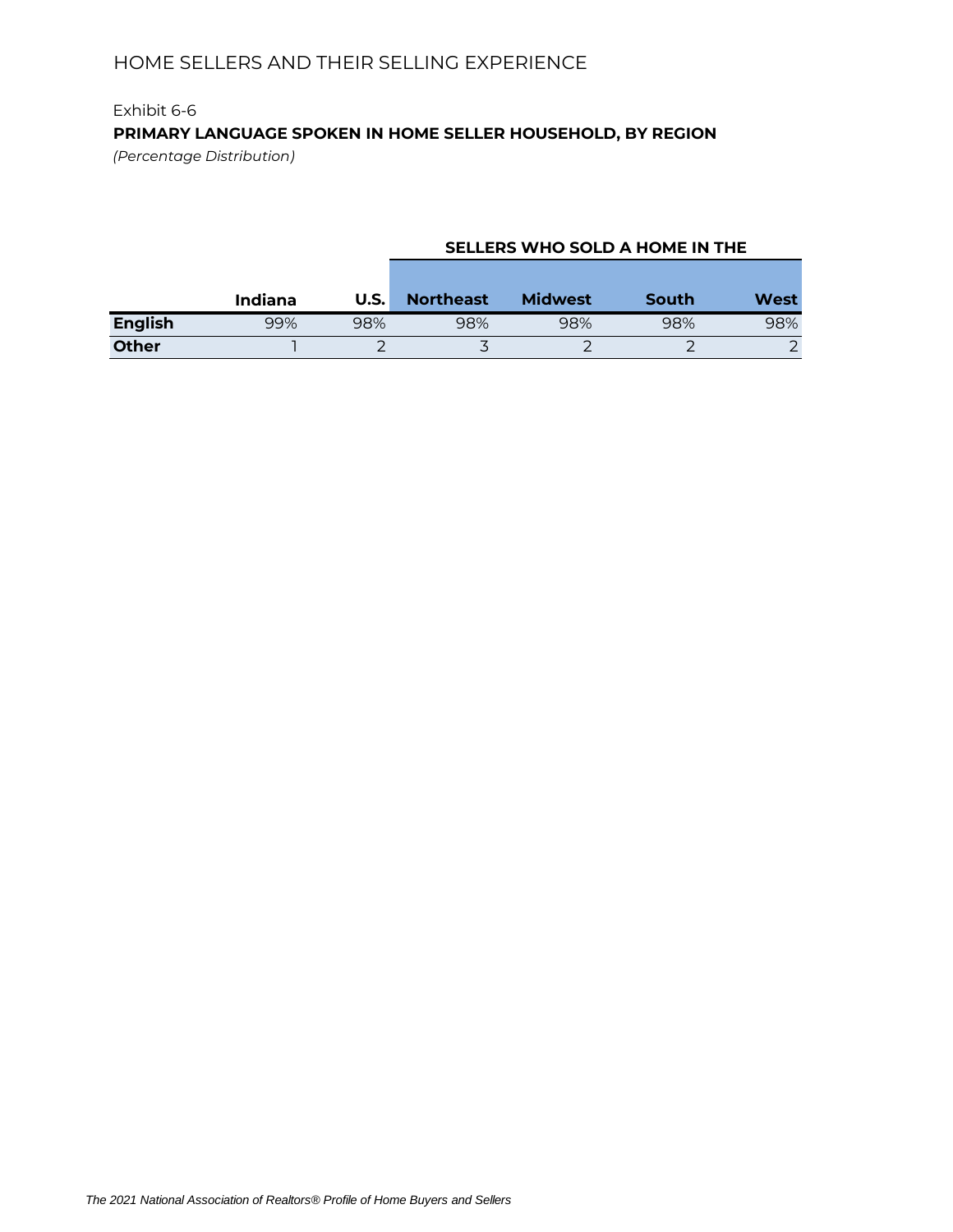#### **HOME SELLING SITUATION AMONG REPEAT BUYERS**

*(Percentage Distribution)*

### **Indiana**

| <b>Sold in 2021</b>                    | 74% |
|----------------------------------------|-----|
| <b>Sold in 2020</b>                    | 48% |
| Sold in 2019 or earlier                | 15% |
| Home has not yet sold and is currently | 1%  |
| vacant                                 |     |
| Home has not yet sold, but currently   | 0%  |
| renting to others                      |     |
| Do not plan to sell previous home      | 7%  |
| Did not own previous home              | 5%  |



**U.S.**

| <b>Sold in 2021</b>                    | 74% |
|----------------------------------------|-----|
| <b>Sold in 2020</b>                    | 50% |
| Sold in 2019 or earlier                | 14% |
| Home has not yet sold and is currently | 1%  |
| vacant                                 |     |
| Home has not yet sold, but currently   | 1%  |
| renting to others                      |     |
| Do not plan to sell previous home      | 6%  |
| Did not own previous home              | 5%  |

Sold in 2020, 50%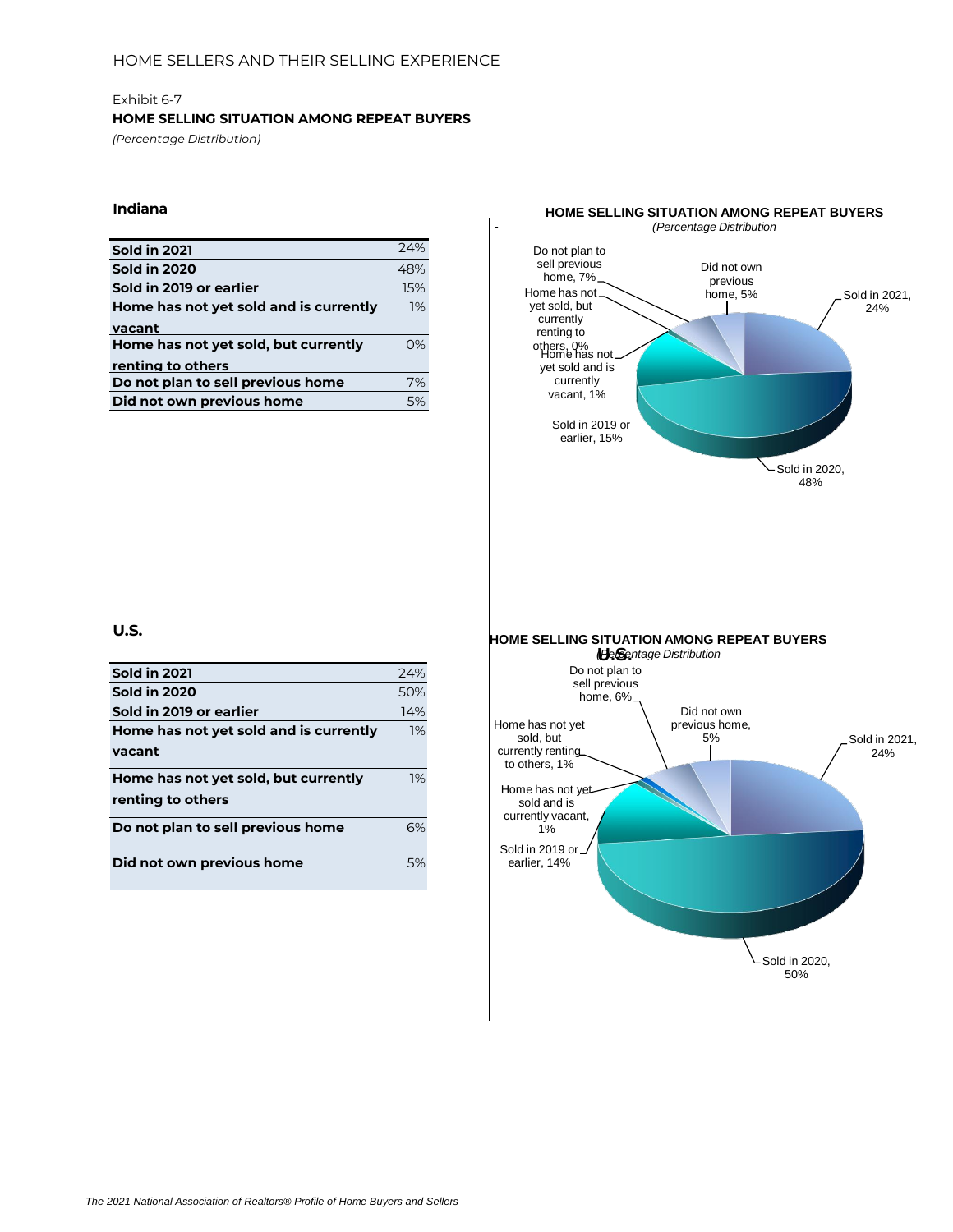### Exhibit 6-8

### **FIRST-TIME OR REPEAT SELLER**

*(Percentage Distribution)*

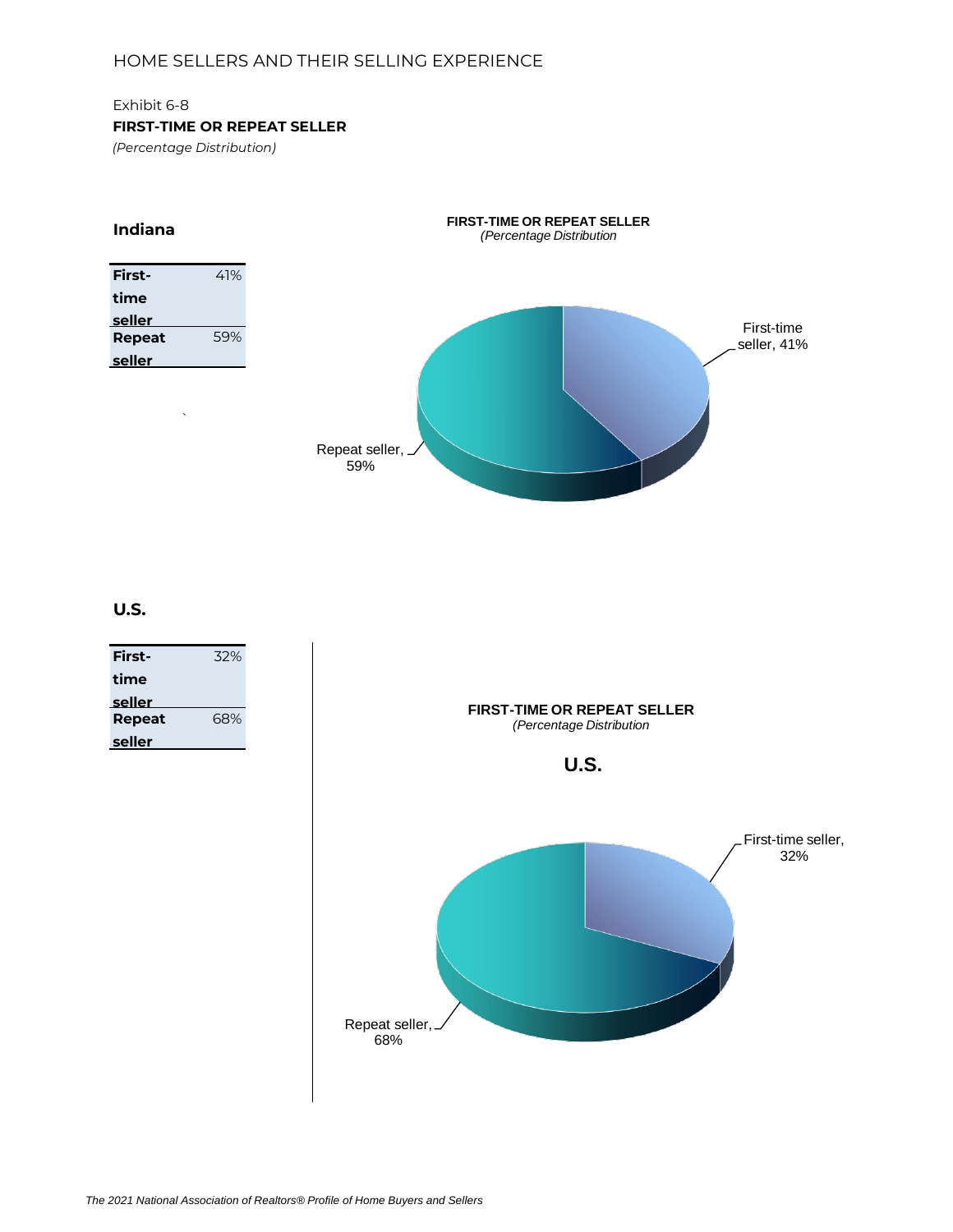# Exhibit 6-9 **HOMES SOLD AND FOR SALE, BY REGION**

*(Percentage Distribution)*

|                  |                   |                                                  | Home has not yet  |
|------------------|-------------------|--------------------------------------------------|-------------------|
|                  |                   | Home has not yet sold and is sold, but currently |                   |
|                  | <b>Homes Sold</b> | currently vacant                                 | renting to others |
| <b>Northeast</b> | 15%               | 10%                                              | 24%               |
| <b>Midwest</b>   | 24                | 27                                               | 30                |
| South            | 38                | 38                                               | 16                |
| West             | 22                | 25                                               | 30                |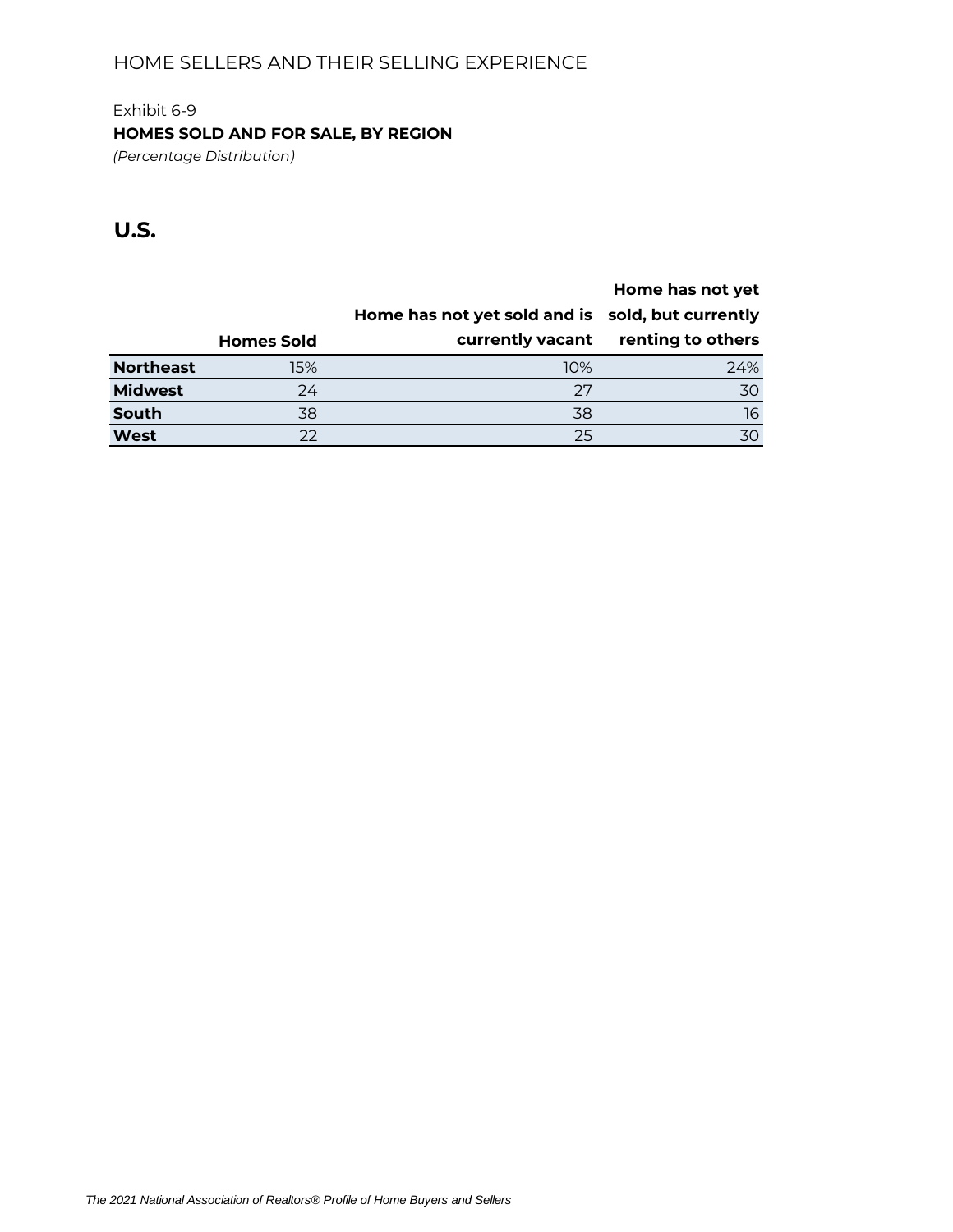## Exhibit 6-10

**LOCATION OF HOME SOLD**

*(Percentage Distribution)*

# **Indiana**

|                                | <b>Homes Sold</b> | yet sold and is<br>currently<br>vacant | Home has not yet<br>sold, but currently<br>renting to others |
|--------------------------------|-------------------|----------------------------------------|--------------------------------------------------------------|
| Suburb/Subdivision             | 47%               | $\ast$                                 | $\ast$                                                       |
| <b>Small town</b>              | 25                | $\ast$                                 | $\ast$                                                       |
| <b>Urban area/Central city</b> | 13                | $\ast$                                 | $\ast$                                                       |
| <b>Rural area</b>              | 12                | 100                                    | $\ast$                                                       |
| <b>Resort/Recreation area</b>  | フ                 | $\ast$                                 | $\ast$                                                       |

*\* Less than 1 percent*

|                                |                   |           | yet sold and is Home has not yet |
|--------------------------------|-------------------|-----------|----------------------------------|
|                                |                   | currently | sold, but currently              |
|                                | <b>Homes Sold</b> | vacant    | renting to others                |
| Suburb/Subdivision             | 50%               | 34%       | 19%                              |
| <b>Small town</b>              | 18                | 13        | 30                               |
| <b>Urban area/Central city</b> | 16                | 21        | 32                               |
| <b>Rural area</b>              | 13                | 32        |                                  |
| <b>Resort/Recreation area</b>  | 3                 | $\ast$    | 8                                |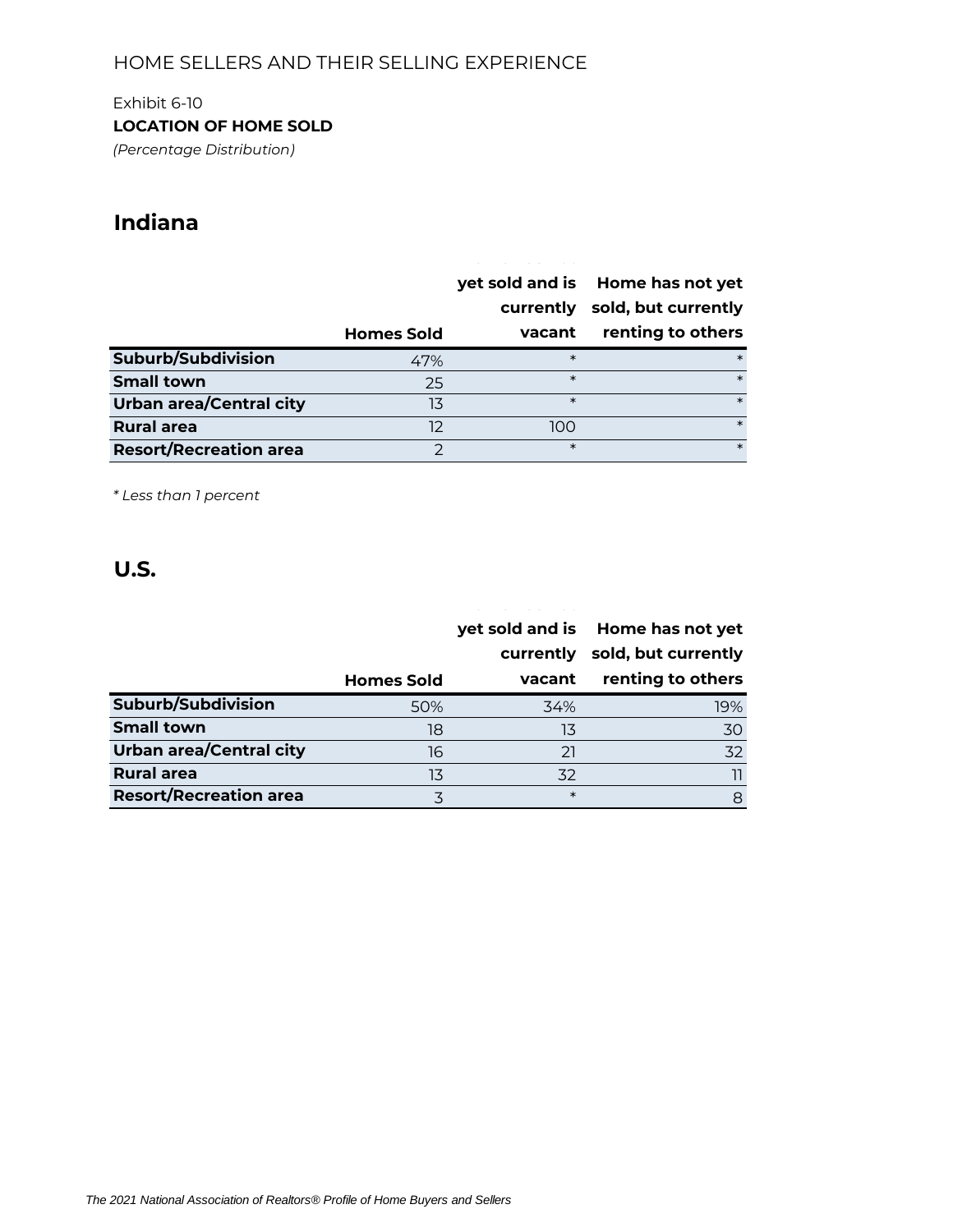## Exhibit 6-11 **PROXIMITY OF HOME SOLD TO HOME PURCHASED** *(Percentage Distribution)*

## **Indiana**

| Same state         | 72% |
|--------------------|-----|
| <b>Same region</b> | 13% |
| Other region       | 14% |



| Same state          | 69% |
|---------------------|-----|
| <b>Same region</b>  | 15% |
| <b>Other region</b> | 17% |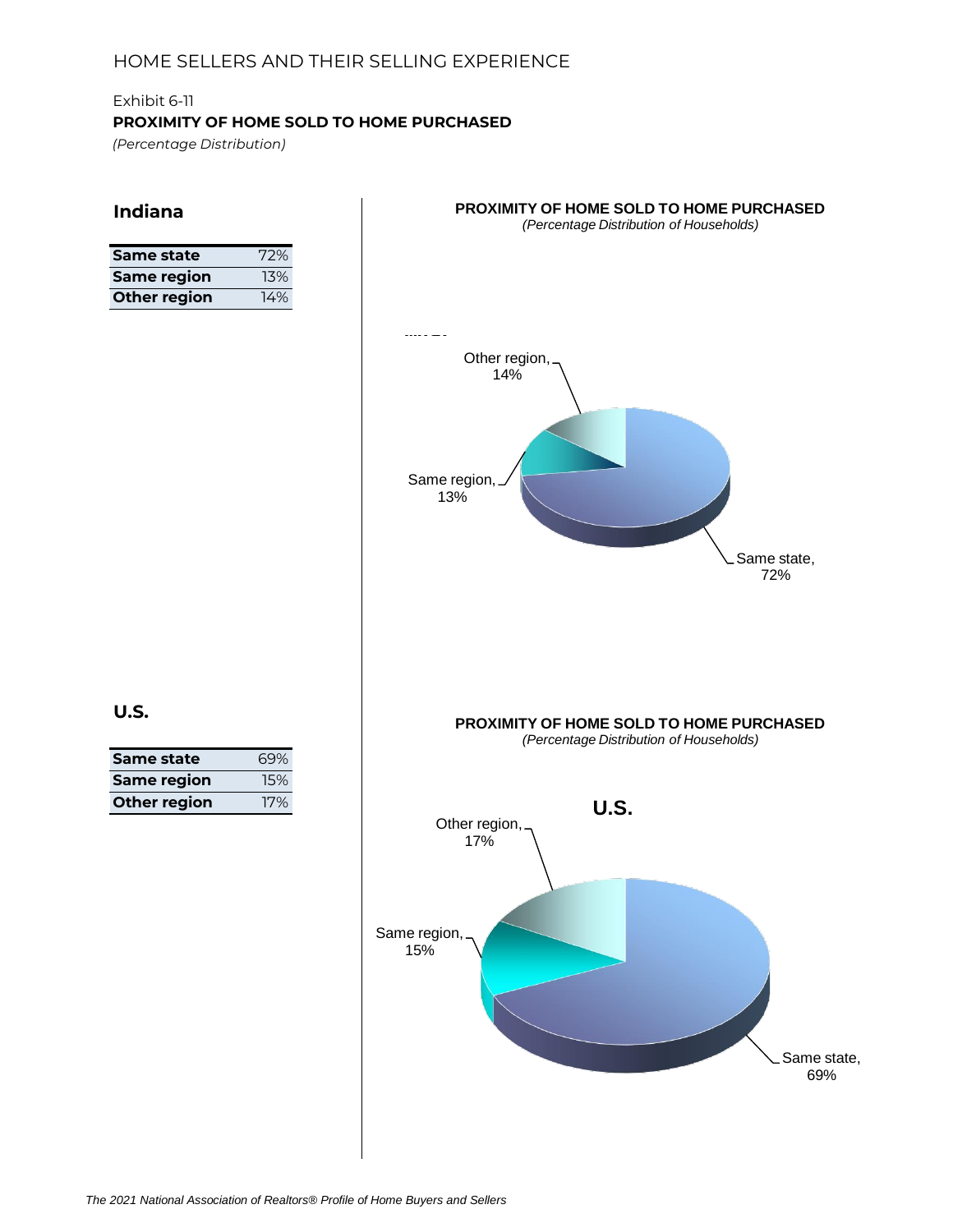## Exhibit 6-12 **TYPE OF HOME SOLD, BY LOCATION**

*(Percentage Distribution)*

# **Indiana**

|                               |                |                    |              | SELLERS WHO SOLD A HOME IN A |              |                   |
|-------------------------------|----------------|--------------------|--------------|------------------------------|--------------|-------------------|
|                               |                |                    |              |                              |              | <b>Resort/</b>    |
|                               |                | Suburb/            | <b>Small</b> | Urban/                       | <b>Rural</b> | <b>Recreation</b> |
| <b>All Sellers</b>            |                | <b>Subdivision</b> |              | town Central city            | area         | area              |
|                               | 82%            | 80%                | 92%          | 92%                          | 75%          | $\ast$            |
| Detached single-family home   |                |                    |              |                              |              |                   |
| <b>Townhouse/row house</b>    | $\overline{2}$ | 4                  | $\ast$       | $\ast$                       | $\ast$       | $\ast$            |
| Apartment/condo in a          | $\mathcal{P}$  | $\mathcal{P}$      | $\ast$       | 8                            | $\ast$       | $\ast$            |
| building with 5 or more units |                |                    |              |                              |              |                   |
| Duplex/apartment/condo in 2   | 4              | 9                  | $\ast$       | $\ast$                       | $\ast$       | $\ast$            |
| to 4 unit building            |                |                    |              |                              |              |                   |
| <b>Other</b>                  | 9              | 4                  | 8            | $\ast$                       | 25           | 100               |

# **U.S.**

|                               |                    |                    |               | SELLERS WHO SOLD A HOME IN A |        |                   |
|-------------------------------|--------------------|--------------------|---------------|------------------------------|--------|-------------------|
|                               |                    |                    |               |                              |        | <b>Resort/</b>    |
|                               |                    | Suburb/            | <b>Small</b>  | Urban/                       | Rural  | <b>Recreation</b> |
|                               | <b>All Sellers</b> | <b>Subdivision</b> |               | town Central city            | area   | area              |
|                               |                    |                    |               |                              |        |                   |
| Detached single-family home   | 78%                | 82%                | 80%           | 63%                          | 82%    | 64%               |
| Townhouse/row house           | 8                  | 9                  | 6             | 11                           |        | 8                 |
| Apartment/condo in a          | 5                  | 4                  | 3             | 15                           | $\ast$ | 9                 |
| building with 5 or more units |                    |                    |               |                              |        |                   |
| Duplex/apartment/condo in 2   | 4                  | 4                  | $\mathcal{P}$ | 9                            |        | $7\phantom{.0}$   |
| to 4 unit building            |                    |                    |               |                              |        |                   |
| <b>Other</b>                  | 5                  | $\mathcal{P}$      | 9             | 3                            | 16     | 12 <sup>2</sup>   |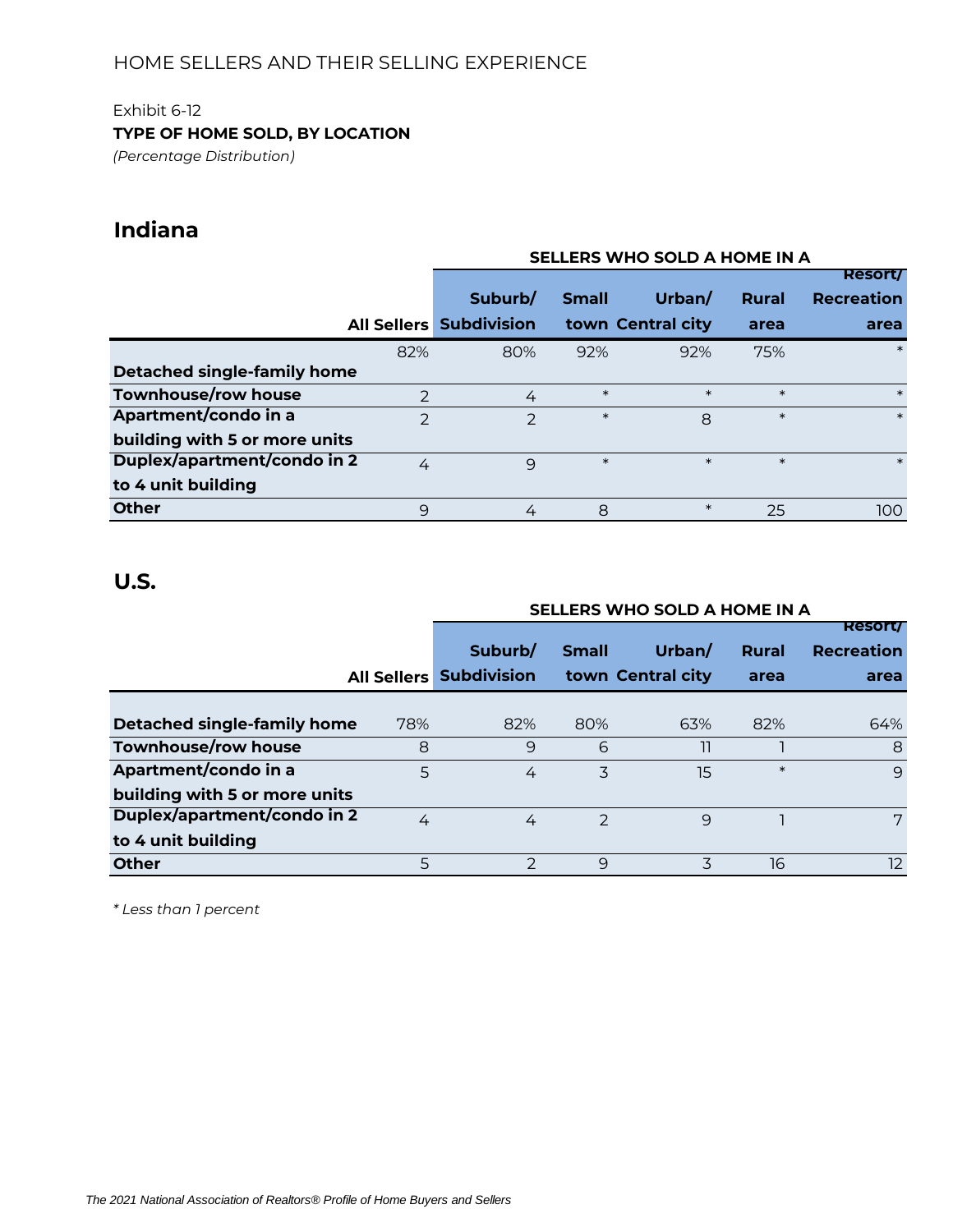Exhibit 6-13 **SIZE OF HOME PURCHASED COMPARED TO HOME RECENTLY SOLD** *(Percentage Distribution)*

## **U.S.**

|                |                       |                          |                                 | <b>SIZE OF HOME PURCHASED</b> |                                              |                                    |                          |
|----------------|-----------------------|--------------------------|---------------------------------|-------------------------------|----------------------------------------------|------------------------------------|--------------------------|
|                |                       | $1,000$ sq ft or<br>less | $1,001$ sq ft to<br>1,500 sq ft | 2,000 sq ft                   | 1,501 sq ft to 2,001 sq ft to<br>2,500 sq ft | $2,501$ sq ft<br>to 3,000 sq<br>ft | More than<br>3,000 sq ft |
| <b>SIZE OF</b> | 1,000 sq ft or less   |                          |                                 |                               |                                              | $\ast$                             |                          |
| <b>HOME</b>    | 1,001 to 1,500 sq ft  |                          |                                 |                               | 4                                            |                                    | $\overline{2}$           |
| <b>SOLD</b>    | 1,501 to 2,000 sq ft  |                          |                                 |                               | 8                                            | 4                                  | 4                        |
|                | 2,001 to 2,500 sq ft  |                          |                                 |                               | $\overline{ }$                               | 5                                  | 7                        |
|                | 2,501 to 3,000 sq ft  |                          |                                 |                               |                                              |                                    | 5.                       |
|                | More than 3,000 sq ft |                          |                                 |                               | 4                                            |                                    | 9                        |



46% **Trading Up**

*\* Less than 1 percent* 28% **Remaining at the same size range**

26% **Trading Down**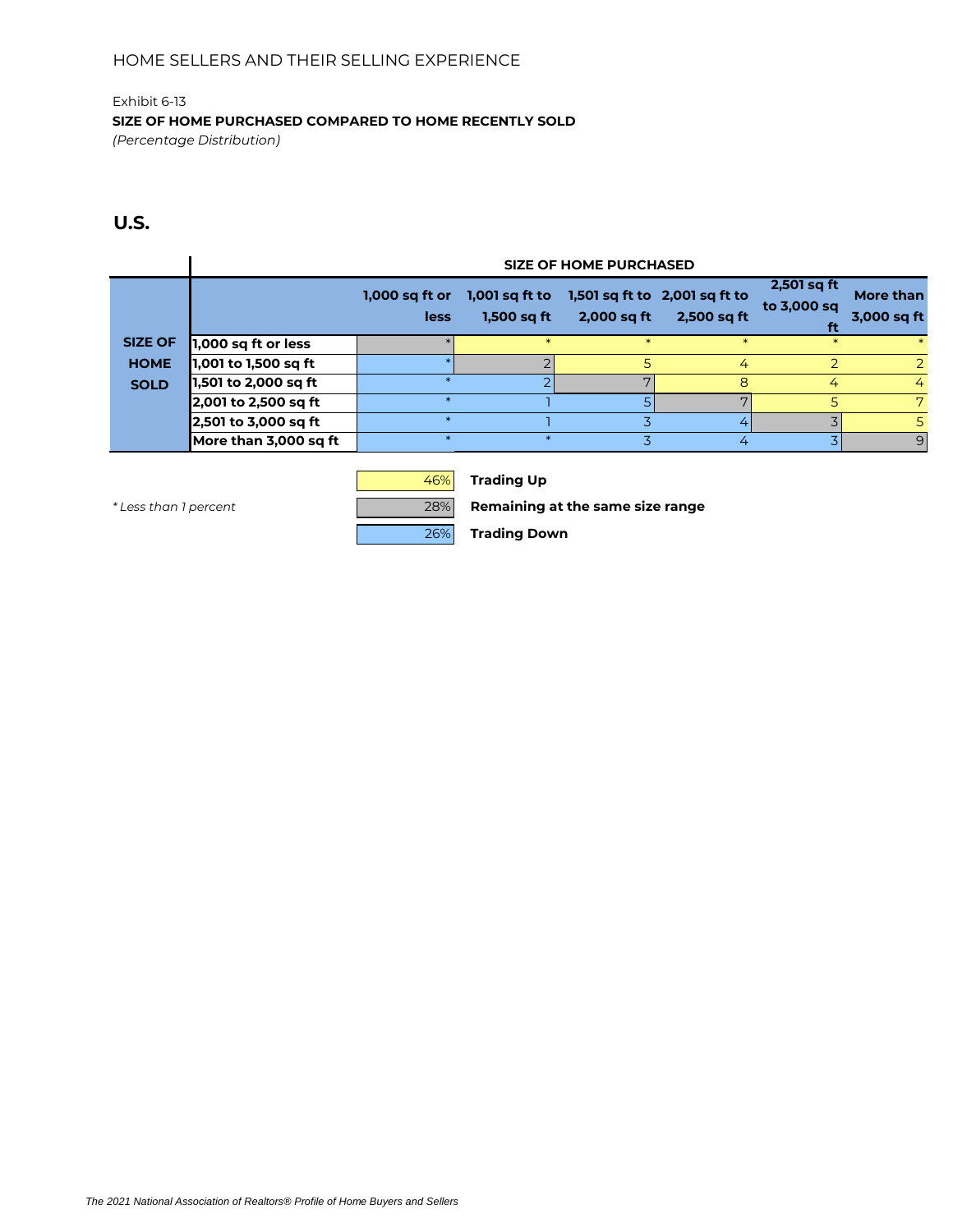## Exhibit 6-14 **SIZE OF HOME PURCHASED COMPARED TO HOME RECENTLY SOLD, BY AGE OF SELLER** *(Median Square Feet)*

|                   |                   | Size of home |                   |
|-------------------|-------------------|--------------|-------------------|
|                   | Size of home sold | purchased    | <b>Difference</b> |
| 18 to 34 years    | 1,600             | 2,200        | 600               |
| 35 to 44 years    | 1,700             | 2,400        | 700               |
| 45 to 54 years    | 2.000             | 2,400        | 400               |
| 55 to 64 years    | 2,000             | 2.100        | 100               |
| 65 to 74 years    | 2,100             | 2,000        | $-100$            |
| 75 years or older | 2,000             | 1,900        | $-100$            |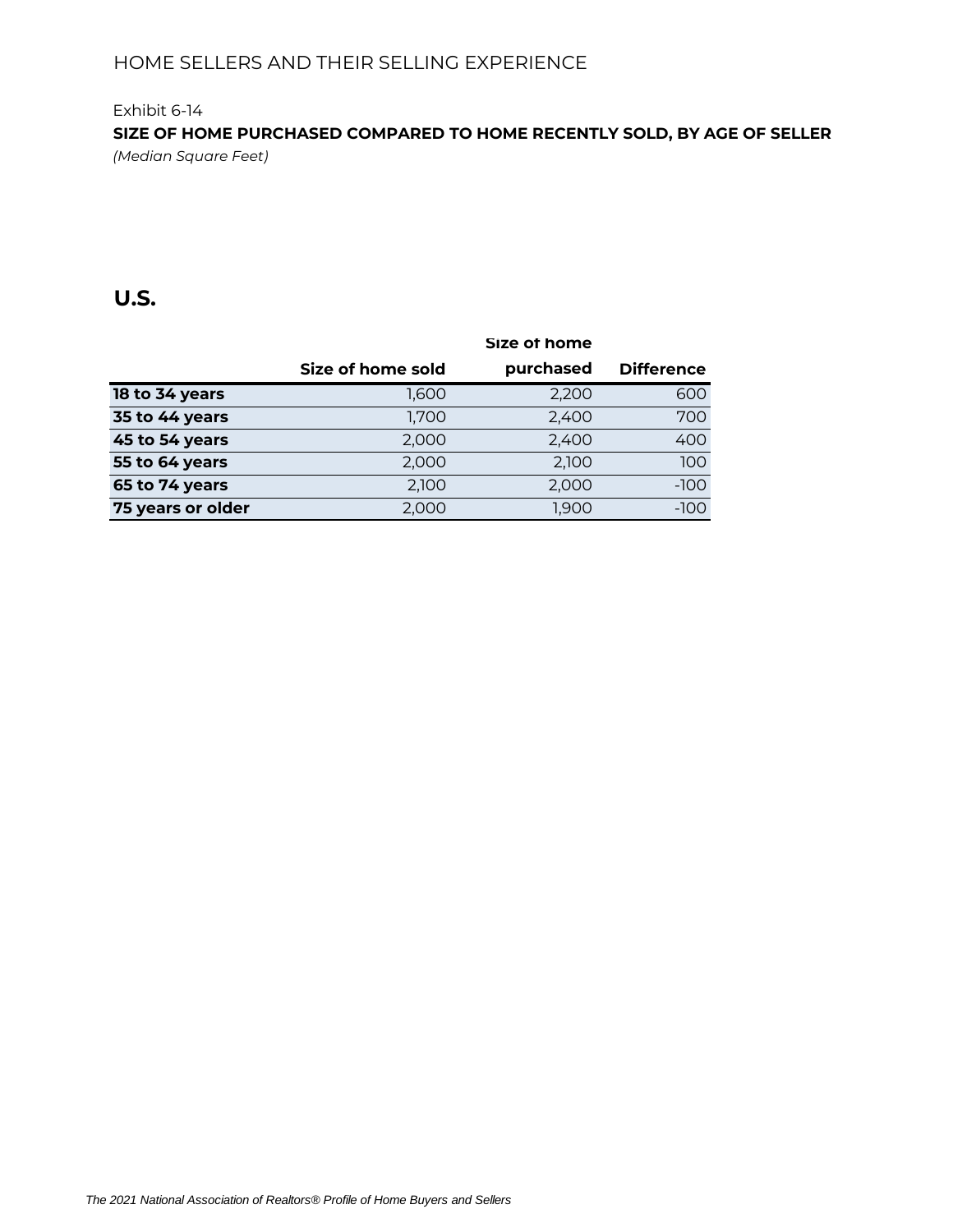**NUMBER OF BEDROOMS AND BATHROOMS BY ADULT COMPOSITION OF HOUSEHOLD AND CHILDREN IN HOUSEHOLD** *(Precentage Distribution)*

## **Indiana**

|                                  |                    |                | ADULT COMPOSITION OF HOUSEHOLD | <b>CHILDREN IN HOME</b> |                         |              |                 |                                   |
|----------------------------------|--------------------|----------------|--------------------------------|-------------------------|-------------------------|--------------|-----------------|-----------------------------------|
|                                  |                    | <b>Married</b> | <b>Single</b>                  |                         | <b>Single Unmarried</b> |              | <b>Children</b> | <b>No</b><br>under 18 children in |
|                                  | <b>All Sellers</b> | couple         | female                         | male                    | couple                  | <b>Other</b> | in home         | home                              |
| One bedroom                      |                    |                | $\ast$                         | $\ast$                  | $*$                     |              | $\ast$          | $\ast$                            |
| <b>Two bedrooms</b>              | 9                  | 9              | 13                             | $*$                     | 17                      | $*$          | 10              | 10                                |
| Three bedrooms or more           | 91                 | 91             | 88                             | 100                     | 83                      |              | 90              | 90                                |
| <b>Median number of bedrooms</b> | 3                  | 3              | 3                              | 3                       | 3                       |              | 3               | 3                                 |
| One full bathroom                | 23                 | 25             | 6                              | 40                      | 17                      |              | 29              | 19                                |
| <b>Two full bathrooms</b>        | 56                 | 57             | 69                             | $*$                     | 67                      | $\ast$       | 48              | 59                                |
| Three full bathrooms or more     | 22                 | 19             | 25                             | 60                      | 17                      | $*$          | 23              | 22                                |
| Median number of full bathroom:  | $\mathcal{P}$      | 2              | $\overline{2}$                 | 3                       | 2                       |              | っ               | $\overline{2}$                    |

### **U.S.**

|                                  |                    |                | <b>ADULT COMPOSITION OF HOUSEHOLD</b> | <b>CHILDREN IN HOME</b> |                         |                |               |                                   |
|----------------------------------|--------------------|----------------|---------------------------------------|-------------------------|-------------------------|----------------|---------------|-----------------------------------|
|                                  |                    | <b>Married</b> | <b>Single</b>                         |                         | <b>Single Unmarried</b> |                | Children      | <b>No</b><br>under 18 children in |
|                                  | <b>All Sellers</b> | couple         | female                                | male                    | couple                  | <b>Other</b>   | in home       | home                              |
| One bedroom                      | 1%                 | 1%             | 2%                                    | 4%                      | 3%                      | 2%             | 1%            | 2%                                |
| <b>Two bedrooms</b>              | 15                 | 12             | 22                                    | 20                      | 29                      | 20             | 12            | 16                                |
| Three bedrooms or more           | 84                 | 87             | 77                                    | 76                      | 68                      | 78             | 87            | 82                                |
| <b>Median number of bedrooms</b> | 3                  | 3              | 3                                     | 3                       | 3                       | $\overline{3}$ | 3             | 3                                 |
| One full bathroom                | 17%                | 16%            | 19%                                   | 24%                     | 22%                     | 12%            | 21%           | 16%                               |
| Two full bathrooms               | 57                 | 56             | 59                                    | 50                      | 62                      | 67             | 55            | 57                                |
| Three full bathrooms or more     | 26                 | 28             | 21                                    | 26                      | 16                      | 20             | 24            | 27                                |
| Median number of full bathroom:  | $\mathcal{P}$      | $\mathcal{P}$  | $\overline{2}$                        | $\mathcal{P}$           | $\overline{2}$          | $\overline{2}$ | $\mathcal{P}$ | 2                                 |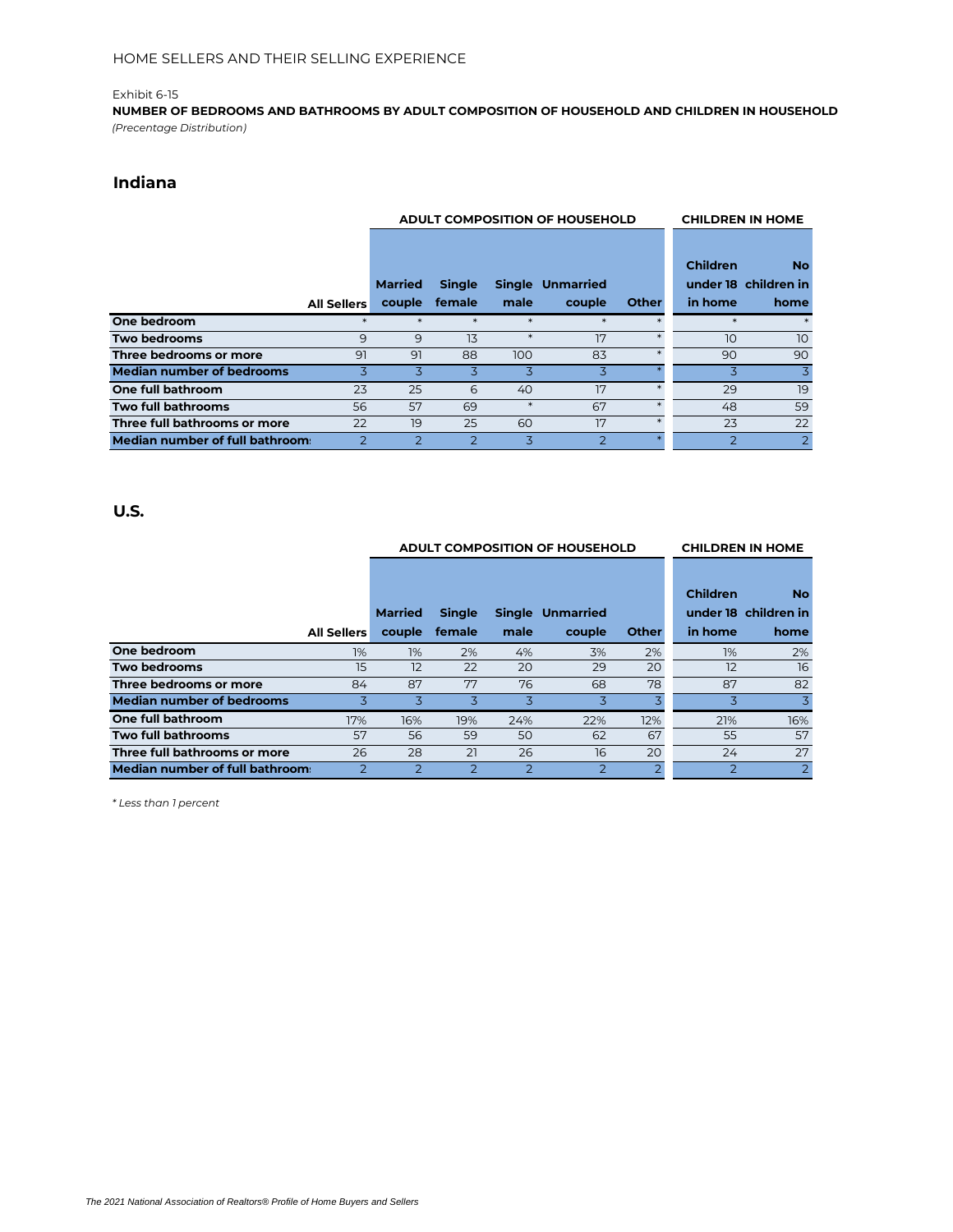**AGE OF HOME PURCHASED COMPARED TO HOME RECENTLY SOLD**

*(Percentage Distribution)*

### **U.S.**

|                    |                   |      |                          |               | YEAR PURCHASED HOME WAS BUILT |               |                |                |                  |        |  |
|--------------------|-------------------|------|--------------------------|---------------|-------------------------------|---------------|----------------|----------------|------------------|--------|--|
|                    |                   |      |                          | 2019          | 2013                          | 2007          | 2001           | 1985           | 1959             |        |  |
|                    |                   |      |                          | through       | through                       | through       | through        | through        | through 1916 and |        |  |
|                    |                   | 2021 | 2020                     | 2014          | 2008                          | 2002          | 1986           | 1960           | 1917             | older  |  |
|                    | 2021              |      |                          |               |                               |               |                |                |                  |        |  |
|                    | 2020              |      |                          | $\ast$        | $\ast$                        | $\ast$        | $\ast$         | 未              | $\ast$           |        |  |
| Year home sold was | 2019 through 2014 |      | $\overline{2}$           |               |                               |               |                |                |                  |        |  |
| built              | 2013 through 2008 |      | $\mathcal{P}$            |               |                               |               |                | $\star$        | $\ast$           | $\ast$ |  |
|                    | 2007 through 2002 |      | $\overline{\phantom{0}}$ |               | $\overline{2}$                |               | 3              | $\overline{2}$ |                  | $\ast$ |  |
|                    | 2001 through 1986 |      | 4                        | $\mathcal{P}$ | $\mathcal{P}$                 | 4             |                | 3              |                  | $\ast$ |  |
|                    | 1985 through 1960 |      | $\overline{\phantom{0}}$ | っ             |                               | 4             | $\overline{ }$ |                |                  |        |  |
|                    | 1959 through 1917 | ∗    |                          |               |                               | $\mathcal{P}$ | 4              | 5              |                  |        |  |
|                    | 1916 and older    |      |                          |               |                               |               |                |                |                  |        |  |

*\* Less than 1 percent*

20% **Purchased Older Home**



23% **Purchased a Home the Same Age**

61% **Purchased a Newer Home**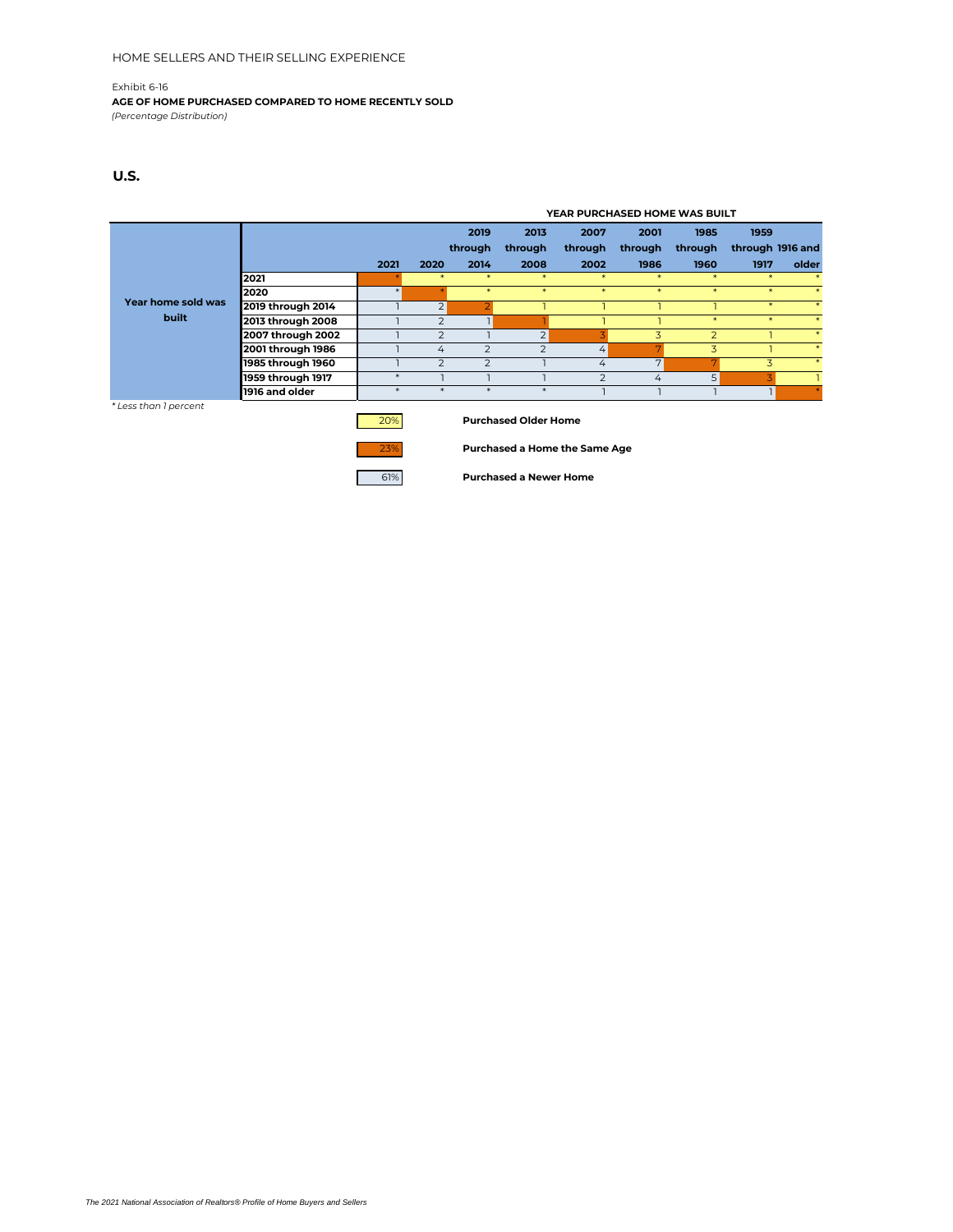**PRICE OF HOME PURCHASED COMPARED TO HOME RECENTLY SOLD** *(Percentage Distribution)*

### **U.S.**

|                 |                            | <b>PRICE OF HOME PURCHASED</b> |                        |                |                |                        |              |                          |                |           |  |  |  |  |
|-----------------|----------------------------|--------------------------------|------------------------|----------------|----------------|------------------------|--------------|--------------------------|----------------|-----------|--|--|--|--|
|                 |                            |                                |                        | \$150,000      |                |                        | \$300,000    |                          | \$400,000      |           |  |  |  |  |
|                 |                            |                                | Less than \$100,000 to | to             | \$200,000 to   | \$250,000              | to           | \$350,000                | to             | \$500,000 |  |  |  |  |
|                 |                            | \$100,000                      | \$149,999              | \$199,999      |                | \$249,999 to \$299,999 |              | \$349,999 to \$399,999   | \$499,999      | or more   |  |  |  |  |
|                 | <b>Less than \$100,000</b> | 1%                             | 1%                     | 1%             | 1%             | 1%                     |              |                          |                |           |  |  |  |  |
| <b>PRICE OF</b> | \$100,000 to \$149,999     |                                |                        |                | $\overline{2}$ |                        | $\mathbf{r}$ | $\star$                  |                |           |  |  |  |  |
| <b>HOME</b>     | \$150,000 to \$199,999     |                                |                        |                | 3              |                        |              | $\star$                  |                |           |  |  |  |  |
| <b>SOLD</b>     | \$200,000 to \$249,999     | $\ast$                         |                        | $\overline{2}$ |                |                        | 3            | $\overline{z}$           |                |           |  |  |  |  |
|                 | \$250,000 to \$299,999     |                                |                        |                | $\overline{2}$ |                        |              | 3                        |                |           |  |  |  |  |
|                 | \$300,000 to \$349,999     |                                |                        |                |                |                        |              |                          | $\overline{2}$ |           |  |  |  |  |
|                 | \$350,000 to \$399,999     |                                |                        |                |                |                        |              |                          |                | 3         |  |  |  |  |
|                 | \$400,000 to \$499,999     |                                |                        |                |                |                        |              | $\bigcap$                |                | 5         |  |  |  |  |
|                 | \$500,000 or more          |                                |                        |                |                |                        |              | $\overline{\phantom{0}}$ | 3              | 13        |  |  |  |  |

*\* Less than 1 percent* 48% **Trading Up**

28% **Remaining at the same price range**

29% **Trading Down**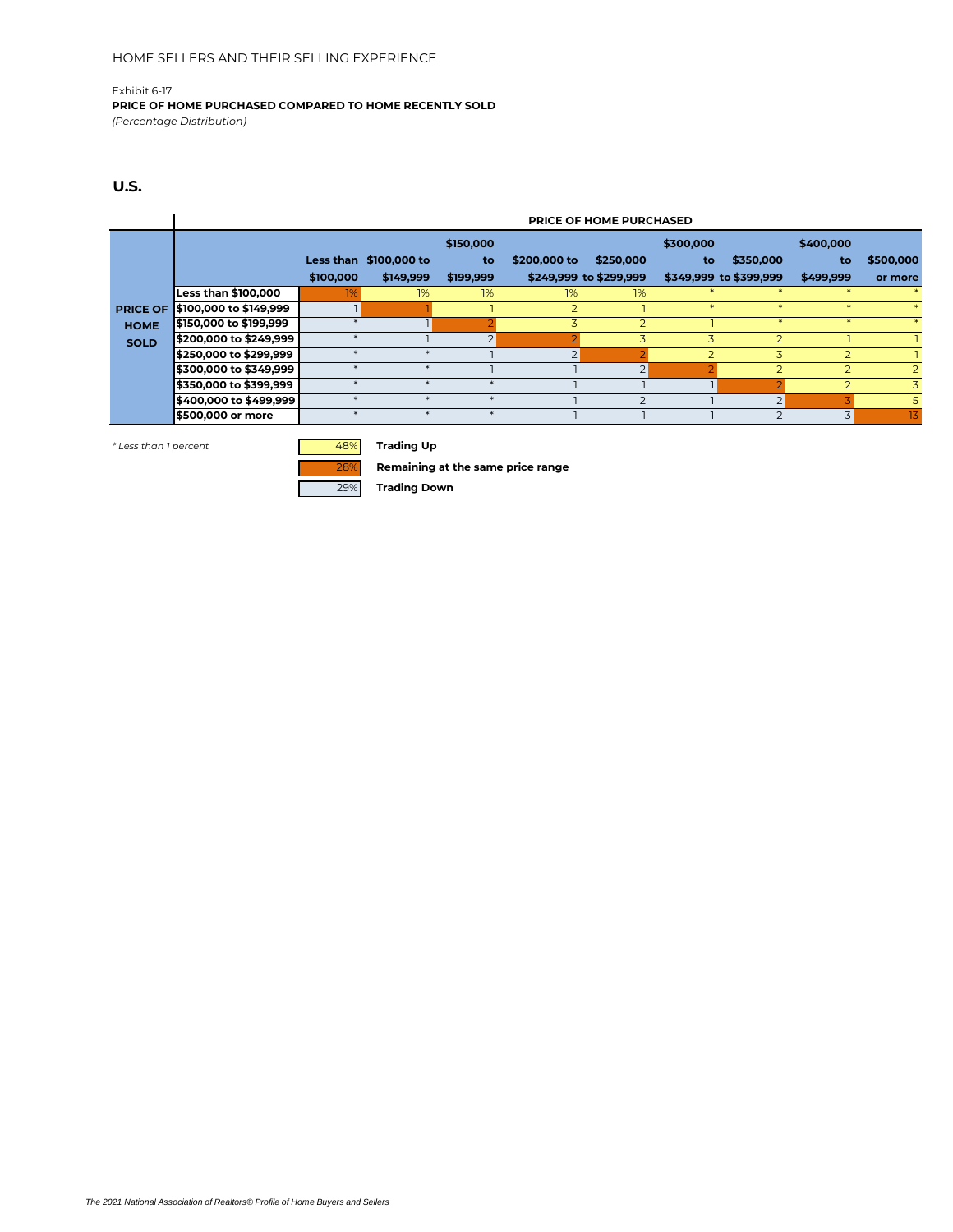## Exhibit 6-18 **PRICE OF HOME PURCHASED COMPARED TO HOME RECENTLY SOLD, BY AGE OF SELLER** *(Median)*

|                   |                           | <b>Price of home</b> |                   |
|-------------------|---------------------------|----------------------|-------------------|
|                   | <b>Price of home sold</b> | purchased            | <b>Difference</b> |
| 18 to 34 years    | \$248,000                 | \$345,600            | \$97,600          |
| 35 to 44 years    | \$276,700                 | \$377,700            | \$101,000         |
| 45 to 54 years    | \$325,000                 | \$365,000            | \$40,000          |
| 55 to 64 years    | \$340,000                 | \$349,400            | \$9,400           |
| 65 to 74 years    | \$349,500                 | \$326,900            | $-$ \$22,600      |
| 75 years or older | \$365,000                 | \$305,000            | $-$60,000$        |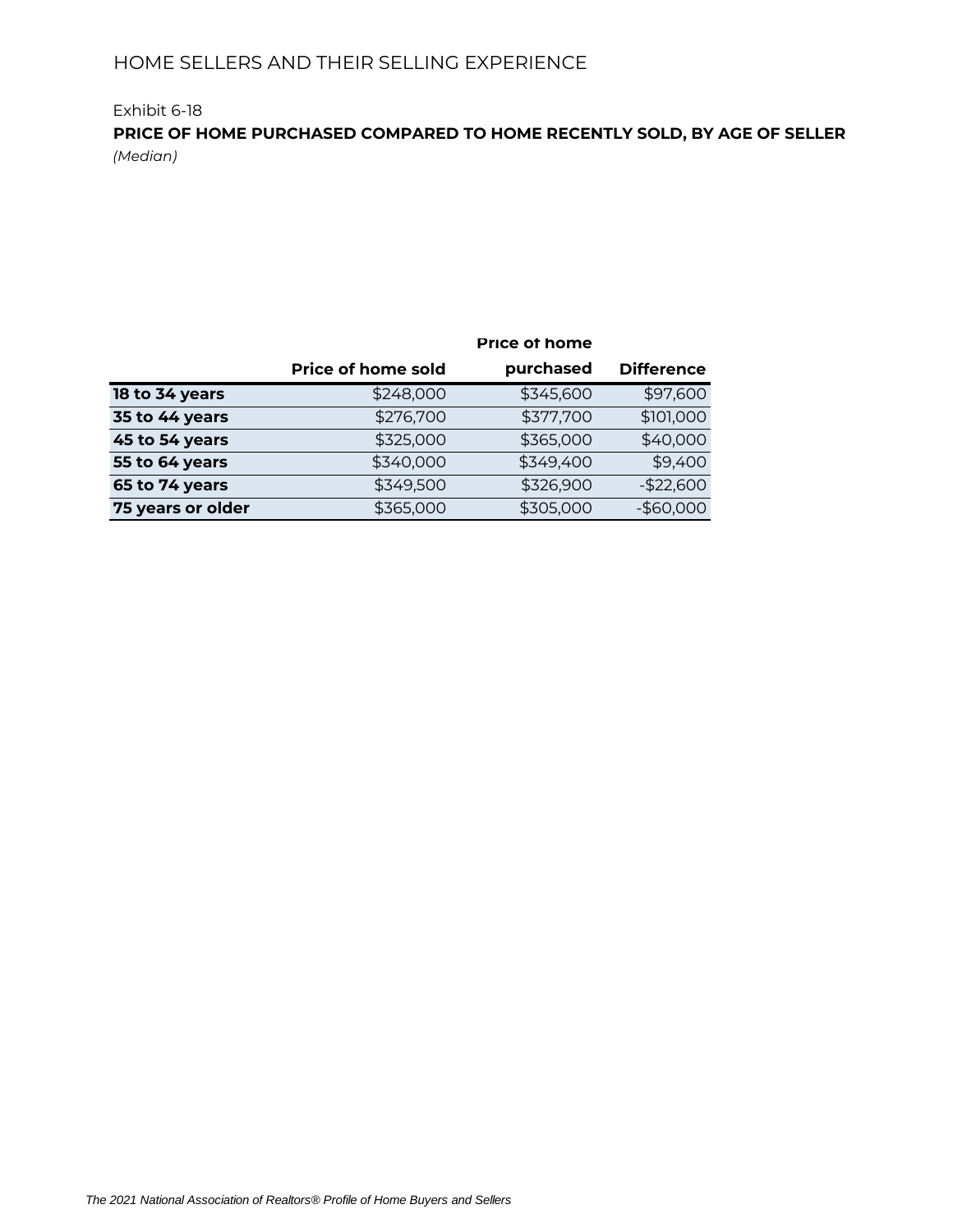### **PRIMARY REASON FOR SELLING PREVIOUS HOME, BY MILES MOVED**

*(Percentage Distribution)*

## **Indiana**

|                                                            |                    | <b>AGE OF HOME SELLER</b><br>10 miles 11 to 20<br>51 to 100 101 to 500 miles or<br>50<br>miles<br>miles<br>miles<br>miles<br>or less<br>$\ast$<br>$\ast$<br>17%<br>23%<br>36%<br>18<br>17<br>2<br>42<br>60<br>$\ast$<br>$\ast$<br>5<br>8<br>30<br>$\ast$<br>$\ast$<br>8<br>9<br>11<br>$\ast$<br>8<br>14<br>18<br>10<br>$\ast$<br>$\ast$<br>8<br>$\ast$<br>11 |        |        |        |        |        |  |
|------------------------------------------------------------|--------------------|--------------------------------------------------------------------------------------------------------------------------------------------------------------------------------------------------------------------------------------------------------------------------------------------------------------------------------------------------------------|--------|--------|--------|--------|--------|--|
|                                                            |                    |                                                                                                                                                                                                                                                                                                                                                              |        |        |        |        |        |  |
|                                                            | <b>All Sellers</b> |                                                                                                                                                                                                                                                                                                                                                              |        |        |        |        | more   |  |
| Home is too small                                          | 17%                |                                                                                                                                                                                                                                                                                                                                                              |        |        |        |        |        |  |
| Want to move closer to friends or family                   | 20                 |                                                                                                                                                                                                                                                                                                                                                              |        |        |        |        | 60     |  |
| <b>Job relocation</b>                                      | 7                  |                                                                                                                                                                                                                                                                                                                                                              |        |        |        |        | 20     |  |
| Home is too large                                          | 7                  |                                                                                                                                                                                                                                                                                                                                                              |        |        |        |        | $\ast$ |  |
| Neighborhood has become less desirable                     | 11                 |                                                                                                                                                                                                                                                                                                                                                              |        |        |        |        | $\ast$ |  |
| Change in family situation (e.g., marriage, birth of a     | 7                  |                                                                                                                                                                                                                                                                                                                                                              |        |        |        |        | 20     |  |
| child, divorce)                                            |                    |                                                                                                                                                                                                                                                                                                                                                              |        |        |        |        |        |  |
| Moving due to retirement                                   |                    | $\ast$                                                                                                                                                                                                                                                                                                                                                       | $\ast$ | 8      | $\ast$ | $\ast$ | $\ast$ |  |
| Want to move closer to current job                         | 5                  | $\overline{2}$                                                                                                                                                                                                                                                                                                                                               | $\ast$ | $\ast$ | 33     | $\ast$ |        |  |
| Upkeep of home is too difficult due to health or financial | 6                  | 14                                                                                                                                                                                                                                                                                                                                                           | $\ast$ | $\ast$ | $\ast$ | $\ast$ |        |  |
| limitations                                                |                    |                                                                                                                                                                                                                                                                                                                                                              |        |        |        |        |        |  |
| Schools became less desirable                              | 5                  | 5                                                                                                                                                                                                                                                                                                                                                            | 9      | 8      | $\ast$ | $\ast$ | $\ast$ |  |
| Can not afford the mortgage and other expenses of          |                    | $\mathcal{P}$                                                                                                                                                                                                                                                                                                                                                | $\ast$ | $\ast$ | $\ast$ | $\ast$ |        |  |
| owning home                                                |                    |                                                                                                                                                                                                                                                                                                                                                              |        |        |        |        |        |  |
| To avoid possible foreclosure                              | $\ast$             | $\ast$                                                                                                                                                                                                                                                                                                                                                       | $\ast$ | $\ast$ | $\ast$ | $\ast$ | $\ast$ |  |
| Unfit living conditions due to environmental factors       | 2                  | 5                                                                                                                                                                                                                                                                                                                                                            | $\ast$ | $\ast$ | $\ast$ | $\ast$ | $\ast$ |  |
| <b>Other</b>                                               | 9                  | 7                                                                                                                                                                                                                                                                                                                                                            | 9      | 33     | 8      | $\ast$ | $\ast$ |  |

## **U.S.**

|                                                            |                    |                   |        |        | <b>MILES MOVED</b> |                               |                |
|------------------------------------------------------------|--------------------|-------------------|--------|--------|--------------------|-------------------------------|----------------|
|                                                            |                    | 10 miles 11 to 20 |        | 50     |                    | 51 to 100 101 to 500 miles or |                |
|                                                            | <b>All Sellers</b> | or less           | miles  | miles  | miles              | miles                         | more           |
| Want to move closer to friends or family                   | 18%                | 4%                | 7%     | 15%    | 25%                | 37%                           | 36%            |
| Home is too small                                          | 17                 | 31                | 22     | 13     | 5                  | 3                             | $\ast$         |
| Neighborhood has become less desirable                     | 11                 | 13                | 19     | 14     | 9                  | 6                             | 4              |
| Change in family situation (e.g., marriage, birth of a     | 9                  | 12                | 11     | 13     | 8                  | 6                             | 4              |
| child, divorce)                                            |                    |                   |        |        |                    |                               |                |
| Home is too large                                          | 9                  | 14                | 11     | 11     | 4                  | 3                             | 3              |
| Job relocation                                             | 7                  |                   | $\ast$ | 3      | 7                  | 17                            | 20             |
| Moving due to retirement                                   | 7                  | $\overline{2}$    | 2      | 4      | 14                 | 13                            | 15             |
| Want to move closer to current job                         | 3                  |                   | 3      | 6      | 8                  | 3                             |                |
| Upkeep of home is too difficult due to health or financial | 3                  | 4                 | 3      | 2      | 4                  |                               | $\overline{2}$ |
| limitations                                                |                    |                   |        |        |                    |                               |                |
| Schools became lessdesirable                               | $\overline{2}$     |                   | 5      |        |                    |                               | $\ast$         |
| Can not afford the mortgage and other expenses of          |                    |                   |        |        | $\overline{2}$     | $\overline{2}$                |                |
| owning home                                                |                    |                   |        |        |                    |                               |                |
| Unfit living conditions due to environmental factors       | $\ast$             | $\ast$            | $\ast$ |        | 2                  | $\ast$                        |                |
| To avoid possible foreclosure                              | $\ast$             | $\ast$            | $\ast$ | $\ast$ | $\ast$             | $\ast$                        | $\ast$         |
| <b>Other</b>                                               | 13                 | 14                | 16     | 15     | 14                 | 8                             | 13             |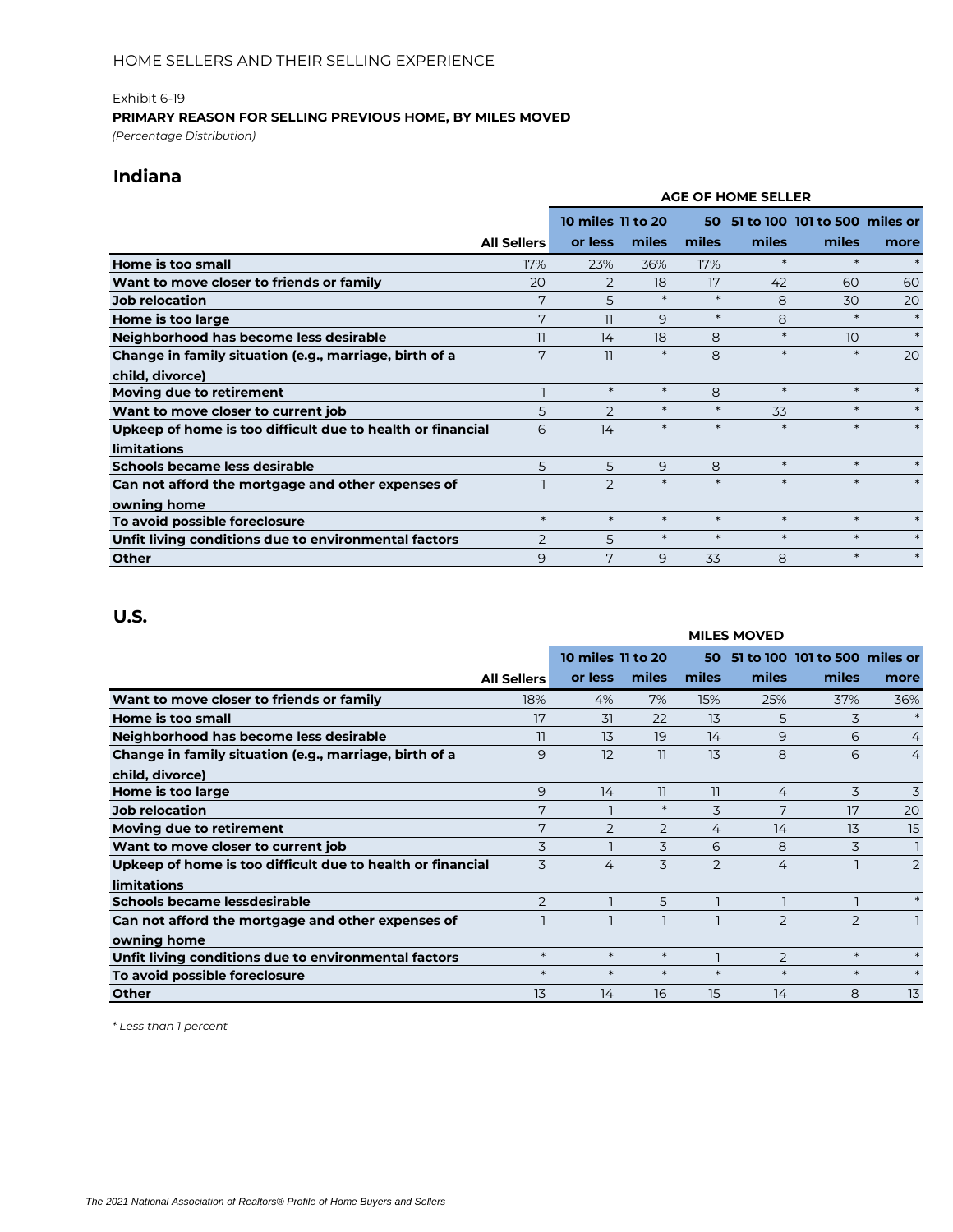**PRIMARY REASON FOR SELLING PREVIOUS HOME, BY FIRST-TIME AND REPEAT SELLERS** *(Percentage Distribution)*

## **Indiana**

|                                   |                | All Sellers First-time Seller | <b>Repeat Seller</b> |
|-----------------------------------|----------------|-------------------------------|----------------------|
| Home is too small                 | 17%            | 26%                           | 11%                  |
| Want to move closer to friends    | 20             | 5                             | 30                   |
| or family                         |                |                               |                      |
| <b>Job relocation</b>             | 7              | 10                            | 5                    |
| Home is too large                 | 7              | 5                             | 9                    |
| Neighborhood has become less      | 11             | 13                            | 9                    |
| desirable                         |                |                               |                      |
| Change in family situation (e.g., | 7              | 8                             | 7                    |
| marriage, birth of a child,       |                |                               |                      |
| divorce)                          |                |                               |                      |
| Moving due to retirement          | ı              | $\ast$                        | $\overline{2}$       |
| Want to move closer to current    | 5              | 10                            | $\overline{2}$       |
| iob                               |                |                               |                      |
| Upkeep of home is too difficult   | 6              | 5                             | 7                    |
| due to health or financial        |                |                               |                      |
| <b>limitations</b>                |                |                               |                      |
| Schools became less desirable     | 5              | 10                            | $\overline{2}$       |
| Can not afford the mortgage and   |                | $\ast$                        | $\overline{2}$       |
| other expenses of owning home     |                |                               |                      |
| Unfit living conditions due to    | $\overline{2}$ | 5                             |                      |
| environmental factors             | $\ast$         | $\ast$                        | $\ast$               |
| To avoid possible foreclosure     |                |                               |                      |
| Other                             | 9              | 3                             | 14                   |

### **U.S.**

|                                   |                | All Sellers First-time Seller | <b>Repeat Seller</b> |
|-----------------------------------|----------------|-------------------------------|----------------------|
| Want to move closer to friends    | 18%            | 12%                           | 20%                  |
| or family                         |                |                               |                      |
| Home is too small                 | 17             | 30                            | 10 <sup>°</sup>      |
| Neighborhood has become less      | 11             | 13                            | 10                   |
| desirable                         |                |                               |                      |
| Change in family situation (e.g., | 9              | 11                            | 9                    |
| marriage, birth of a child,       |                |                               |                      |
| divorce)                          |                |                               |                      |
| Home is too large                 | 9              | 3                             | 12                   |
| Job relocation                    | 7              | 9                             | 7                    |
| Moving due to retirement          | 7              | 3                             | 8                    |
| Want to move closer to current    | 3              | 4                             | $\overline{2}$       |
| iob                               |                |                               |                      |
| Upkeep of home is too difficult   | 3              | 3                             | 3                    |
| due to health or financial        |                |                               |                      |
| <b>limitations</b>                |                |                               |                      |
| Schools became lessdesirable      | $\overline{2}$ | $\overline{2}$                |                      |
| Can not afford the mortgage and   |                | $\overline{\phantom{a}}$      | $\overline{2}$       |
| other expenses of owning home     |                |                               |                      |
| Unfit living conditions due to    | $\ast$         | ٦                             | $\ast$               |
| environmental factors             |                |                               |                      |
| To avoid possible foreclosure     | $\ast$         | $\ast$                        | $\ast$               |
| Other                             | 13             | 8                             | 16                   |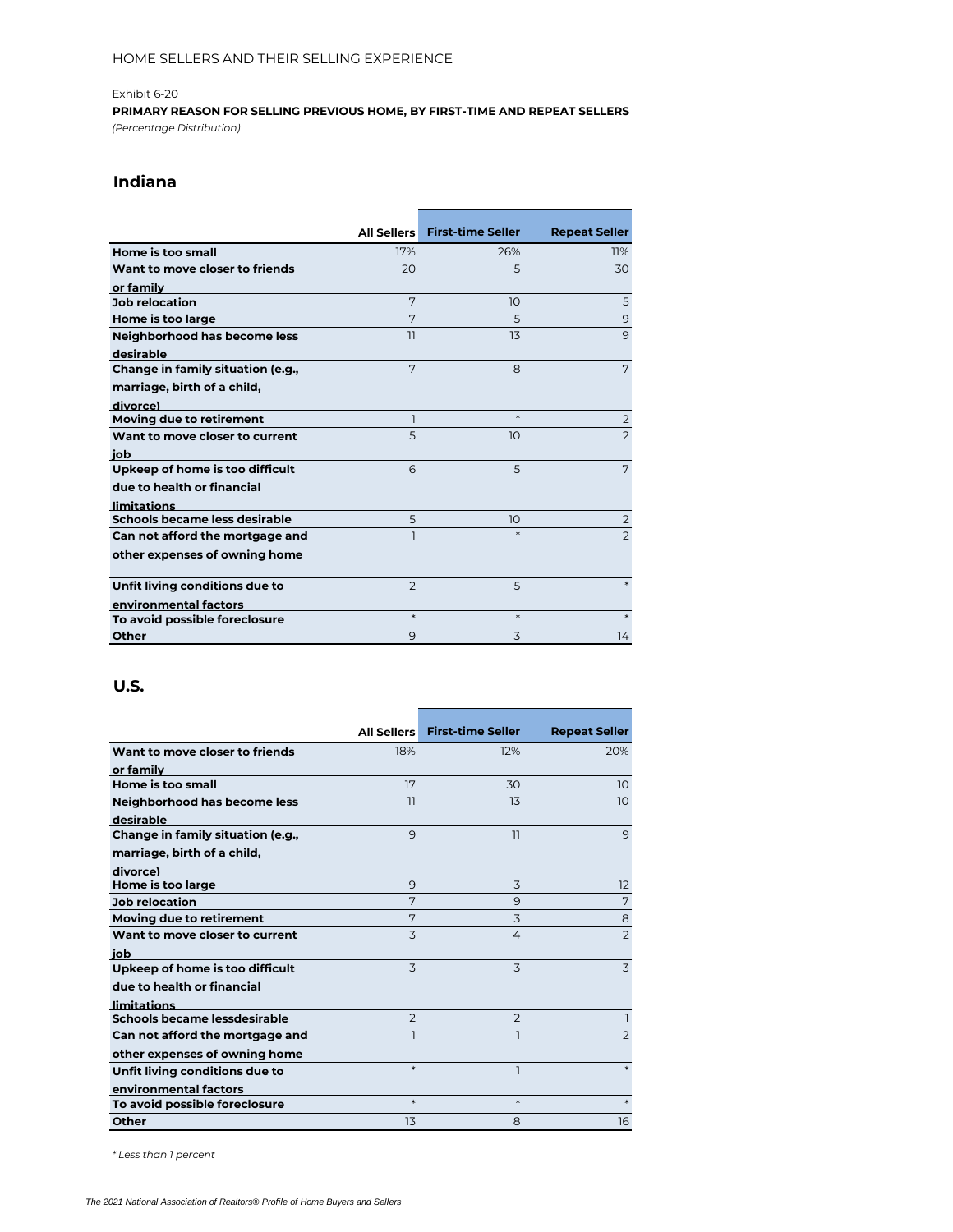**SELLER WANTED TO SELL EARLIER BUT WAITED OR STALLED BECAUSE HOME WAS WORTH LESS THAN MORTGAGE, BY FIRST-TIME AND REPEAT SELLERS** *(Percentage Distribution)*

#### **Indiana**

|                         |                    | anse          |               |
|-------------------------|--------------------|---------------|---------------|
|                         |                    | time          | Repeat        |
|                         | <b>All Sellers</b> | <b>Seller</b> | <b>Seller</b> |
| Yes, and lived in home  | 5%                 | 5%            | 5%            |
| Yes, but rented home to | $\ast$             | $\ast$        | $*$           |
| others and lived        |                    |               |               |
| elsewhere               |                    |               |               |
| No, sold home when      | 95                 | 95            | 95            |
| wanted to sell          |                    |               |               |

|                         |                    | First- |        |
|-------------------------|--------------------|--------|--------|
|                         |                    | time   | Repeat |
|                         | <b>All Sellers</b> | Seller | Seller |
| Yes, and lived in home  | 5%                 | 7%     | 4%     |
| Yes, but rented home to |                    |        | ×      |
| others and lived        |                    |        |        |
| elsewhere               |                    |        |        |
| No, sold home when      | 94                 | 92     | 96     |
| wanted to sell          |                    |        |        |

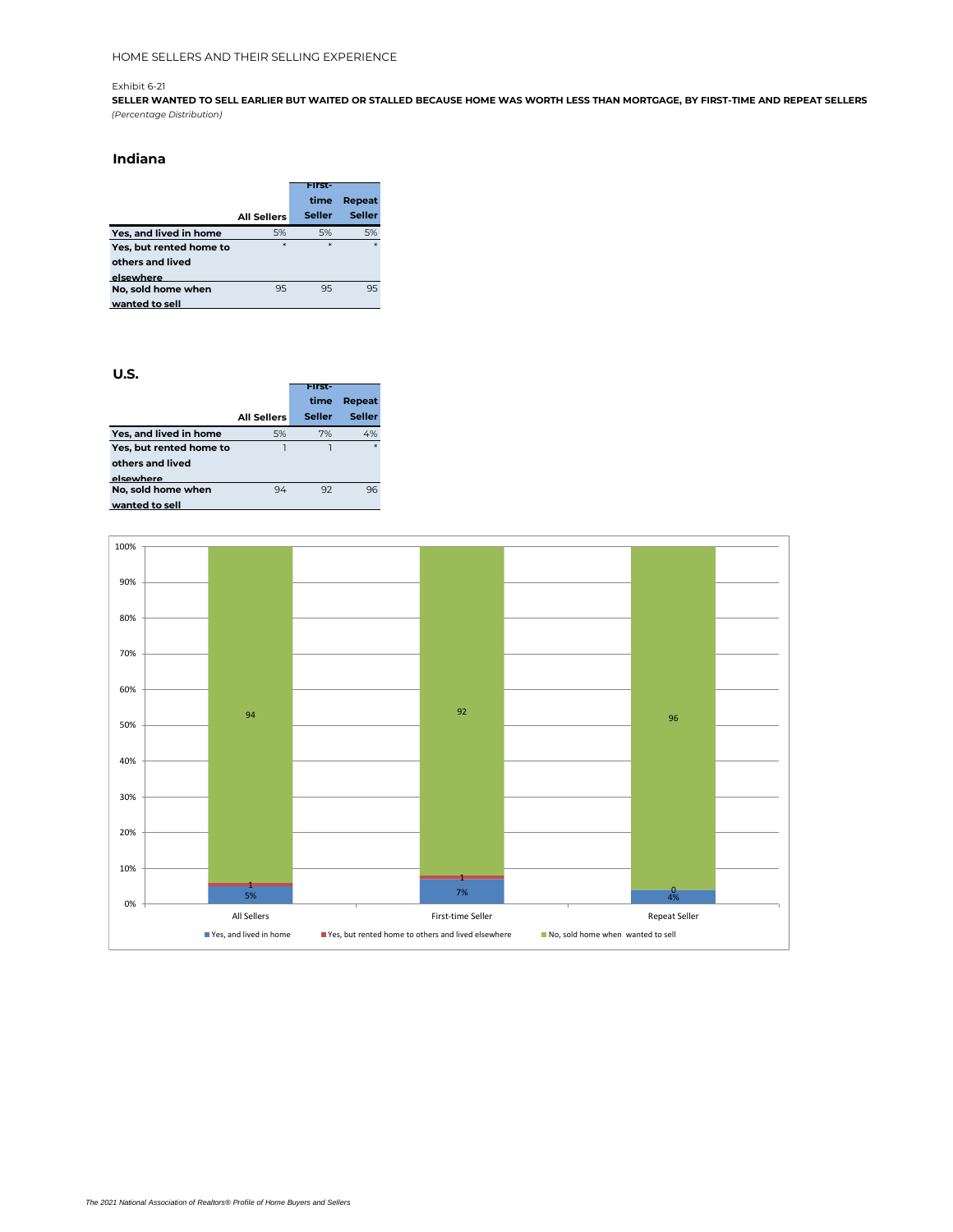**SELLER WANTED TO SELL EARLIER BUT WAITED OR STALLED BECAUSE HOME WAS WORTH LESS THAN MORTGAGE, BY TENURE IN HOME** *(Percentage Distribution)*

### **Indiana**

|                            |                    | 3 years | $4$ to 5 | 6 to 7 | 8 to 10 |       | 11 to 15 16 to 20 21 years |               |
|----------------------------|--------------------|---------|----------|--------|---------|-------|----------------------------|---------------|
|                            | <b>All Sellers</b> | or less | years    | years  | years   | years |                            | years or more |
| Yes, and lived in home     | 5%                 | $*$     | $*$      | 7%     | $*$     | $*$   | 29%                        | 4%            |
| Yes, but rented home to    | $*$                | $\ast$  | $*$      | $*$    | $\ast$  | $*$   | $*$                        | $*$           |
| others and lived elsewhere |                    |         |          |        |         |       |                            |               |
| No, sold home when         | 95                 | 100     | 100      | 93     | 100     | 100   | 71                         | 96            |
| wanted to sell             |                    |         |          |        |         |       |                            |               |

#### **U.S.**

|                            |                    | 3 years | $4$ to 5 | 6 to 7 | 8 to 10 |                | 11 to 15 16 to 20 21 years |               |
|----------------------------|--------------------|---------|----------|--------|---------|----------------|----------------------------|---------------|
|                            | <b>All Sellers</b> | or less | years    | vears  | vears   | vears          |                            | vears or more |
| Yes, and lived in home     | 5%                 | 4%      | 3%       | 2%     | 2%      | 12%            | 9%                         | 3%            |
| Yes, but rented home to    |                    | $*$     |          | $*$    | $*$     | $\overline{2}$ |                            |               |
| others and lived elsewhere |                    |         |          |        |         |                |                            |               |
|                            |                    |         |          |        |         |                |                            |               |
| No, sold home when         | 94                 | 95      | 97       | 98     | 98      | 86             | 90                         | 96            |
| wanted to sell             |                    |         |          |        |         |                |                            |               |

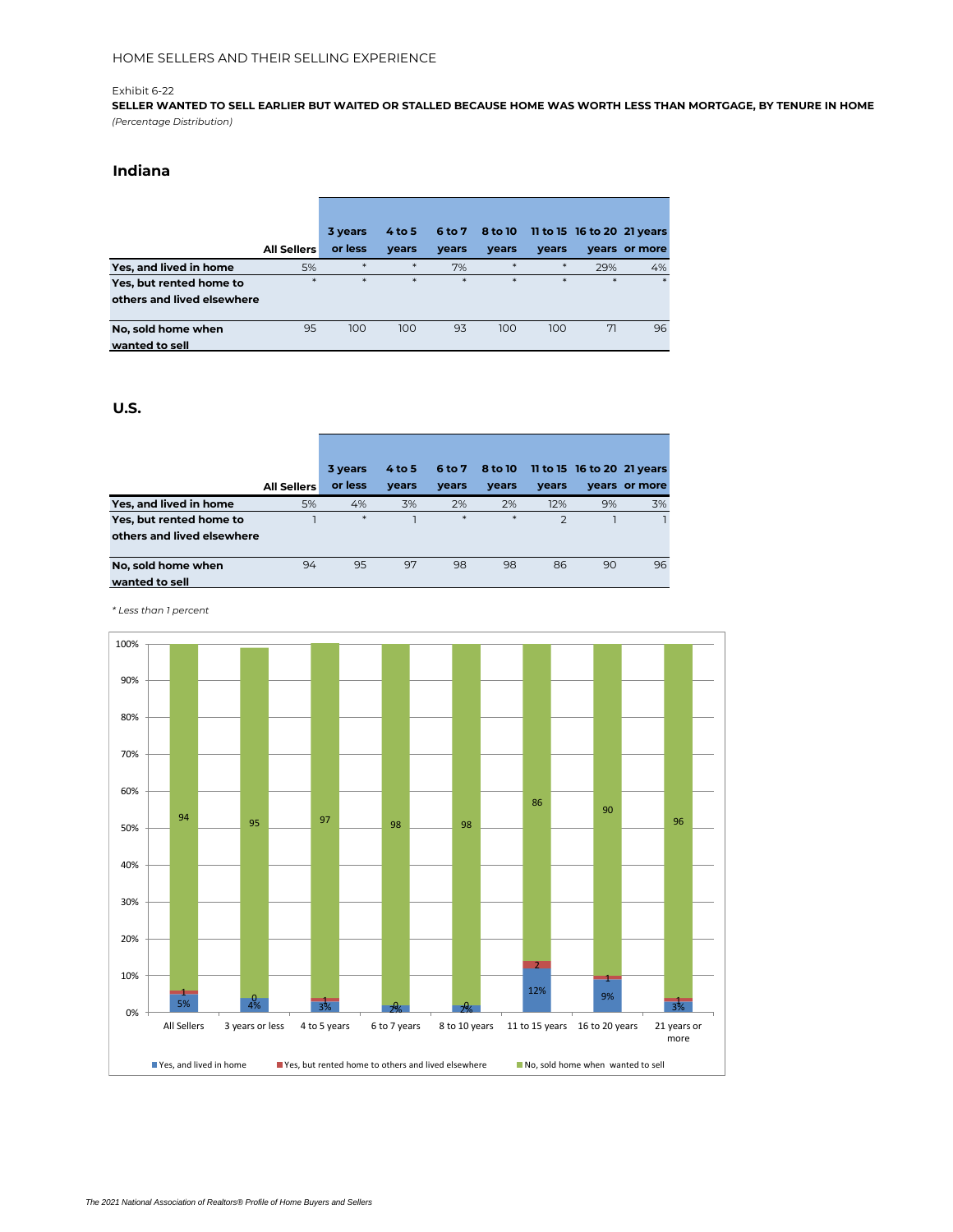Exhibit 6-23 **TENURE IN PREVIOUS HOME** *(Percentage Distribution)*

# **Indiana**

|                  | <b>All Types</b> |
|------------------|------------------|
| 1 year or less   | 6%               |
| 2 to 3 years     | 13               |
| 4 to 5 years     | 9                |
| 6 to 7 years     | 16               |
| 8 to 10 years    | 11               |
| 11 to 15 years   | 12               |
| 16 to 20 years   | 7                |
| 21 years or more | 26               |
| <b>Median</b>    |                  |

## **U.S.**

|                  |                  |         | apartment<br>/condo in | /condo in<br>building |                      | <b>Detached</b><br>single- | Mobile/     |                |
|------------------|------------------|---------|------------------------|-----------------------|----------------------|----------------------------|-------------|----------------|
|                  |                  | Cabin/  | 2-4 unit               |                       | with 5 or Townhouse/ | family                     | manufacture |                |
|                  | <b>All Types</b> | cottage |                        | structure more units  | row house            | home                       | d home      | <b>Other</b>   |
| 1 year or less   | 8%               | 16%     | 7%                     | 7%                    | 12%                  | 7%                         | 11%         | 6%             |
| 2 to 3 years     | 16               | 8       | 24                     | 22                    | 18                   | 15                         | 14          | 13             |
| 4 to 5 years     | 14               | 12      | 18                     | 13                    | 25                   | 13                         | 12          | 6              |
| 6 to 7 years     | 10               | 24      | 7                      | 13                    | 7                    | 10                         | 8           | $\overline{4}$ |
| 8 to 10 years    | 9                | 4       | 13                     | 10                    | 8                    | 9                          | 14          | 10             |
| 11 to 15 years   | 15               | 16      | 13                     | 17                    | 20                   | 14                         | 17          | 8              |
| 16 to 20 years   | 11               | $\ast$  | 10                     | 11                    | 5                    | 11                         | 12          | 17             |
| 21 years or more | 18               | 20      | 9                      | 7                     | 4                    | 21                         | 12          | 37             |
| <b>Median</b>    | 8                | 6       | 6                      | 6                     | 5.                   | 9                          | 8           | 18             |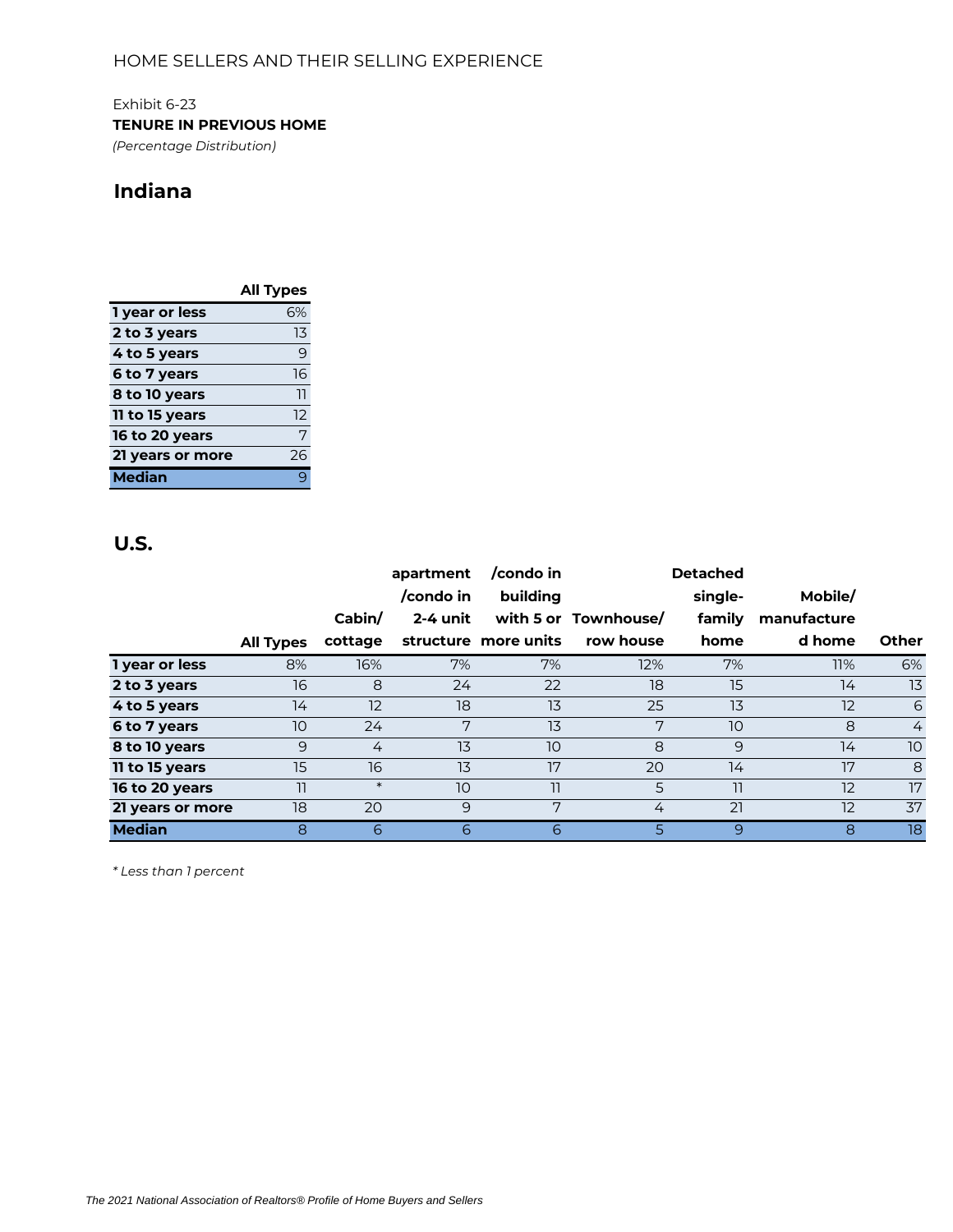Exhibit 6-24 **TENURE IN PREVIOUS HOME, BY AGE OF SELLER**

*(Percentage Distribution)*

# **Indiana**

|                  | <b>All Sellers</b> |
|------------------|--------------------|
| 1 year or less   | 6%                 |
| 2 to 3 years     | 13                 |
| 4 to 5 years     | 9                  |
| 6 to 7 years     | 16                 |
| 8 to 10 years    | 11                 |
| 11 to 15 years   | 12                 |
| 16 to 20 years   | 7                  |
| 21 years or more | 26                 |
| Median           |                    |

# **U.S.**

|                  | <b>AGE OF HOME SELLER</b><br><b>65 to</b><br>18 to 34 35 to 44<br>45 to 54<br>55 to 64<br>years or older<br><b>All Sellers</b><br>years<br>years<br>years<br>years<br>8%<br>7%<br>6%<br>14%<br>8%<br>7%<br>16<br>15<br>10<br>34<br>20<br>14<br>16<br>8<br>13<br>$12 \overline{ }$<br>14<br>33<br>7<br>16<br>10<br>$12 \overline{)}$<br>6<br>9<br>3<br>17<br>12<br>9<br>6<br>9<br>3<br>15<br>20<br>13<br>14<br>23<br>$\ast$<br>3<br>15<br>11<br>14<br>13 |        |        |   |    |    |                    |  |  |  |  |  |
|------------------|---------------------------------------------------------------------------------------------------------------------------------------------------------------------------------------------------------------------------------------------------------------------------------------------------------------------------------------------------------------------------------------------------------------------------------------------------------|--------|--------|---|----|----|--------------------|--|--|--|--|--|
|                  |                                                                                                                                                                                                                                                                                                                                                                                                                                                         |        |        |   |    |    |                    |  |  |  |  |  |
|                  |                                                                                                                                                                                                                                                                                                                                                                                                                                                         |        |        |   |    |    | <b>74 75 years</b> |  |  |  |  |  |
|                  |                                                                                                                                                                                                                                                                                                                                                                                                                                                         |        |        |   |    |    |                    |  |  |  |  |  |
| I year or less   |                                                                                                                                                                                                                                                                                                                                                                                                                                                         |        |        |   |    |    | 5%                 |  |  |  |  |  |
| 2 to 3 years     |                                                                                                                                                                                                                                                                                                                                                                                                                                                         |        |        |   |    |    | 9                  |  |  |  |  |  |
| 4 to 5 years     |                                                                                                                                                                                                                                                                                                                                                                                                                                                         |        |        |   |    |    | 10                 |  |  |  |  |  |
| 6 to 7 years     |                                                                                                                                                                                                                                                                                                                                                                                                                                                         |        |        |   |    |    | 6                  |  |  |  |  |  |
| 8 to 10 years    |                                                                                                                                                                                                                                                                                                                                                                                                                                                         |        |        |   |    |    | 6                  |  |  |  |  |  |
| 11 to 15 years   |                                                                                                                                                                                                                                                                                                                                                                                                                                                         |        |        |   |    |    | 12                 |  |  |  |  |  |
| 16 to 20 years   |                                                                                                                                                                                                                                                                                                                                                                                                                                                         |        |        |   |    |    | 16                 |  |  |  |  |  |
| 21 years or more | 18                                                                                                                                                                                                                                                                                                                                                                                                                                                      | $\ast$ | $\ast$ | 7 | 22 | 35 | 36                 |  |  |  |  |  |
| <b>Median</b>    | 8                                                                                                                                                                                                                                                                                                                                                                                                                                                       | 4      | 6      | 9 | 10 | 5  | $\overline{6}$     |  |  |  |  |  |

*NA= Not applicable*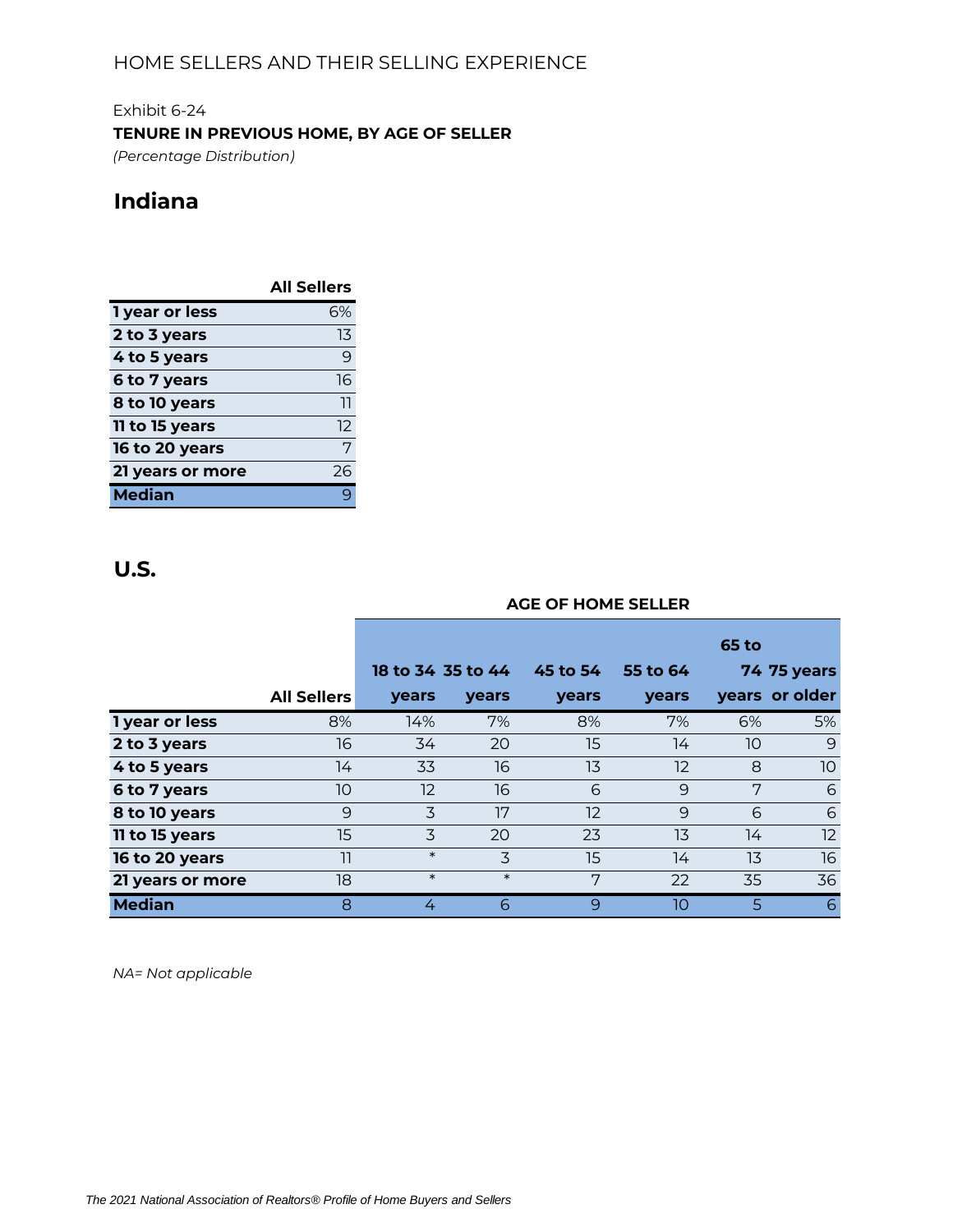## Exhibit 6-25

| (Median Years)<br>1985 | 1987 | 1989 | 1991 | 1993                                                                                                                                   | 1995 | 1997 | 2000 | 2002 | 2004 | 2005 | 2006       | 2007 | 2008 | 2009 | 2010 | 2011 | 2012 | 2013 | 2014 | 2015 | 2016            | 2017 | 2018 | 2019            | 2020 | 2021 |
|------------------------|------|------|------|----------------------------------------------------------------------------------------------------------------------------------------|------|------|------|------|------|------|------------|------|------|------|------|------|------|------|------|------|-----------------|------|------|-----------------|------|------|
| Median<br>5            | 6    | 6    | 6    | 6                                                                                                                                      | 6    | 7    | 6    | 6    | 6    | 6    | 6          | 6    | 6    | 7    | 8    | 9    | 9    | 9    | 10   | 9    | 10 <sup>°</sup> | 10   | 9    | 10 <sup>°</sup> | 10   | 8    |
| $12 -$                 |      |      |      | Median Seller Tenure in Home 1985-2018                                                                                                 |      |      |      |      |      |      |            |      |      |      |      |      |      |      |      |      |                 |      |      |                 |      |      |
| 10                     |      |      |      |                                                                                                                                        |      |      |      |      |      |      | $100 - 10$ |      |      |      |      |      |      |      |      |      |                 |      |      |                 |      |      |
|                        |      |      |      |                                                                                                                                        |      |      |      |      |      |      |            |      |      |      |      |      |      |      |      |      |                 |      |      |                 |      |      |
|                        |      |      |      |                                                                                                                                        |      |      |      |      |      |      |            |      |      |      |      |      |      |      |      |      |                 |      |      |                 |      |      |
| ₫s                     |      |      |      |                                                                                                                                        |      |      |      |      |      |      |            |      |      |      |      |      |      |      |      |      |                 |      |      |                 |      |      |
|                        |      |      |      |                                                                                                                                        |      |      |      |      |      |      |            |      |      |      |      |      |      |      |      |      |                 |      |      |                 |      |      |
|                        |      |      |      |                                                                                                                                        |      |      |      |      |      |      |            |      |      |      |      |      |      |      |      |      |                 |      |      |                 |      |      |
| 0.                     |      |      |      | 1985 1987 1989 1991 1993 1995 1997 2000 2002 2004 2005 2006 2007 2008 2009 2010 2011 2012 2013 2014 2015 2016 2017 2018 2019 2020 2021 |      |      |      |      |      |      |            |      |      |      |      |      |      |      |      |      |                 |      |      |                 |      |      |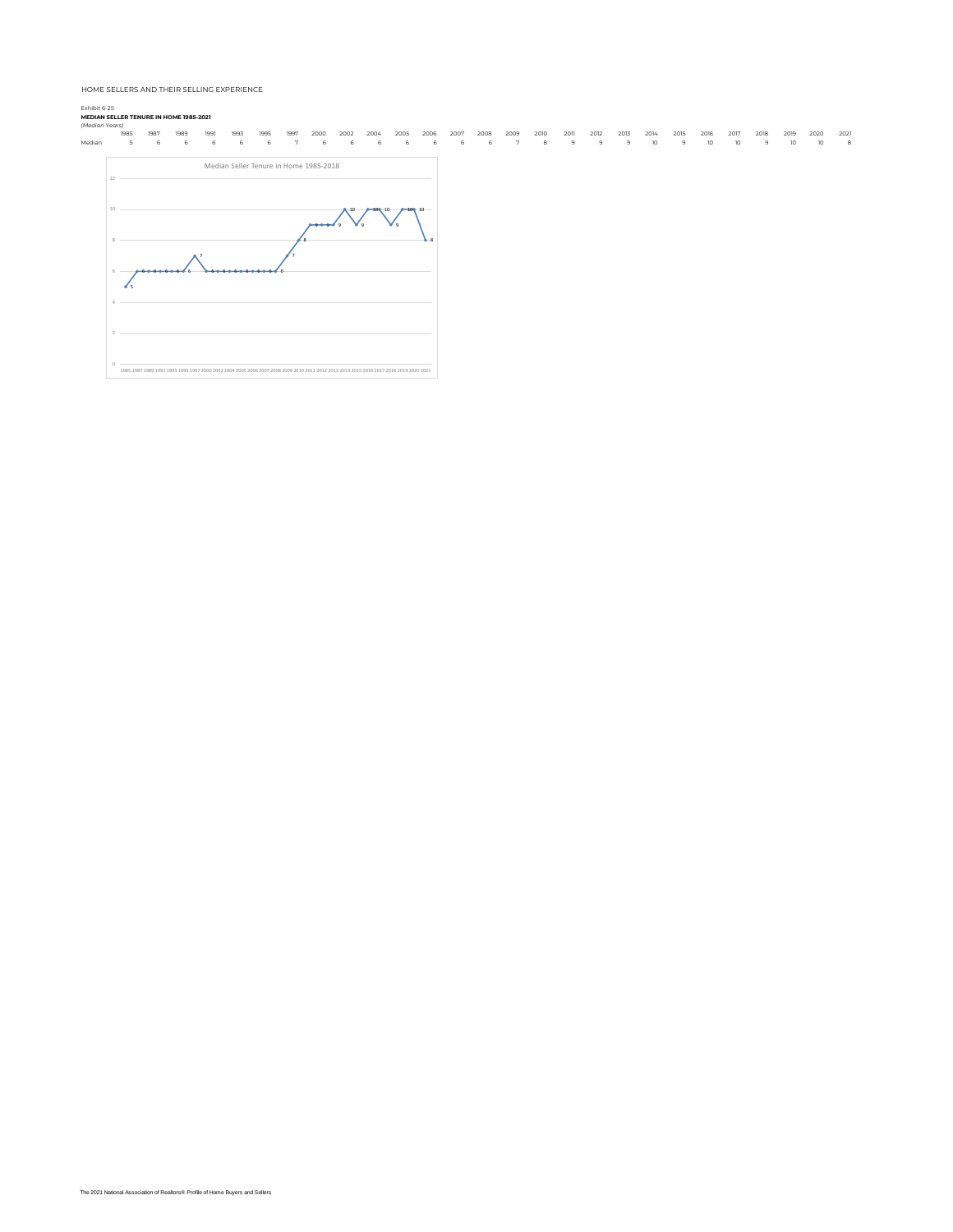## Exhibit 6-26 **DISTANCE BETWEEN HOME PURCHASED AND HOME RECENTLY SOLD, BY REGION** *(Median Miles)*

## **SELLERS WHO SOLD A HOME IN THE:**

|      | <b>Indiana</b> | U.S. | Northeast Midwest South |  | West |
|------|----------------|------|-------------------------|--|------|
| 2021 | 15             |      |                         |  | 4    |

# **DISTANCE BETWEEN HOME PURCHASED AND HOME RECENTLY SOLD, BY REGION**

*(Median Miles)*



**Region of Home Sold**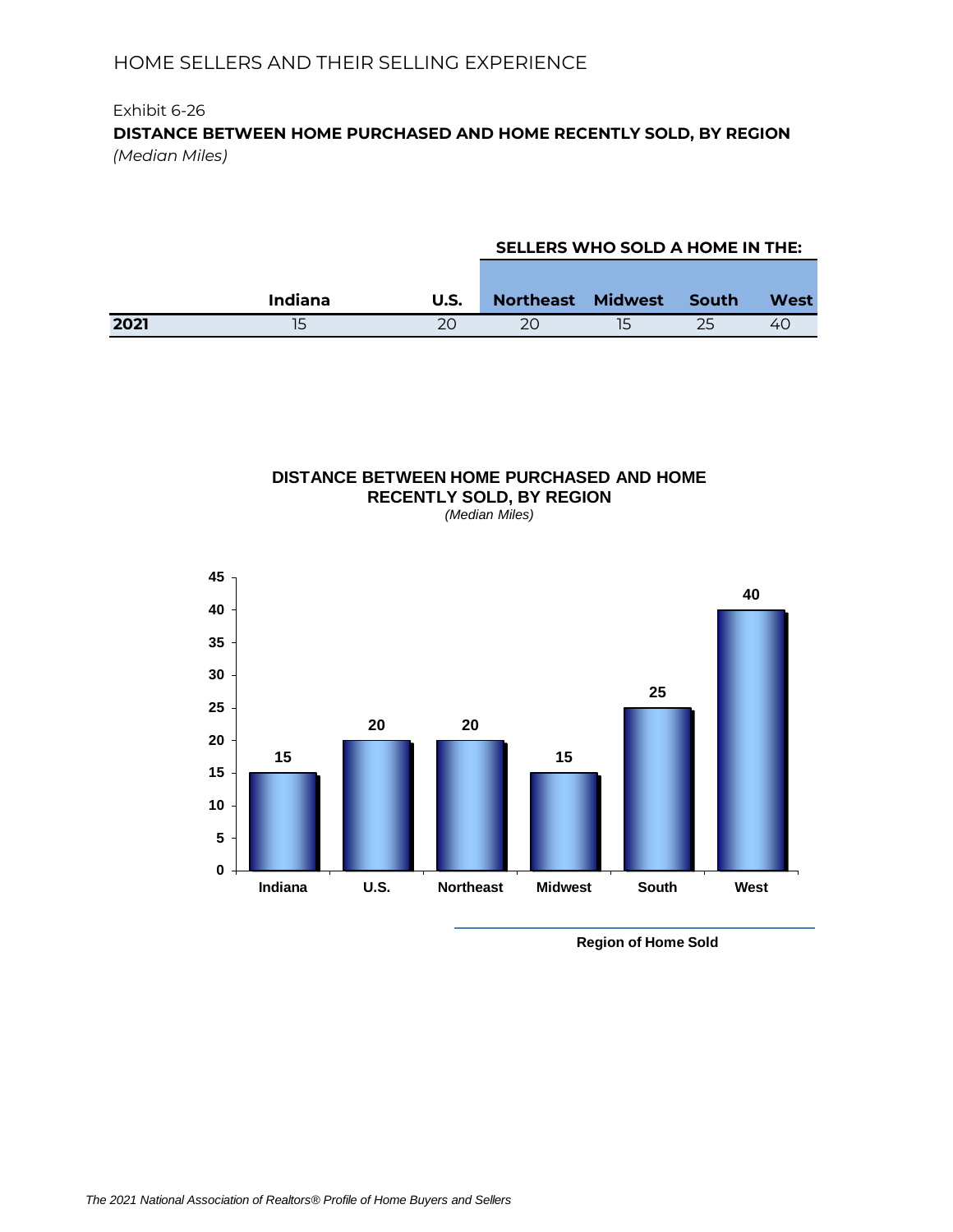# Exhibit 6-27 **DISTANCE BETWEEN HOME PURCHASED AND HOME RECENTLY SOLD, BY AGE**

*(Percentage Distribution)*

# **Indiana**

|                       |                    | <b>AGE OF HOME SELLER</b> |        |        |                                              |        |                |  |  |  |  |
|-----------------------|--------------------|---------------------------|--------|--------|----------------------------------------------|--------|----------------|--|--|--|--|
|                       |                    |                           |        |        |                                              |        |                |  |  |  |  |
|                       |                    | 18 to 34                  |        |        | 35 to 44 45 to 54 55 to 64 65 to 74 75 years |        |                |  |  |  |  |
|                       | <b>All Sellers</b> | years                     | years  | years  | <b>vears</b>                                 |        | years or older |  |  |  |  |
| 5 miles or less       | 30%                | 11%                       | 41%    | 8%     | 36%                                          | 35%    | 63%            |  |  |  |  |
| <b>6 to 10 miles</b>  | 16                 | 21                        | 18     | 25     | 21                                           | 4      | $\ast$         |  |  |  |  |
| 11 to 15 miles        | 8                  | 21                        | $\ast$ | 8      | $\ast$                                       | 13     | $\ast$         |  |  |  |  |
| <b>16 to 20 miles</b> | 3                  | 5                         | 6      | $\ast$ | $\ast$                                       | 4      | $\ast$         |  |  |  |  |
| 21 to 50 miles        | 13                 | 16                        | 12     | 17     | 14                                           | 13     | $\ast$         |  |  |  |  |
| 51 to 100 miles       | 13                 | 5                         | 24     | 17     | $\ast$                                       | 13     | 25             |  |  |  |  |
| 101 to 500 miles      | 11                 | 11                        | $\ast$ | 17     | 14                                           | 13     | 13             |  |  |  |  |
| 501 to 1,000 miles    | $\mathcal{P}$      | $\ast$                    | $\ast$ | 8      | 7                                            | $\ast$ | $\ast$         |  |  |  |  |
| 1,001 miles or more   | 4                  | 11                        | $\ast$ | $\ast$ | 7                                            | 4      | $\ast$         |  |  |  |  |
| <b>Median (miles)</b> | 15                 | 15                        | 9      | 32     | 9                                            | 15     | 4              |  |  |  |  |

# **U.S.**

## **AGE OF HOME SELLER**

|                       |                    | 18 to 34      |       |              | 35 to 44 45 to 54 55 to 64 65 to 74 75 years |     |                |
|-----------------------|--------------------|---------------|-------|--------------|----------------------------------------------|-----|----------------|
|                       | <b>All Sellers</b> | years         | years | <b>vears</b> | <b>vears</b>                                 |     | years or older |
| 5 miles or less       | 23%                | 26%           | 31%   | 24%          | 21%                                          | 17% | 22%            |
| <b>6 to 10 miles</b>  | 14                 | 18            | 19    | 18           | 11                                           | 10  | 11             |
| <b>11 to 15 miles</b> | 8                  | 14            | 9     | 10           | 6                                            | 7   | 7              |
| 16 to 20 miles        | 5                  | 11            | 5     | 5            | 5                                            | 4   | 4              |
| 21 to 50 miles        | 12                 | 9             | 12    | 15           | 13                                           | 13  | 7              |
| 51 to 100 miles       | 5                  | 6             | 4     | 4            | 6                                            | 6   | 6              |
| 101 to 500 miles      | 13                 | 9             | 8     | 8            | 17                                           | 19  | 15             |
| 501 to 1,000 miles    | 7                  | $\mathcal{P}$ | 6     | 7            | 6                                            | 10  | $\overline{1}$ |
| 1,001 miles or more   | 12                 | 6             | 8     | 9            | 16                                           | 15  | 17             |
| <b>Median (miles)</b> | 20                 | 15            | 10    | 15           | 35                                           | 50  | 48             |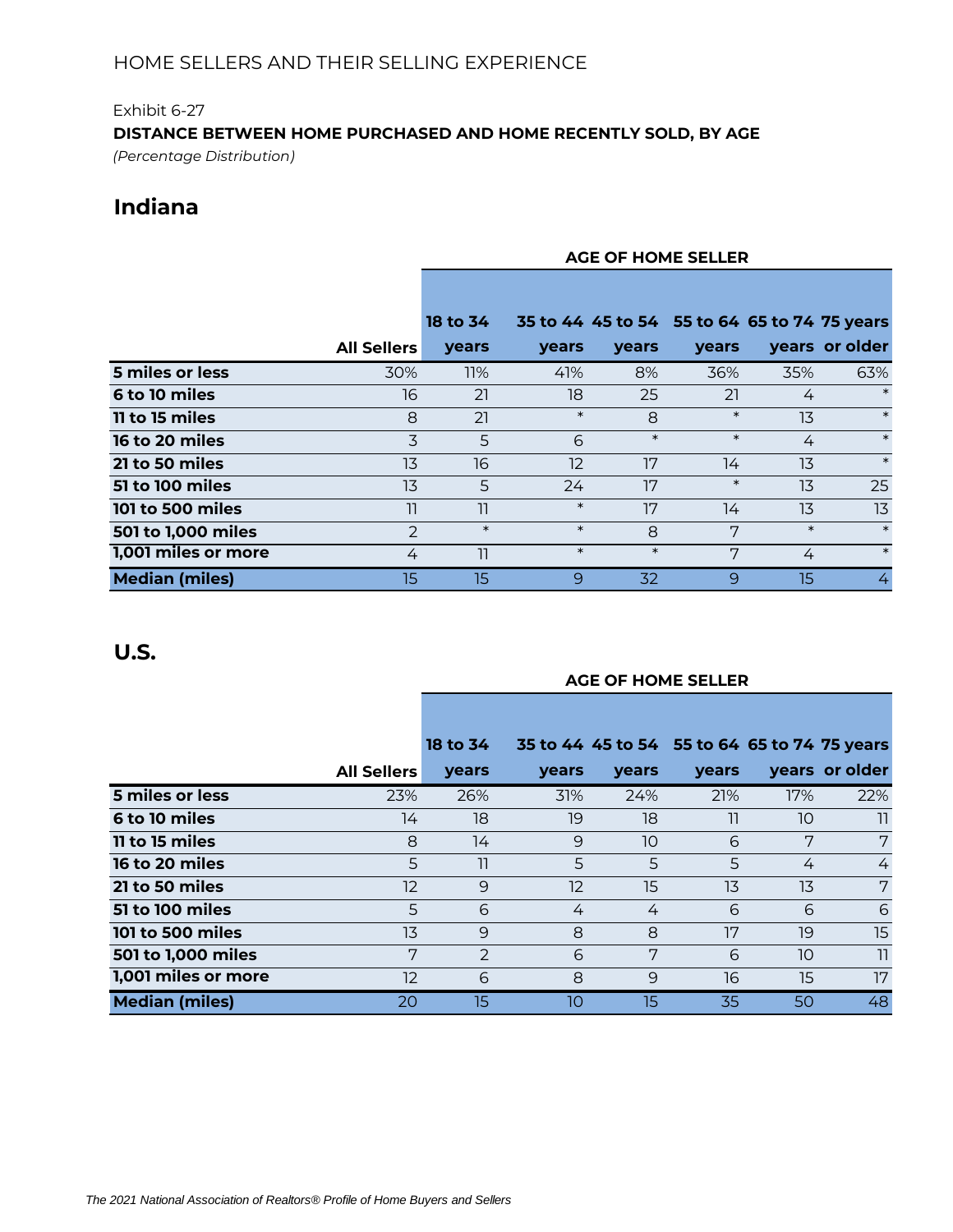### Exhibit 6-28 **METHOD USED TO SELL HOME, BY REGION**

*(Percentage Distribution)*

### **SELLERS WHO SOLD A HOME IN THE:**

|                                                                    | Indiana |        | <b>U.S. Northeast Midwest</b> |        | South  | <b>West</b> |
|--------------------------------------------------------------------|---------|--------|-------------------------------|--------|--------|-------------|
| Sold home using an agent or broker                                 | 86%     | 90%    | 92%                           | 87%    | 90%    | 94%         |
| Seller used agent/broker only                                      | 85      | 89     | 90                            | 86     | 89     | 93          |
| Seller first tried to sell it themselves, but then used an agent   |         |        |                               |        |        |             |
| Received quote from iBuyer, but sold with real estate agent/broker |         |        |                               |        |        |             |
| For-sale-by-owner (FSBO)                                           | 10      |        | 8                             | 10     | 6      |             |
| Seller sold home without using a real estate agent or broker       | 9       |        | 8                             | 10     | 6      | 4           |
| First listed with an agent, but then sold home themselves          |         | $\ast$ | $\ast$                        | $\ast$ | $\ast$ |             |
| Sold home to a homebuying company                                  |         |        | $\ast$                        |        |        |             |
| Sold it through an iBuyer program                                  |         |        |                               |        |        |             |
| <b>Other</b>                                                       |         |        |                               |        |        |             |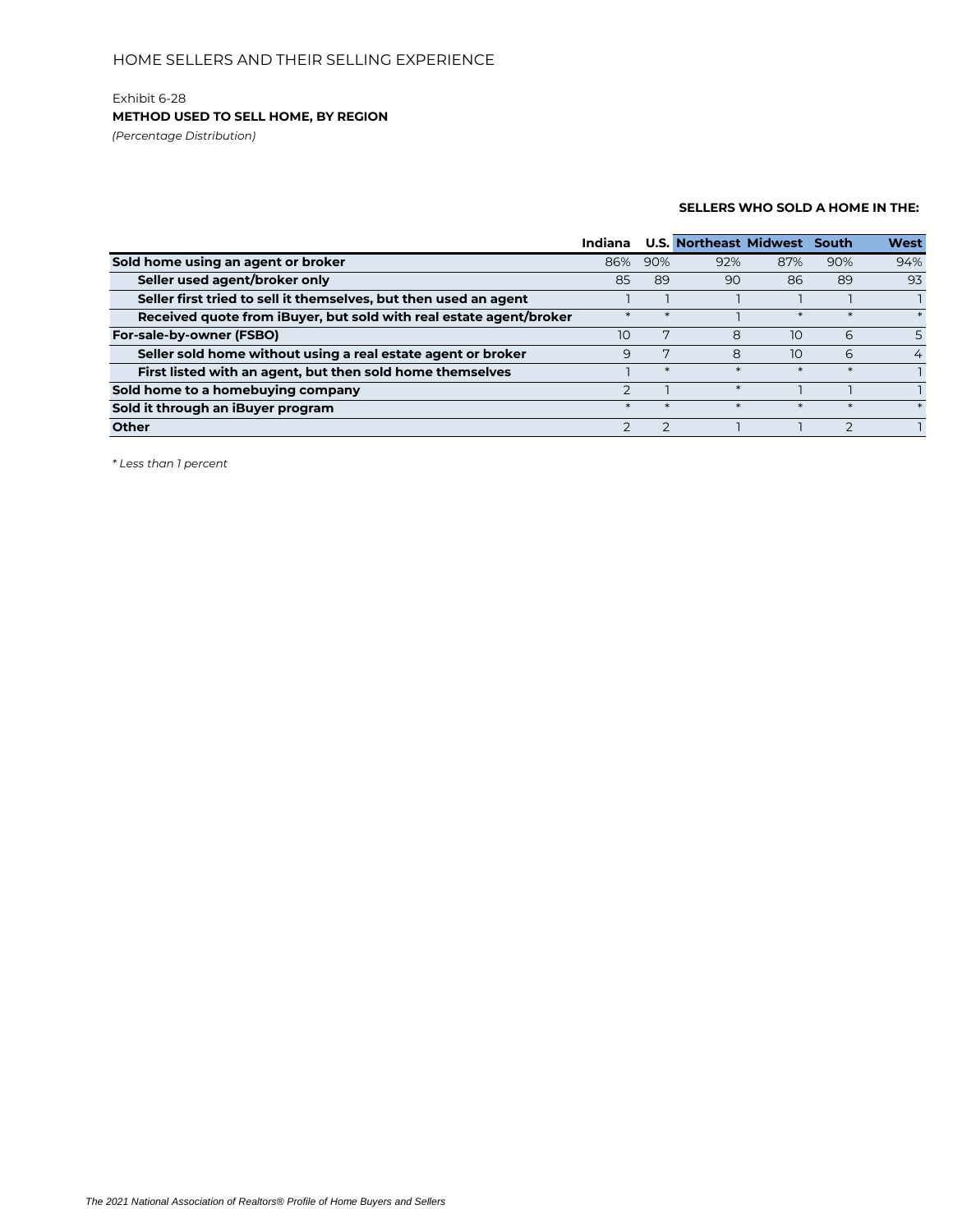## Exhibit 6-29 **METHOD USED TO SELL HOME, BY SELLER URGENCY** *(Percentage Distribution)*

# **Indiana**

## **SELLER NEEDED TO SELL**

**Not** 

|                                                                  |               | <b>Very Somewhat</b>        | <b>Not</b>        |               |
|------------------------------------------------------------------|---------------|-----------------------------|-------------------|---------------|
|                                                                  |               | <b>All Sellers urgently</b> | urgently urgently |               |
| Sold home using an agent or broker                               | 86%           | 84%                         | 93%               | 82%           |
| Seller used agent/broker only                                    | 85            | 84                          | 93                | 80            |
| Seller first tried to sell it themselves, but then used an ager  |               | $\ast$                      | $\ast$            | 2             |
| For-sale-by-owner (FSBO)                                         | 10            | 11                          | 3                 | 13            |
| Seller sold home without using a real estate agent or broke      | 9             | 11                          | 3                 | וו            |
| First listed with an agent, but then sold home themselves        |               | $\ast$                      | $\ast$            | $\mathcal{P}$ |
| Sold home to a homebuying company                                | $\mathcal{P}$ | 5                           | $\ast$            | $\mathcal{P}$ |
| Received quote from iBuyer, but sold with real estate agent/brol | $\ast$        | $\ast$                      | $\ast$            | $\ast$        |
| Sold it through an iBuyer program                                | $\ast$        | $\ast$                      | $\ast$            | $\ast$        |
| <b>Other</b>                                                     | $\mathcal{P}$ | $\ast$                      | $\overline{3}$    | 2             |

# **U.S.**

## **SELLER NEEDED TO SELL**

|                                                                 |               | <b>Very Somewhat</b>        | <b>Not</b>        |              |
|-----------------------------------------------------------------|---------------|-----------------------------|-------------------|--------------|
|                                                                 |               | <b>All Sellers urgently</b> | urgently urgently |              |
| Sold home using an agent or broker                              | 90%           | 91%                         | 92%               | 88%          |
| Seller used agent/broker only                                   | 89            | 90                          | 91                | 87           |
| Seller first tried to sell it themselves, but then used an ager |               |                             |                   |              |
| Received quote from iBuyer, but sold with real estate agent     | $\ast$        | $\ast$                      | $\ast$            | $\ast$       |
| For-sale-by-owner (FSBO)                                        | 7             | $\overline{\mathbf{z}}$     | 5                 | $\Theta$     |
| Seller sold home without using a real estate agent or broke     | 7             | 3                           | 5                 | $\mathsf{Q}$ |
| First listed with an agent, but then sold home themselves       | $\ast$        | $\ast$                      | $\ast$            | $\ast$       |
| Sold home to a homebuying company                               |               | 4                           |                   |              |
| Sold it through an iBuyer program                               | $\ast$        | $\ast$                      | $\ast$            | $\ast$       |
| Other                                                           | $\mathcal{P}$ |                             |                   |              |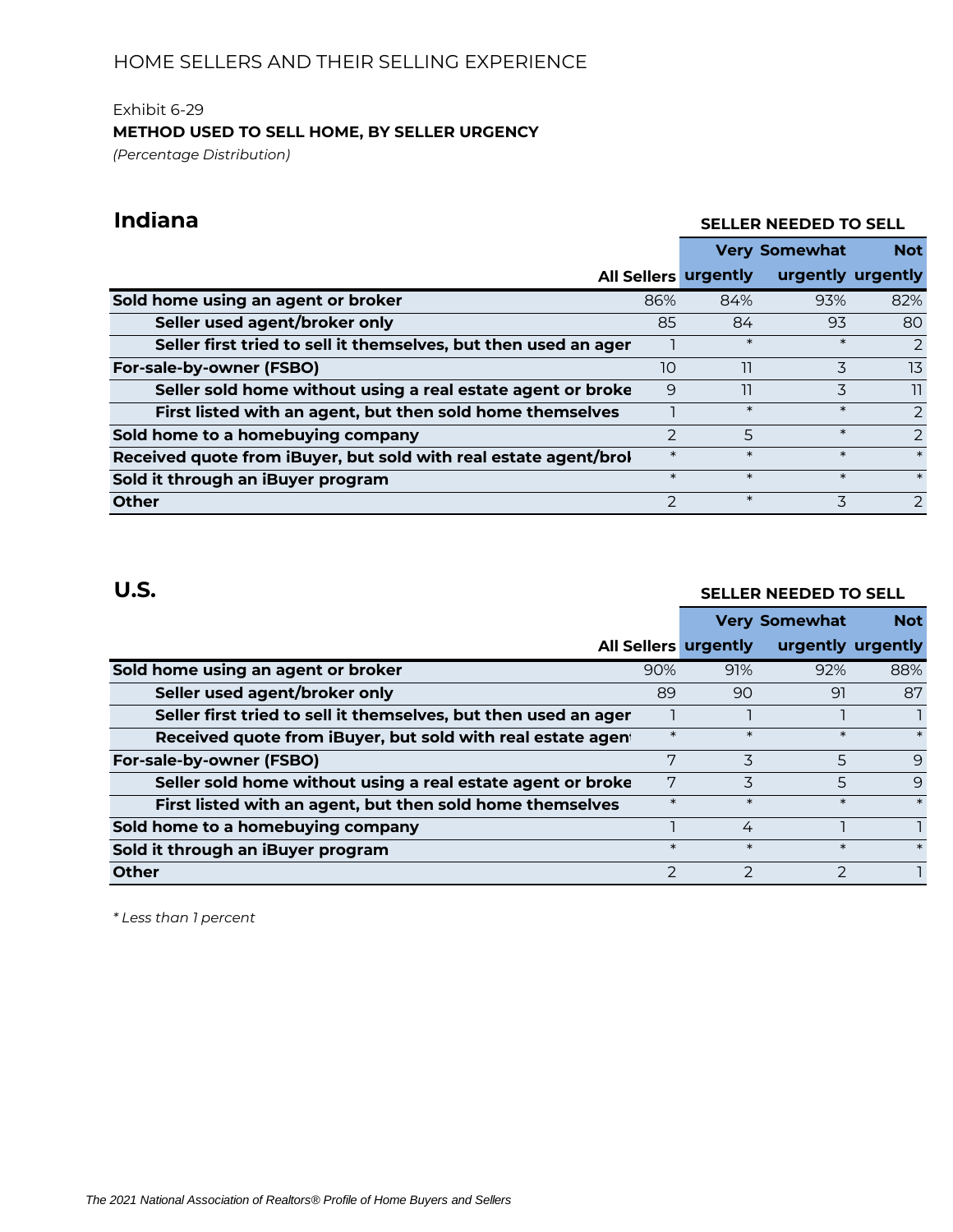## Exhibit 6-30 **BUYER AND SELLER RELATIONSHIP, BY METHOD OF SALE**

*(Percentage Distribution)*

|                                                                  |              | Seller Knew Seller did not |
|------------------------------------------------------------------|--------------|----------------------------|
| <b>Buyer and Seller Relationship</b>                             | <b>Buyer</b> | <b>Know Buyer</b>          |
| <b>All sellers</b>                                               | 8%           | 92%                        |
| Sold home using an agent or broker                               | 4            | 96                         |
| Seller used agent/broker only                                    | 4            | 96                         |
| Seller first tried to sell it themselves, but then used an agent | 4            | 96                         |
| Received quote from iBuyer, but sold with real estate agent/     | 40           | 60                         |
| For-sale-by-owner (FSBO)                                         | 55           | 45                         |
| Sold home without using a real estate agent or broker            | 55           | 45                         |
| First listed with an agent, but then sold home themselves        | 44           | 56                         |
| Sold home to a homebuying company                                | 4            | 96                         |
| Sold it through an iBuyer program                                | $\ast$       | $\ast$                     |
| <b>Other</b>                                                     | .31          | 69                         |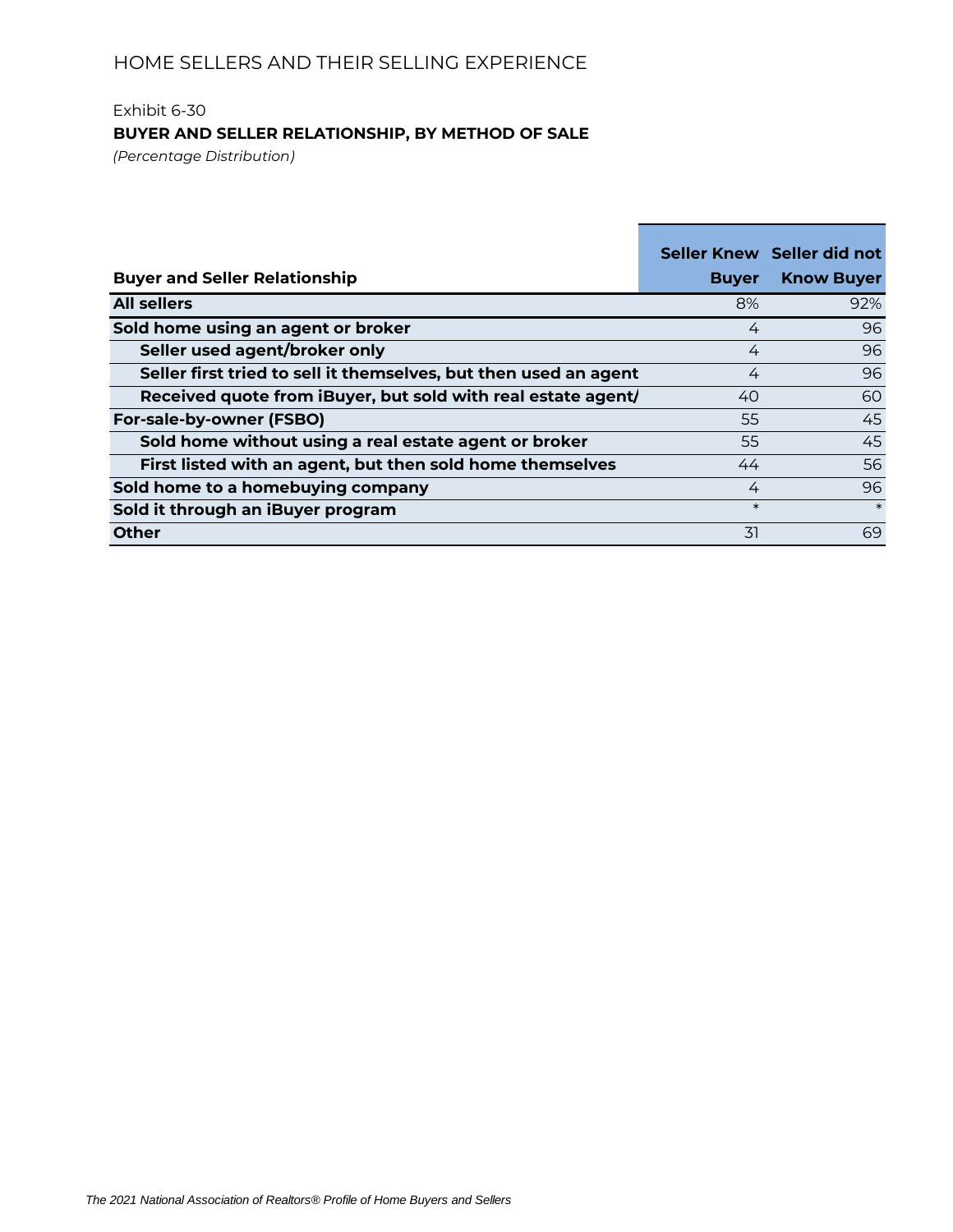### Exhibit 6-31 **METHOD USED TO SELL HOME, 2001-2021** *(Percentage Distribution)*

#### **Indiana**

|                                    | 2021           |
|------------------------------------|----------------|
| Sold home using an agent or broke  | 86%            |
| For-sale-by-owner (FSBO)           | 10             |
| Sold it to a home buying company   | $\overline{z}$ |
| Received quote from iBuyer, but so |                |
| Sold it through an iBuyer program  |                |
| Other                              |                |

|                                   | 2001             | 2003 | 2004          | 2005 | 2006 | 2007 | 2008 | 2009 | 2010 | 2011 | 2012 | 2013 | 2014 | 2015 | 2016 | 2017 | 2018 | 2019 | 2020 | 2021 |
|-----------------------------------|------------------|------|---------------|------|------|------|------|------|------|------|------|------|------|------|------|------|------|------|------|------|
| Sold home using an agent or broke | 79%              | 83%  | 82%           | 85%  | 84%  | 85%  | 84%  | 85%  | 88%  | 87%  | 88%  | 88%  | 88%  | 89%  | 89%  | 89%  | 91%  | 89%  | 90%  | 90%  |
| For-sale-by-owner (FSBO)          | $\overline{1.5}$ |      | $\frac{1}{4}$ |      |      |      | 1.5  |      |      |      |      |      |      |      |      |      |      |      |      |      |
| Sold to home buying company       |                  |      |               |      |      |      |      |      |      |      |      |      |      |      |      |      |      |      |      |      |
| Sold it through an iBuyer program |                  |      |               |      |      |      |      |      |      |      |      |      |      |      |      |      |      |      |      |      |
| Other                             |                  |      |               |      |      |      |      |      |      |      |      |      |      |      |      |      |      |      |      |      |
|                                   |                  |      |               |      |      |      |      |      |      |      |      |      |      |      |      |      |      |      |      |      |

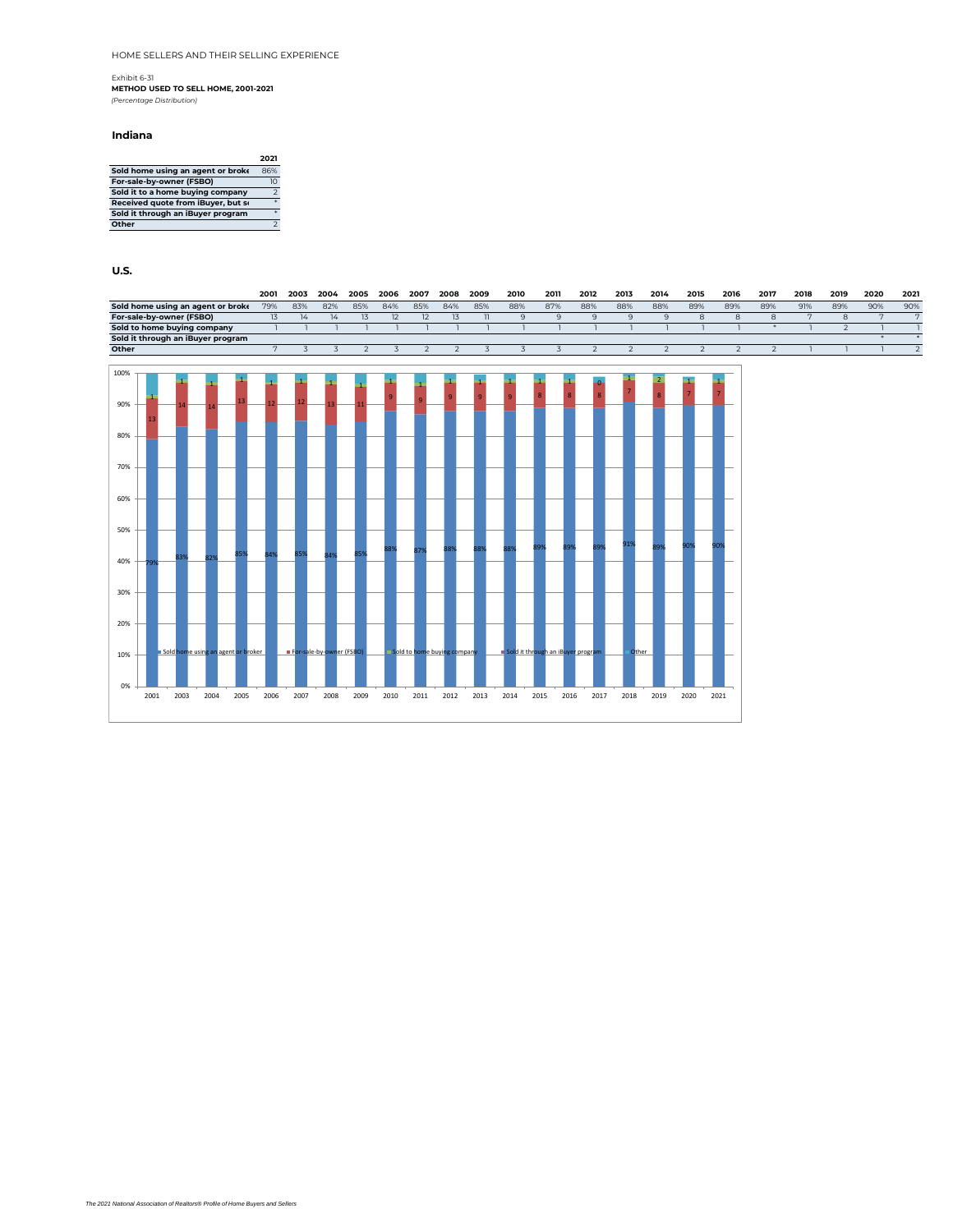## Exhibit 6-32 **SALES PRICE COMPARED WITH LISTING PRICE, BY REGION**

*(Percentage Distribution of Sales Price as a Percent of List Price)*

|                                 |                |             | SELLERS WHO SOLD A HOME IN THE |                |              |      |  |  |  |  |
|---------------------------------|----------------|-------------|--------------------------------|----------------|--------------|------|--|--|--|--|
|                                 | <b>Indiana</b> | <b>U.S.</b> | <b>Northeast</b>               | <b>Midwest</b> | <b>South</b> | West |  |  |  |  |
| Less than 90%                   | 3%             | 4%          | 4%                             | 5%             | 4%           | 3%   |  |  |  |  |
| 90% to 94%                      | 3              | 8           | 10                             | 9              | 8            | 4    |  |  |  |  |
| 95% to 99%                      | 28             | 26          | 22                             | 24             | 28           | 24   |  |  |  |  |
| 100%                            | 37             | 28          | 22                             | 30             | 30           | 27   |  |  |  |  |
| 101% to 110%                    | 24             | 28          | 34                             | 26             | 24           | 33   |  |  |  |  |
| More than 110%                  | 4              | 7           | 9                              | 5              | 5            | 9    |  |  |  |  |
|                                 | 100%           | 100%        | 100%                           | 100%           | 100%         | 100% |  |  |  |  |
| <b>Median (sales price as a</b> |                |             |                                |                |              |      |  |  |  |  |
| percent of listing price)       |                |             |                                |                |              |      |  |  |  |  |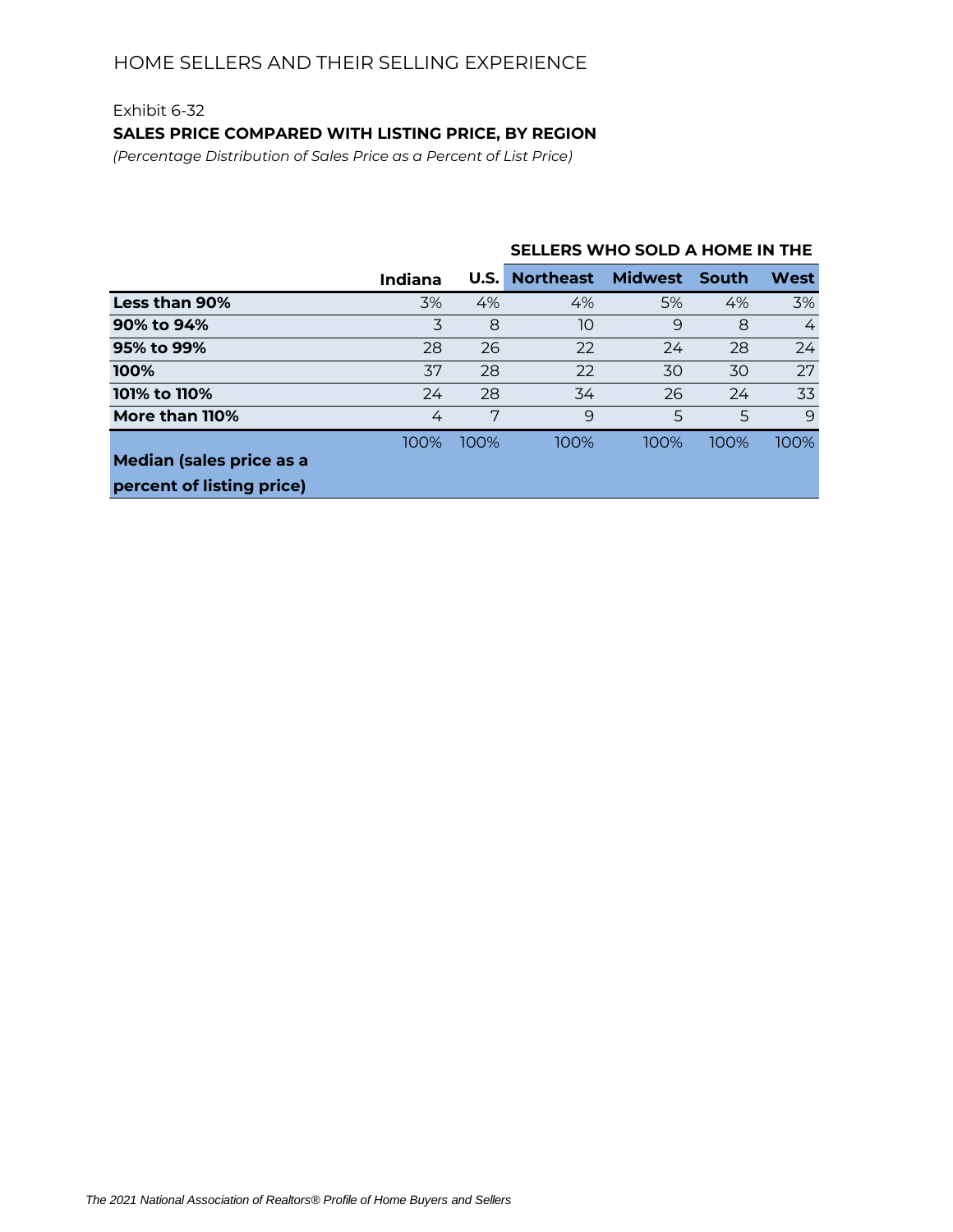## Exhibit 6-33 **SALES PRICE COMPARED WITH LISTING PRICE, BY SELLER URGENCY**

*(Percentage Distribution of Sales Price as a Percent of Listing Price)*

# **Indiana**

|                |                    | <b>SELLER NEEDED TO SELL</b> |            |                |  |  |  |  |  |
|----------------|--------------------|------------------------------|------------|----------------|--|--|--|--|--|
|                |                    | <b>Very Somewhat</b>         | <b>Not</b> |                |  |  |  |  |  |
|                | <b>All Sellers</b> | urgently                     | urgently   | urgently       |  |  |  |  |  |
| Less than 90%  | 3%                 | 5%                           | 7%         | $\ast$         |  |  |  |  |  |
| 90% to 94%     | 3                  | $\ast$                       | 7          | $\overline{2}$ |  |  |  |  |  |
| 95% to 99%     | 28                 | 25                           | 14         | 39             |  |  |  |  |  |
| 100%           | 37                 | 50                           | 39         | 30             |  |  |  |  |  |
| 101% to 110%   | 24                 | 10                           | 32         | 25             |  |  |  |  |  |
| More than 110% | 4                  | 1O                           | $\ast$     | 5              |  |  |  |  |  |

*\* Less than 1 percent*

|                                 |                    | <b>SELLER NEEDED TO SELL</b> |                      |            |  |  |  |  |  |
|---------------------------------|--------------------|------------------------------|----------------------|------------|--|--|--|--|--|
|                                 |                    |                              | <b>Very Somewhat</b> | <b>Not</b> |  |  |  |  |  |
|                                 | <b>All Sellers</b> | urgently                     | urgently             | urgently   |  |  |  |  |  |
| Less than 90%                   | 4%                 | 6%                           | 4%                   | 3%         |  |  |  |  |  |
| 90% to 94%                      | 8                  | 11                           | 9                    | 6          |  |  |  |  |  |
| 95% to 99%                      | 26                 | 27                           | 28                   | 24         |  |  |  |  |  |
| 100%                            | 28                 | 20                           | 26                   | 32         |  |  |  |  |  |
| 101% to 110%                    | 28                 | 29                           | 29                   | 27         |  |  |  |  |  |
| More than 110%                  | 7                  | 7                            | 5                    | 8          |  |  |  |  |  |
| <b>Median (sales price as a</b> | 100%               | 100%                         | 100%                 | 100%       |  |  |  |  |  |
| percent of listing price)       |                    |                              |                      |            |  |  |  |  |  |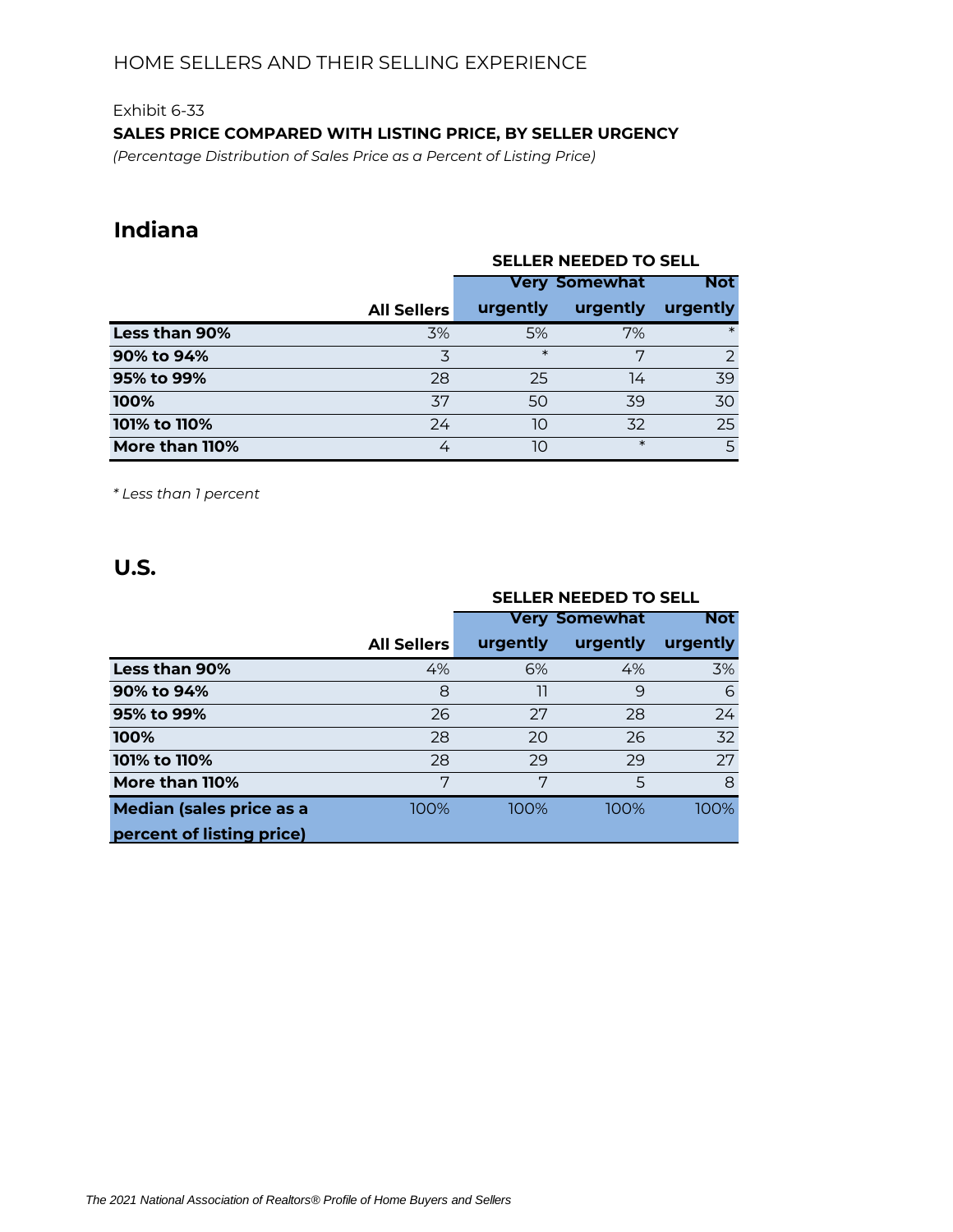# Exhibit 6-34 **NUMBER OF WEEKS RECENTLY SOLD HOME WAS ON THE MARKET, BY REGION**

*(Percentage Distribution)*

|                         |                |               | SELLERS WHO SOLD A HOME IN THE |                |               |      |  |  |
|-------------------------|----------------|---------------|--------------------------------|----------------|---------------|------|--|--|
|                         | <b>Indiana</b> | U.S.          | <b>Northeast</b>               | <b>Midwest</b> | <b>South</b>  | West |  |  |
| <b>Less than 1 week</b> | 26%            | 17%           | 13%                            | 19%            | 18%           | 14%  |  |  |
| 1 to 2 weeks            | 38             | 45            | 50                             | 45             | 41            | 49   |  |  |
| 3 to 4 weeks            | 10             | 13            | 12                             | 10             | 15            | 14   |  |  |
| 5 to 6 weeks            | וו             | 5             | 4                              | 5              | 5             | 5    |  |  |
| 7 to 8 weeks            | 4              | 4             | 5                              | 4              | 3             | 5    |  |  |
| 9 to 10 weeks           | $\mathcal{P}$  | $\mathcal{P}$ |                                | $\mathcal{P}$  | $\mathcal{P}$ |      |  |  |
| 11 to 12 weeks          | 4              | 4             | $\mathcal{P}$                  | 5              | 4             | 4    |  |  |
| <b>13 to 16 weeks</b>   | $\ast$         | 3             | 4                              | $\mathcal{P}$  | 3             | 2    |  |  |
| 17 to 24 weeks          |                | 3             | 2                              | 3              | 4             | 2    |  |  |
| 25 to 36 weeks          | $\ast$         | 2             | 2                              |                |               |      |  |  |
| 37 to 52 weeks          |                |               |                                |                | $\mathcal{P}$ |      |  |  |
| 53 or more weeks        | $\mathcal{P}$  | $\mathcal{P}$ | 3                              | $\mathcal{P}$  | $\mathcal{P}$ |      |  |  |
| <b>Median weeks</b>     |                |               |                                |                |               |      |  |  |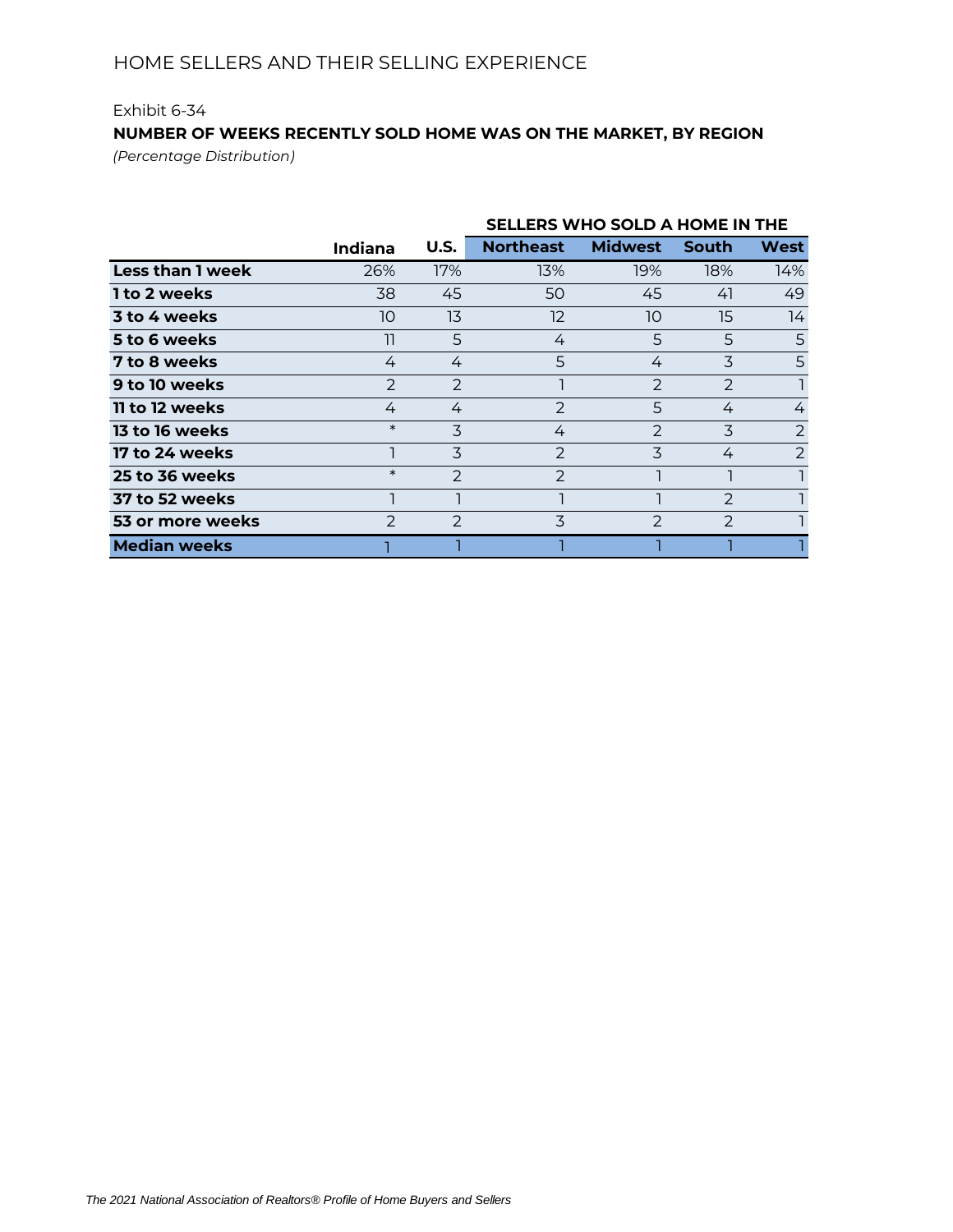**SALES PRICE COMPARED WITH LISTING PRICE, BY NUMBER OF WEEKS HOME WAS ON THE MARKET** *(Percentage Distribution of Sales Price as a Percent of Listing Price)*

# **Indiana**

|                |                    | SELLERS WHOSE HOME WAS ON THE MARKET FOR |        |          |          |         |         |  |  |
|----------------|--------------------|------------------------------------------|--------|----------|----------|---------|---------|--|--|
|                |                    | Less                                     |        |          |          |         | $17$ or |  |  |
|                |                    | than 1                                   | 1 to 2 | $3$ to 4 | $5$ to 8 | 9 to 16 | more    |  |  |
|                | <b>All Sellers</b> | week                                     | weeks  | weeks    | weeks    | weeks   | weeks   |  |  |
| Less than 90%  | 3%                 | $\ast$                                   | 3%     | 13%      | $\ast$   | 17%     | $\ast$  |  |  |
| 90% to 94%     | 3                  | 4                                        | $\ast$ | $\ast$   | 7        | 17      | $\ast$  |  |  |
| 95% to 99%     | 28                 | $\ast$                                   | 29     | 50       | 50       | 33      | 75      |  |  |
| 100%           | 37                 | 50                                       | 37     | 25       | 29       | 33      | 25      |  |  |
| 101% to 110%   | 24                 | 38                                       | 29     | 13       | 14       | $\ast$  | $\ast$  |  |  |
| More than 110% | 4                  | 8                                        | 3      | $\ast$   | $\ast$   | $\ast$  | $\ast$  |  |  |

*\* Less than 1 percent*

**U.S.**

|                             |                    | SELLERS WHOSE HOME WAS ON THE MARKET FOR |          |          |            |         |                 |  |  |
|-----------------------------|--------------------|------------------------------------------|----------|----------|------------|---------|-----------------|--|--|
|                             |                    | <b>Less</b><br>than 1                    | $1$ to 2 | $3$ to 4 | $5$ to $8$ | 9 to 16 | $17$ or<br>more |  |  |
|                             | <b>All Sellers</b> | week                                     | weeks    | weeks    | weeks      | weeks   | <b>weeks</b>    |  |  |
| Less than 90%               | 4%                 | 2%                                       | $1\%$    | 2%       | 2%         | 6%      | 27%             |  |  |
| 90% to 94%                  | 8                  |                                          | 4        | 9        | 15         | 22      | 22              |  |  |
| 95% to 99%                  | 26                 | 12                                       | 18       | 41       | 45         | 43      | 30              |  |  |
| 100%                        | 28                 | 41                                       | 29       | 30       | 20         | 19      | 11              |  |  |
| 101% to 110%                | 28                 | 34                                       | 39       | 15       | 15         | 8       | 7               |  |  |
| More than 110%              | 7                  | 9                                        | 9        | 3        | 3          | 2       | 3               |  |  |
| <b>Median (sales price)</b> | 100%               | 100%                                     | 100%     | 99%      | 98%        | 97%     | 95%             |  |  |
| as a percent of             |                    |                                          |          |          |            |         |                 |  |  |
| listing price)              |                    |                                          |          |          |            |         |                 |  |  |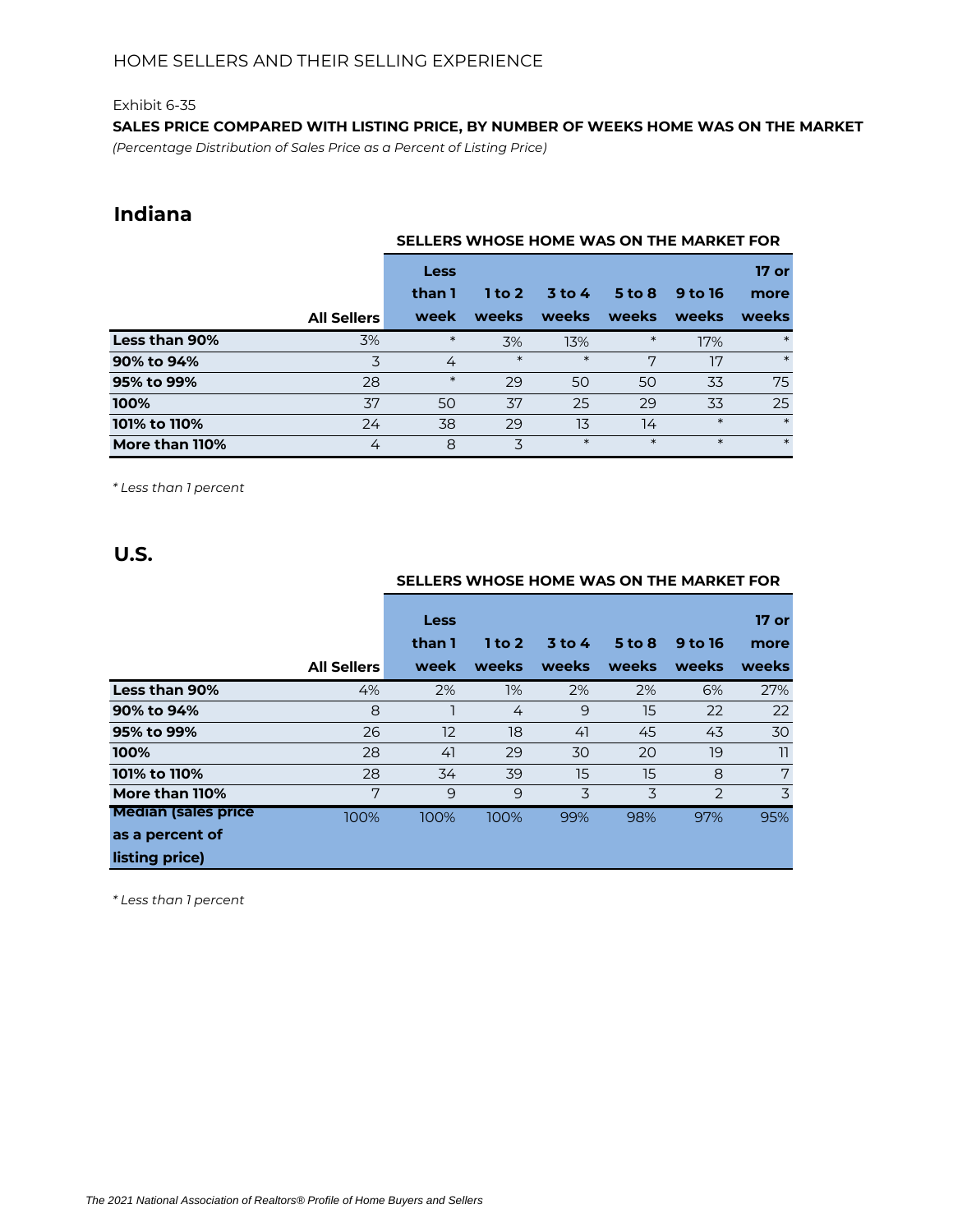**NUMBER OF TIMES ASKING PRICE WAS REDUCED, BY NUMBER OF WEEKS HOME WAS ON THE MARKET** *(Percentage Distribution)*

# **Indiana**

|                      |                    | SELLERS WHOSE HOME WAS ON THE MARKET FOR |                   |                   |                     |                         |                        |  |  |
|----------------------|--------------------|------------------------------------------|-------------------|-------------------|---------------------|-------------------------|------------------------|--|--|
|                      | <b>All Sellers</b> | Less<br>than 1<br>week                   | $1$ to 2<br>weeks | $3$ to 4<br>weeks | $5$ to $8$<br>weeks | <b>9 to 16</b><br>weeks | 17 or<br>more<br>weeks |  |  |
| None, did not reduce | 86%                | 100%                                     | 89%               | 89%               | 79%                 | 67%                     | 25%                    |  |  |
| the asking price     |                    |                                          |                   |                   |                     |                         |                        |  |  |
| One                  | 11                 | $\ast$                                   | 11                | $\ast$            | 21                  | 17                      | 50                     |  |  |
| <b>Two</b>           | 3                  | $\ast$                                   | $\ast$            | 11                | $\ast$              | 17                      | 25                     |  |  |
| <b>Three</b>         | $\ast$             | $\ast$                                   | $\ast$            | $\ast$            | $\ast$              | $\ast$                  | $\ast$                 |  |  |
| <b>Four or more</b>  | $\ast$             | $\ast$                                   | $\ast$            | $\ast$            | $\ast$              | $\ast$                  | $\ast$                 |  |  |

# **U.S.**

|                      |                    | SELLERS WHOSE HOME WAS ON THE MARKET FOR |          |          |            |         |         |  |  |
|----------------------|--------------------|------------------------------------------|----------|----------|------------|---------|---------|--|--|
|                      |                    | <b>Less</b>                              |          |          |            |         | $17$ or |  |  |
|                      |                    | than 1                                   | $1$ to 2 | $3$ to 4 | $5$ to $8$ | 9 to 16 | more    |  |  |
|                      | <b>All Sellers</b> | week                                     | weeks    | weeks    | weeks      | weeks   | weeks   |  |  |
| None, did not reduce | 74%                | 96%                                      | 89%      | 66%      | 52%        | 40%     | 17%     |  |  |
| the asking price     |                    |                                          |          |          |            |         |         |  |  |
| One                  | 16                 | 3                                        | 10       | 28       | 36         | 28      | 24      |  |  |
| <b>Two</b>           | 5                  | $\ast$                                   | $\ast$   | 6        | 9          | 19      | 27      |  |  |
| <b>Three</b>         | 3                  | $\ast$                                   | $\ast$   |          | 3          | 11      | 19      |  |  |
| Four or more         |                    | $\ast$                                   | $\ast$   | $\ast$   | $\ast$     |         | 14      |  |  |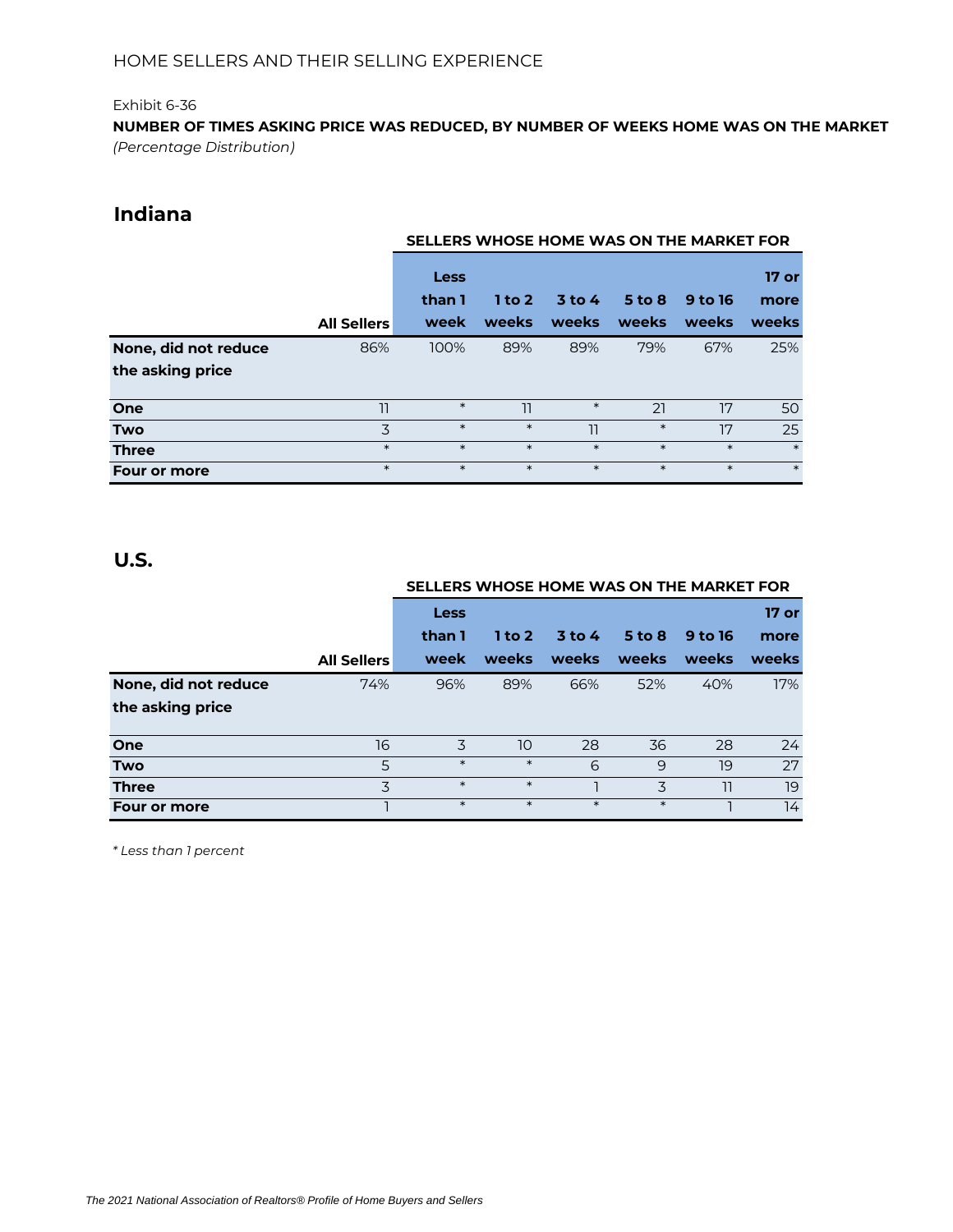### **INCENTIVES OFFERED TO ATTRACT BUYERS, BY REGION**

*(Percent of Respondents)*

|                                                       |         |             | SELLERS WHO SOLD A HOME IN THE |     |        |             |  |  |
|-------------------------------------------------------|---------|-------------|--------------------------------|-----|--------|-------------|--|--|
|                                                       | Indiana | <b>U.S.</b> | <b>Northeast Midwest</b>       |     | South  | <b>West</b> |  |  |
| <b>None</b>                                           | 72%     | 74%         | 83%                            | 74% | 72%    | 75%         |  |  |
| Home warranty policies                                | 16      | 13          | 6                              | 14  | 14     | 13          |  |  |
| <b>Assistance with closing costs</b>                  | 13      | 9           |                                | 8   | 12     | 6           |  |  |
| Credit toward remodeling or repairs                   |         | ⇁           |                                | ⇁   | ⇁      | 7           |  |  |
| Other incentives, such as a car, flat screen TV, etc. |         |             |                                |     |        |             |  |  |
| Assistance with condo association fees                |         |             | $\star$                        |     | $\ast$ |             |  |  |
| <b>Other</b>                                          | 4       |             |                                |     |        | 4           |  |  |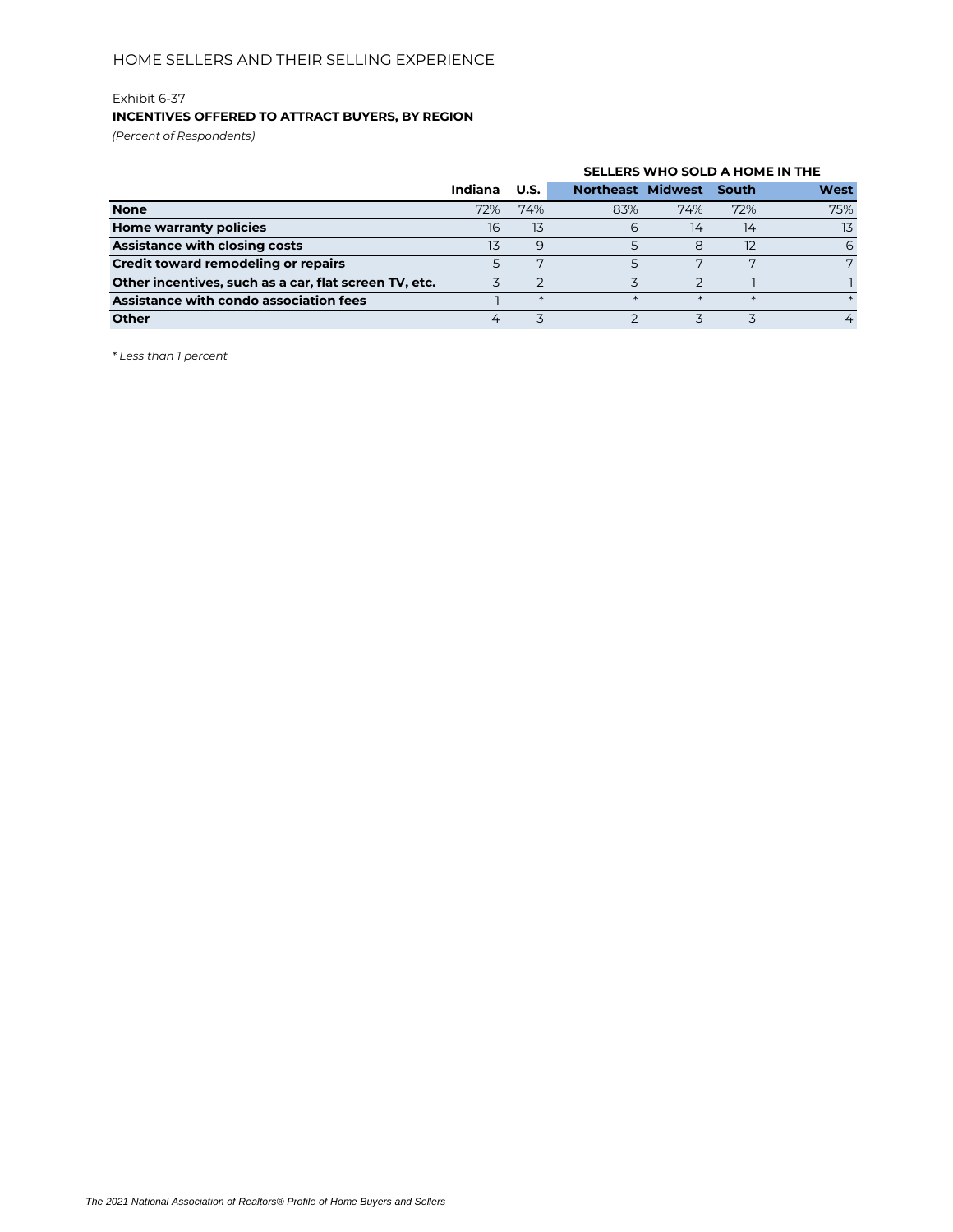# **INCENTIVES OFFERED TO ATTRACT BUYERS, BY NUMBER OF WEEKS HOME WAS ON THE MARKET**

*(Percent of Respondents)*

## **Indiana**

|                                                       |                | SELLERS WHOSE HOME WAS ON THE MARKET FOR |        |                      |        |        |                    |  |
|-------------------------------------------------------|----------------|------------------------------------------|--------|----------------------|--------|--------|--------------------|--|
|                                                       | <b>All</b>     | Less than 1                              |        | 1 to 2 3 to 4 5 to 8 |        |        | 9 to 16 17 or more |  |
|                                                       | <b>Sellers</b> | week                                     |        | weeks weeks weeks    |        | weeks  | weeks              |  |
| <b>None</b>                                           | 72%            | 96%                                      | 29%    | 44%                  | 57%    | 67%    | 25%                |  |
| Assistance with closing costs                         | 13             | $\ast$                                   | 6      | 33                   | 29     | 33     | 25                 |  |
| Home warranty policies                                | 16             |                                          | 20     | 22                   | 21     | 33     | 25                 |  |
| <b>Credit toward remodeling or repairs</b>            | 5              | $\ast$                                   | 3      | 11                   | 14     | $\ast$ | $\ast$             |  |
| Other incentives, such as a car, flat screen TV, etc. |                | $\ast$                                   | $\ast$ |                      | $\ast$ | 17     | $\ast$             |  |
| Assistance with condo association fees                |                |                                          |        | $\ast$               | $\ast$ | 17     | $\ast$             |  |
| <b>Other</b>                                          | 4              | 4                                        | 3      | 22                   | $\ast$ | $\ast$ | $\ast$             |  |

## **U.S.**

#### **SELLERS WHOSE HOME WAS ON THE MARKET FOR**

|                                                       | AIII           | Less than 1 |        |                   | $1$ to $2$ 3 to $4$ 5 to $8$ |       | 9 to 16 17 or more |
|-------------------------------------------------------|----------------|-------------|--------|-------------------|------------------------------|-------|--------------------|
|                                                       | <b>Sellers</b> | week        |        | weeks weeks weeks |                              | weeks | weeks              |
| <b>None</b>                                           | 74%            | 87%         | 78%    | 69%               | 61%                          | 67%   | 57%                |
| Home warranty policies                                | 13             | 6           | 12     | 17                | 19                           | 15    | 19                 |
| <b>Assistance with closing costs</b>                  | 9              | 4           | 6      | וו                | 16                           | 11    | 21                 |
| Credit toward remodeling or repairs                   | ⇁              | 4           | 7      | 8                 | 9                            | ヮ     | 11                 |
| Other incentives, such as a car, flat screen TV, etc. | っ              |             |        |                   |                              | 4     | $\overline{5}$     |
| Assistance with condo association fees                | $\ast$         |             | $\ast$ | $\ast$            | $\ast$                       |       |                    |
| Other                                                 |                |             |        | 4                 |                              |       | $\mathsf{Q}$       |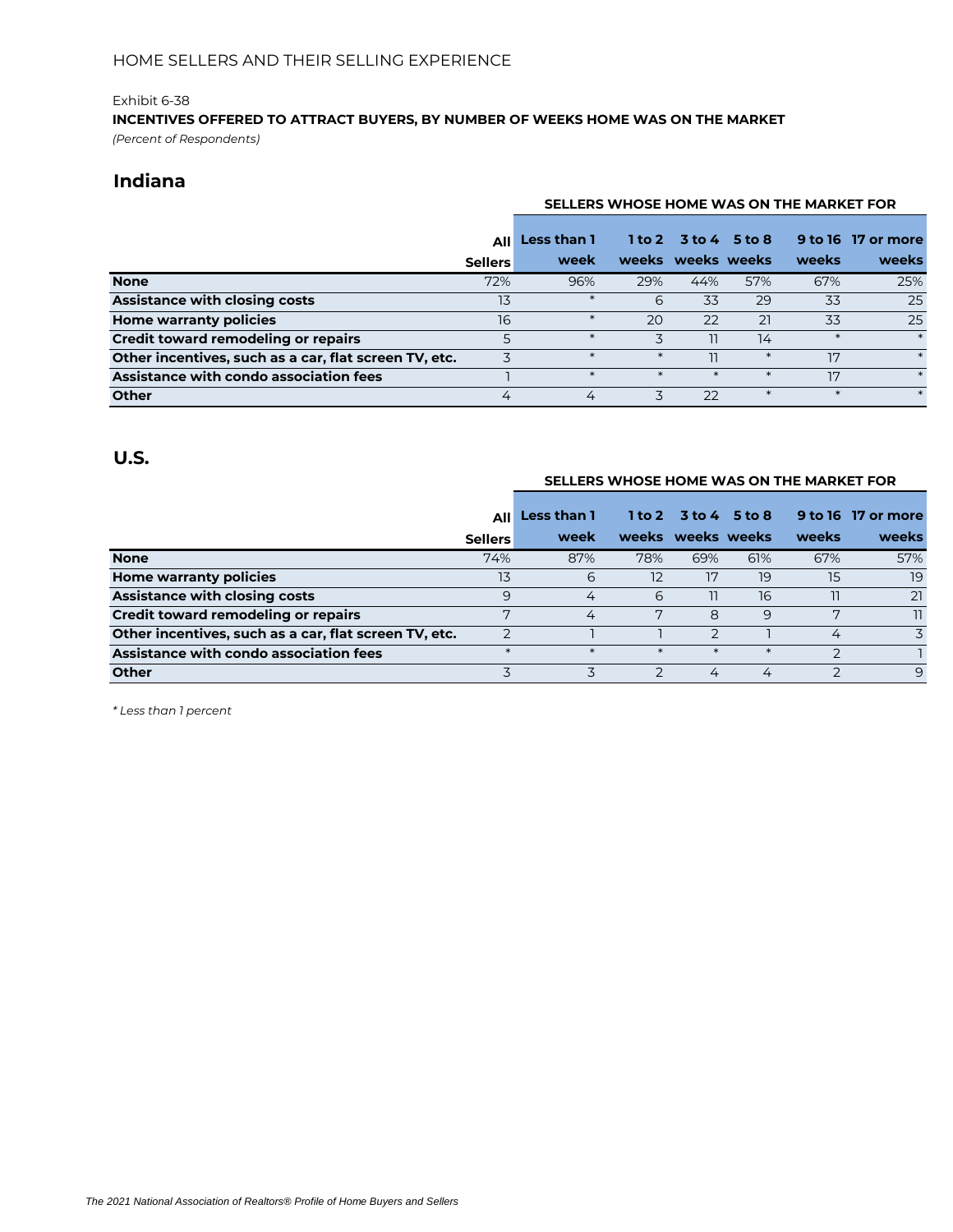# Exhibit 6-39 **EQUITY EARNED IN HOME RECENTLY SOLD, BY TENURE IN HOME**

*(Median)*

| <b>TENURE IN HOME</b> | U.S.         |         |               | <b>Indiana</b> |         |
|-----------------------|--------------|---------|---------------|----------------|---------|
|                       | Dollar value | Percent |               | Dollar value   | Percent |
| 1 year or less        | \$45,000     | 18%     | <b>Median</b> | \$70,000       | 48%     |
| 2 to 3 years          | \$46,700     | 19%     |               |                |         |
| 4 to 5 years          | \$72,500     | 31%     |               |                |         |
| 6 to 7 years          | \$90,800     | 44%     |               |                |         |
| 8 to 10 years         | \$103,900    | 54%     |               |                |         |
| 11 to 15 years        | \$67,000     | 31%     |               |                |         |
| 16 to 20 years        | \$114,200    | 69%     |               |                |         |
| 21 years or more      | \$182,400    | 162%    |               |                |         |
| <b>Median</b>         | \$85,000     | 41%     |               |                |         |

| U.S.         |          |               | <b>Indiana</b> |         |  |
|--------------|----------|---------------|----------------|---------|--|
| Dollar value | Percent! |               | Dollar value   | Percent |  |
| \$45,000     | 18%      | <b>Median</b> |                |         |  |